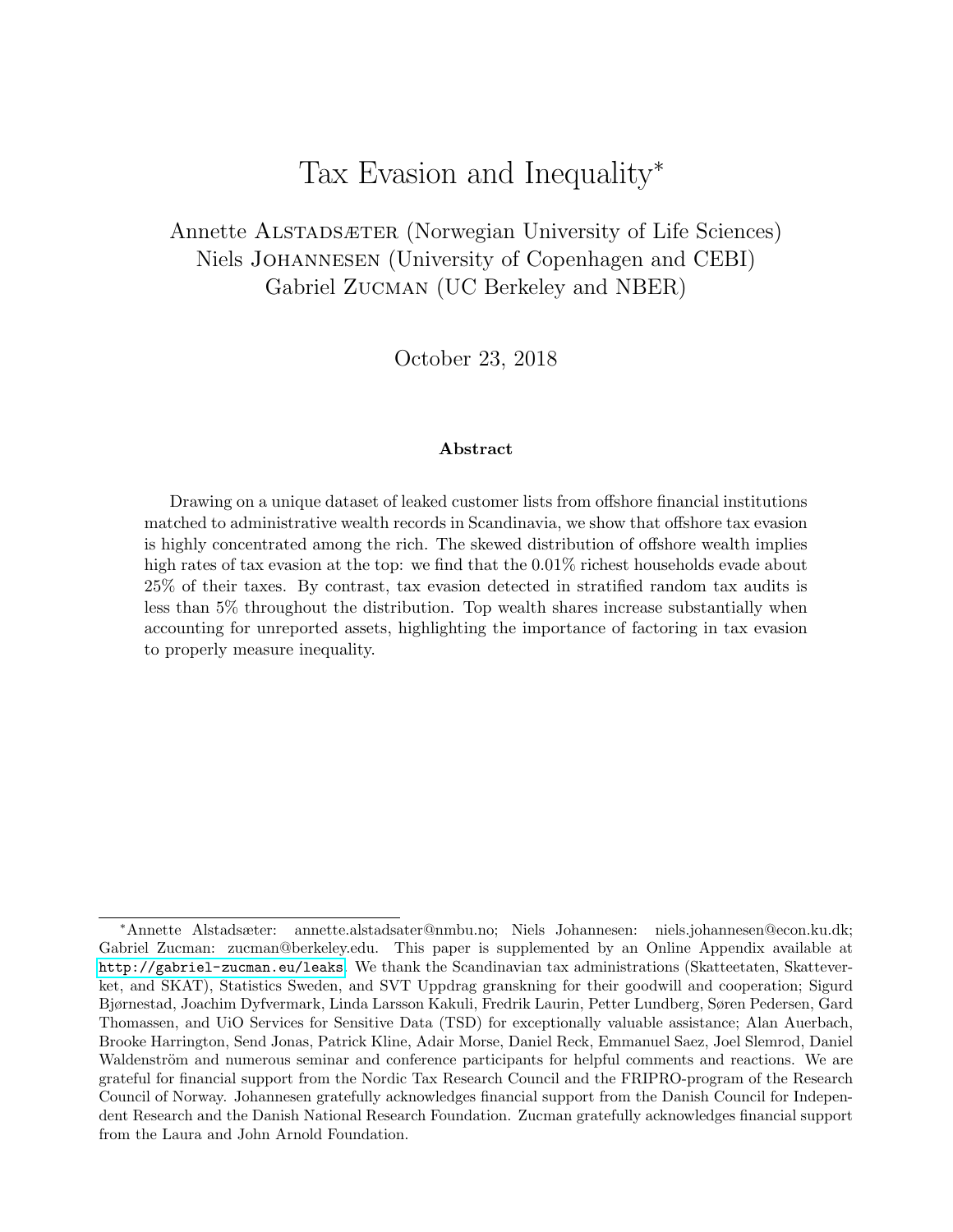### 1 Introduction

The size and distribution of tax evasion is a source of sustained interest and controversy among the public. Some believe that the bulk of tax evasion is done by the wealthy, a view fueled recently by high-profile leaks from offshore financial institutions such as the "Panama Papers." Others stress that poorer individuals may be more likely to evade taxes, highlighting fraud by the self-employed or abuse of refundable tax credits.

Who evades taxes—and how much—matters for both economists and policy-makers. First, and most importantly, it matters for the study of inequality. Over the last fifteen years, scholars have increasingly relied on tax data to study distributional issues, especially trends in top income and wealth shares (see Roine and Waldenström, 2015, for a recent survey). Tax returns are the best available data source to study the top-end of the distribution, because they do not, contrary to surveys, suffer from sampling errors—everybody above a certain income level has to file a return. But they raise an obvious issue: since tax rates, tax evasion technologies, and tax enforcement strategies differ across countries and have changed dramatically over time, tax data may paint a distorted picture of the cross-country and time-series patterns in inequality. Second, tax evasion matters for analyzing the effects of governments intervention in the economy; it redistributes the tax burden and affects the costs of raising taxes, "bread-and-butter concerns of public economics" (Slemrod, 2017). Last, knowing how tax evasion is distributed would help tax authorities—which face tight budget constraints—to better target their enforcement effort.

Tax evasion is fundamentally hard to study because there is no single source of information capturing all of it. The key source used so far in rich countries is stratified random audits. These audits are a powerful way to uncover unreported self-employment income, abuses of tax credits, and more broadly all relatively simple forms of tax evasion. Tax authorities rely on random audits to estimate the tax gap, that is, the total amount of unreported income and unpaid taxes (e.g., IRS, 2016), and academics have fruitfully used them to gain insights on the determinants of tax evasion (e.g., Kleven et al., 2011). But random audits do not allow one to study tax evasion by the very wealthy satisfactorily, both because of insufficient sample sizes, and because they fail to capture sophisticated forms of evasion involving legal and financial intermediaries, the detection of which would require much more resources than available to tax authorities for their random audit programs. This limitation means that random audits need to be supplemented with other data sources to study tax evasion at the top of the distribution. Such data, however, have so far proven elusive.

In this paper, we analyze new micro-data that make it possible to study tax evasion by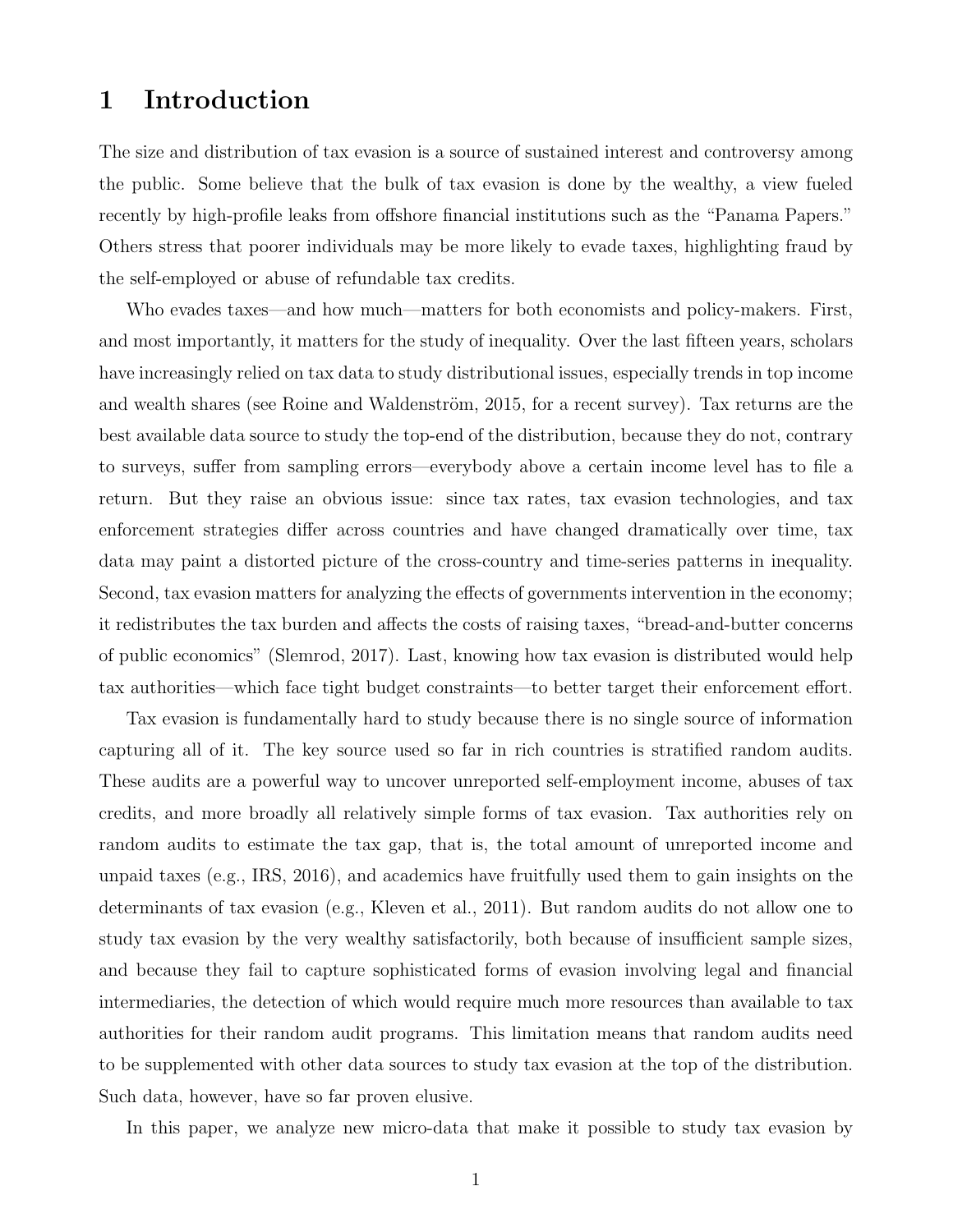very rich individuals. These data come from recent, massive leaks from offshore financial institutions—HSBC Switzerland ("Swiss Leaks") and Mossack Fonseca (the "Panama Papers") and tax amnesties conducted in the aftermath of the financial crisis of 2008–2009. Thanks to a cooperation with Scandinavian administrations, we were able to analyze the leaked and amnesty micro-data matched to population-wide administrative income and wealth records in Norway, Sweden, and Denmark.

The leaked and amnesty data we exploit in this paper reveal a number of consistent and striking findings. The probability of hiding assets offshore rises sharply and significantly with wealth, including within the very top groups of the wealth distribution. Conditional on hiding assets, the fraction of one's true wealth hidden abroad is high (around 40%) and does not vary with wealth. As a result, the wealth in tax havens turns out to be extremely concentrated: the top 0.01% of the wealth distribution owns about 50% of it. When we apply this distribution to available estimates of the amount of wealth hidden in tax havens based on systematic exploitation of the available macroeconomic statistics (Zucman, 2013), we find that the top  $0.01\%$ evades about 25% of its tax liability by concealing assets and investment income abroad. This estimate only takes into account the wealth held offshore that evades taxes; it excludes properly declared offshore assets: throughout the article, we maintain a clear distinction between legal tax avoidance and illegal evasion.

Our estimate of tax evasion at the top (25% of taxes owed) is an order of magnitude larger than the tax evasion detected by random audits in other wealth groups (less than 5% throughout the distribution). Of course, random audits are likely to miss some forms of tax evasion in the bottom and the middle of the distribution. Whenever there is no information trail, it is hard if not impossible for examiners to uncover non-compliance. It is important to note, however, that most individuals in rich countries truly have few possibilities to evade a lot of taxes, for the simple reason that most of their income derives from wages, pensions, and investment income earned in domestic financial institutions—income sources that are automatically reported to the tax authority. By contrast, tax evasion is possible for the very rich because there is an industry that helps them conceal wealth abroad, and most of their income derives from wealth.<sup>[1](#page-2-0)</sup> Tax evasion is also possible for the self-employed, and indeed random audits uncover widespread tax evasion among them. But because self-employment income is only a small fraction of total income in Scandinavia and because the self-employed are scattered throughout the wealth distribution,

<span id="page-2-0"></span><sup>&</sup>lt;sup>1</sup>In recent years, for instance, a number of financial institutions have pleaded guilty of criminal conspiracies to defraud the IRS by helping American customers to hide assets in Switzerland or other tax havens; see Section [6](#page-23-0) below.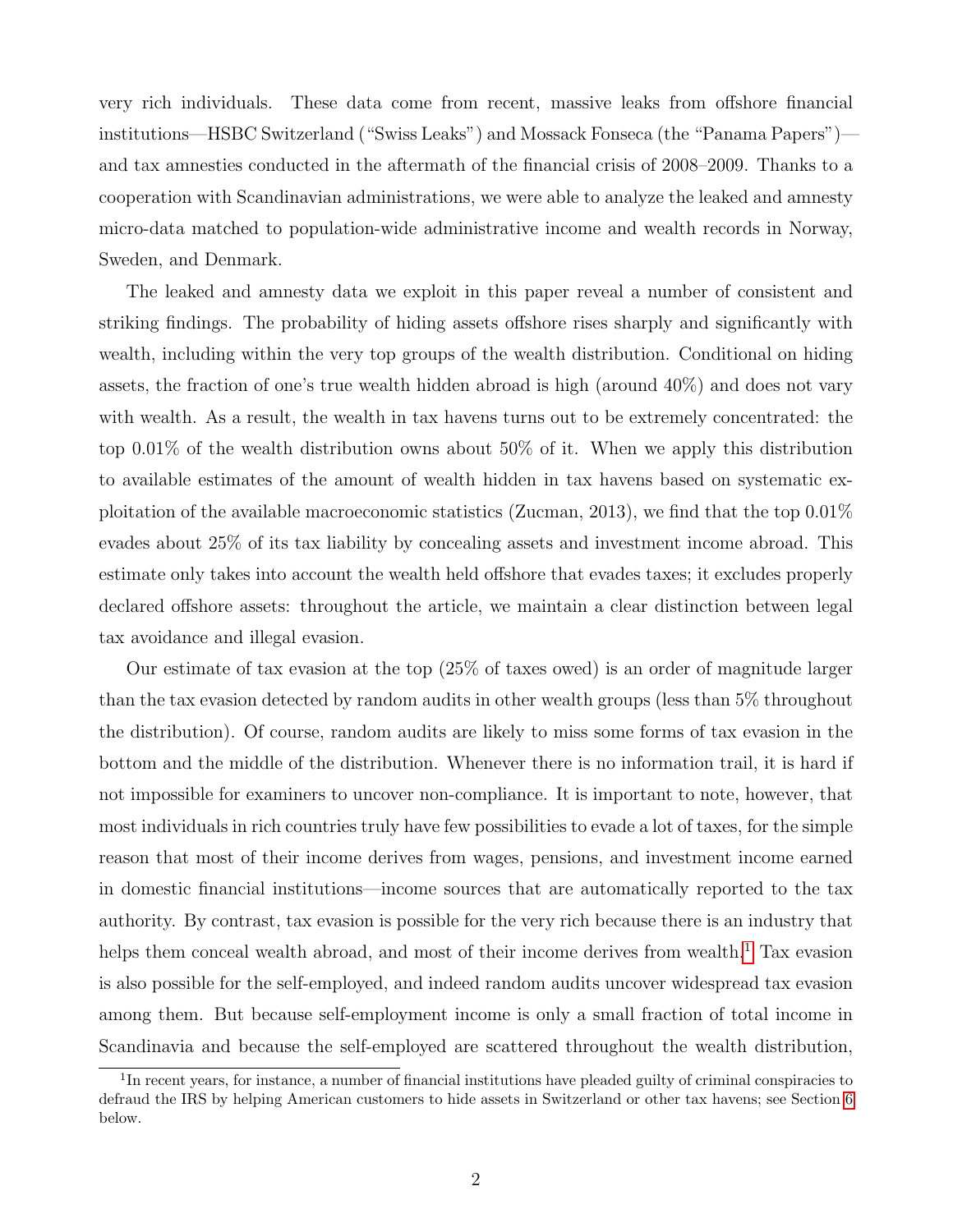non-compliance by these individuals does not appear to be enough to generate sizable evasion rates in any specific segment of the wealth distribution.<sup>[2](#page-3-0)</sup> In that context, and although there was until recently no good data to study this issue, it is perhaps not too surprising that evasion rates at the top appear to be higher than those further down the wealth ladder.

Do our findings apply to other countries? We certainly do not claim that our estimates of evasion by wealth group in Scandinavia hold everywhere as a universal law. We note, however, that there is nothing unique to Scandinavia that could explain the high evasion rates we find at the top. Residents of all developed countries are typically, like in Scandinavia, taxable on their worldwide income. And although Scandinavian countries are high-tax in an international perspective, this owes more to their high value-added and payroll taxes than to high rates on personal capital incomes, which are in fact taxed at flat, relatively low rates in Norway and Sweden (Kleven, 2014). In our view, Scandinavian economies are an interesting laboratory, because they rank among the countries with the strongest respect for the rule of law (Kauffmann and Kraay, 2017) and highest "tax morale" (Luttmer and Singhal, 2014), suggesting that evasion among the wealthy may be even higher elsewhere. We stress, however, that in countries such as Greece and Mexico (and even more so in developing countries) where the self-employed generate a much higher fraction of output than in Scandinavia, the size and distribution of tax evasion is likely to be markedly different. Many tax authorities have access to random audit, amnesty, and leaked data similar to those we use in this research. In future work we plan to apply our methodology to estimate distributional tax gaps—i.e., how evasion across the distribution—in as many countries as possible.

Our paper adds to the large body of work on tax evasion.[3](#page-3-1) Our main contribution to this literature is that we are able to document tax evasion by very rich taxpayers (e.g., with more than \$50 million in net wealth) whose behavior could not be properly studied until now. Tax evasion at the top is important to study because wealthy taxpayers, although few in number, own a large share of total wealth and are liable for a large fraction of total taxes. In the United

<span id="page-3-0"></span><sup>2</sup>For example, using the same random audit data as we use in Section [5](#page-20-0) below, Kleven et al. (2011) find that 44.9% of Danish self-employed evade taxes. But self-employment income only accounts for 6% of factorcost GDP in Denmark, where—like in other advanced economies—the bulk of economic activity takes place in the corporate and public sectors (see Appendix Figure H.10). Moreover, one finds tax-evading self-employed individuals throughout the distribution: in the bottom or middle (e.g., plumbers) as in the top (e.g., lawyers).

<span id="page-3-1"></span><sup>&</sup>lt;sup>3</sup>One strand of the literature uses random audit data; see for instance Bishop, Formby, and Lambert (2000), Johns and Slemrod (2010), and Kleven et al. (2011). Another strand uses a variety of methods to detect traces of tax evasion in micro or macro data; see Slemrod and Weber (2012) and Slemrod (2007, 2017) for surveys. Both of these sources find high rates of evasion for the self-employed, whose true income is found to be on average about 1.5 to 2 times their reported income (e.g., Pissarides and Weber, 1989; Feldman and Slemrod, 2007; Artavanis et al., 2015).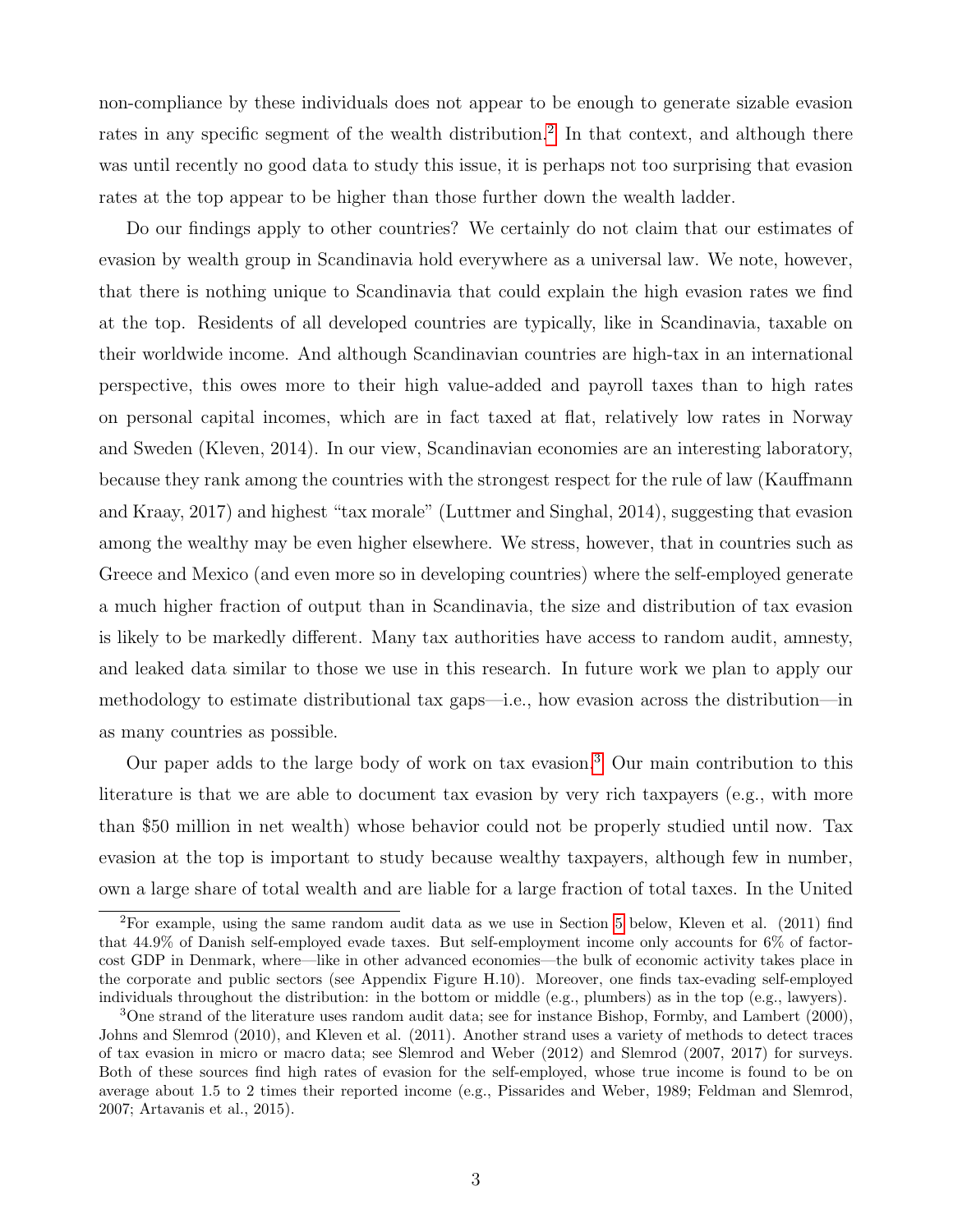States for instance, the top 0.1% owns about 22% of recorded household wealth, as much as the bottom 90% (Saez and Zucman, 2016).

We also contribute to the literature on top-end inequality. Over the last fifteen years, a number of studies have used tax data to construct top income and wealth shares for many countries.[4](#page-4-0) The literature discusses the problem raised by tax evasion (e.g., Atkinson, Piketty, Saez, 2011, pp. 36–40), but until recently there was little data that would allow to systematically quantify it. Zucman (2013) estimates that 8% of the world's financial wealth is held in tax havens globally; a similar estimate is obtained by Pellegrini et al. (2016). Absent micro data on who owns the wealth hidden offshore, however, these studies could not assess the implications of tax havens for the measurement of inequality. Our contribution here is to study micro data that provide the first direct evidence on how hidden wealth is distributed.[5](#page-4-1)

The rest of this paper proceeds as follows. Section [2](#page-4-2) presents the HSBC, Panama Papers, and amnesty data, and Section [3](#page-9-0) analyzes them. In Section [4](#page-14-0) we combine these micro-data with macro estimates of the stock of wealth in tax havens to estimate the size and distribution of offshore evasion. Section [5](#page-20-0) constructs distributional tax gaps taking into account offshore evasion and all other forms of evasion detected in random audits. Section [6](#page-23-0) attempts to explain the high rates of tax evasion among the rich we uncover by studying the role played by the supply of tax evasion services. This paper is supplemented by an Online Appendix.<sup>[6](#page-4-3)</sup>

### <span id="page-4-2"></span>2 Micro-Data on Households With Assets in Tax Havens

#### 2.1 HSBC Switzerland Leak

The first micro-dataset used in this research is the leak from HSBC Private Bank Switzerland, the Swiss subsidiary of the banking giant HSBC. In 2007 a systems engineer employed by HSBC, Hervé Falciani, extracted the complete internal records of the 30,412 clients of this bank, a large fraction of whom were evading taxes. Falciani turned the data over to the French

<span id="page-4-0"></span><sup>4</sup>See, e.g., Piketty and Saez (2003) for U.S. top income shares, Saez and Zucman (2016) for U.S. top wealth shares, Atkinson et al. (2011) for a survey, Piketty (2014) for a broad interpretative synthesis, and Piketty, Saez and Zucman (2018) for an attempt at distributing all of U.S. national income (including legally tax-exempt income, but excluding income hidden abroad which is missed by the national accounts).

<span id="page-4-1"></span> $5R\text{o}$  and Waldenström (2008, 2009) study the distributional implications of hidden wealth for the recent period. They use an indirect method—residual flows in the balance of payments and financial accounts—to estimate the amount of wealth hidden by Swedish residents, and assume that this wealth primarily belongs to the top. The share of wealth owned by the top one percent rises from about 20 percent in the 2000s to a range of 25–30 percent depending on the methodology.

<span id="page-4-3"></span><sup>6</sup>The Appendix is available at <http://gabriel-zucman.eu/leaks>. All our code and data are posted online, excluding de-identified individual-level micro administrative data which cannot be publicly shared, but including a large number of tabulations of the raw data by bins of wealth which make our results fully replicable.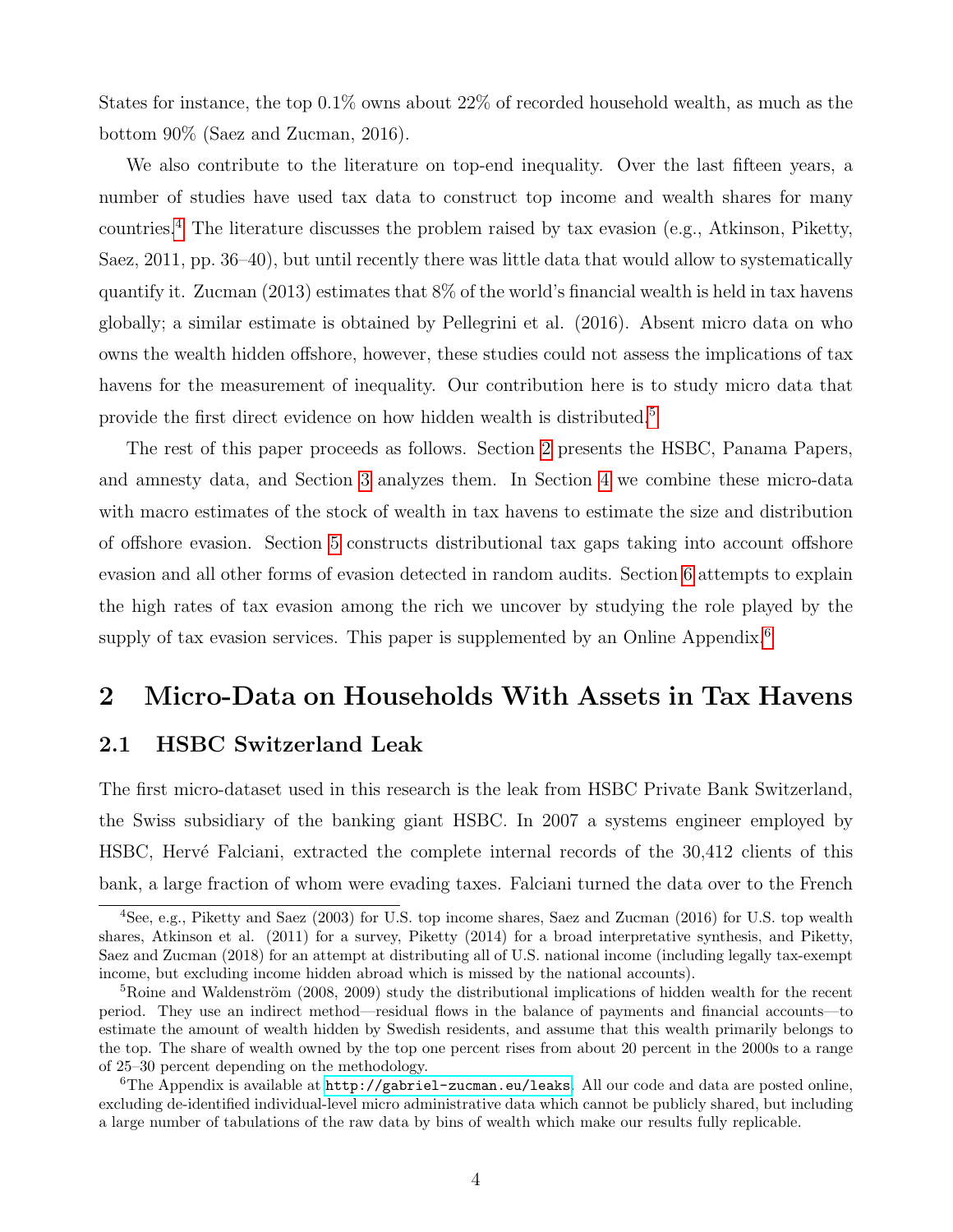government in 2008, who shared it with a number of foreign administrations when Christine Lagarde was Finance Minister in France (thus the "Falciani list" became known as the "Lagarde list"). The leaked files are not publicly available, but thanks to a cooperation with Scandinavian authorities, we were able to analyze the full portion of the Falciani/Lagarde list matched by the Scandinavian authorities to individual tax returns and administrative income and wealth data. From the complete set of leaked files, the authorities attempted to match all accounts potentially connected to Scandinavia (i.e., whose owner, controlling attorney, or other related party had an address in Scandinavia or Scandinavian nationality). They succeeded in about  $90\%$  of the cases, and we have access to all matched records.<sup>[7](#page-5-0)</sup>

The HSBC leak has a number of key strengths for our purposes. First, it was not the result of specific enforcement effort by tax authorities and can be seen as a random event. The documents leaked by Falciani include the complete internal records—including the names and in the majority of cases account values—of the more than 30,000 clients (who controlled about 112,000 accounts) of this Swiss bank in 2007. Importantly, HSBC recorded the name of the beneficial owners of the wealth it managed, even when this wealth was held, as is frequently the case, through shell companies. Identifying beneficial owners is a requirement for banks under anti-money laundering regulations and it appears that HSBC complied with it. This is what made it possible for the authorities to link the accounts to their owners' tax returns.

Second, at the time of the leak, HSBC Switzerland was a major player in the offshore wealth management industry. It managed 4.4% of all the foreign wealth in Swiss banks, \$118.4 billion out of \$2,667 billion. The \$118.4 billion figure is the official value for 2007 published by HSBC (2015); the amount of offshore wealth managed by all Swiss banks is from the official statistics published annually by the Swiss central bank. Throughout this article, offshore wealth is defined as the sum of the bank deposits and portfolio securities (equities, bonds, mutual fund shares) managed by banks on behalf of non-resident investors. Since more than 200 banks operated in Switzerland at the time of the leak, the market share of HSBC Private Bank was significant; it was likely to be among the top 10 largest Swiss banks.<sup>[8](#page-5-1)</sup> Around \$5.6 trillion of wealth was held

<span id="page-5-0"></span><sup>7</sup>Some of the unmatched accounts could belong to tax evaders (e.g., accounts owned by shell companies with Scandinavian attorneys, but whose beneficial owners were not known or recorded by HSBC) or to legitimate organizations (e.g., financial institutions or non-profit organizations). If these untraceable accounts are used by the wealthiest tax evaders, we under-estimate the concentration of tax evasion. Online Appendix E provides detailed background information about HSBC Switzerland, the leak, and the data we got access to in his research.

<span id="page-5-1"></span><sup>8</sup>Rankings of the world's largest private banks (or private banking divisions of large bank holding companies) are regularly published in trade magazines (e.g., Scorpio partnership). At the time of the leak, other major players in this market included UBS, Credit Suisse, Julius Baer, Pictet, Royal Bank of Scotland, BNP Paribas, etc. To our knowledge, however, there are no reliable rankings for the Swiss wealth management industry alone (i.e., available rankings aggregate assets managed by banks in all their subsidiaries across the world, with no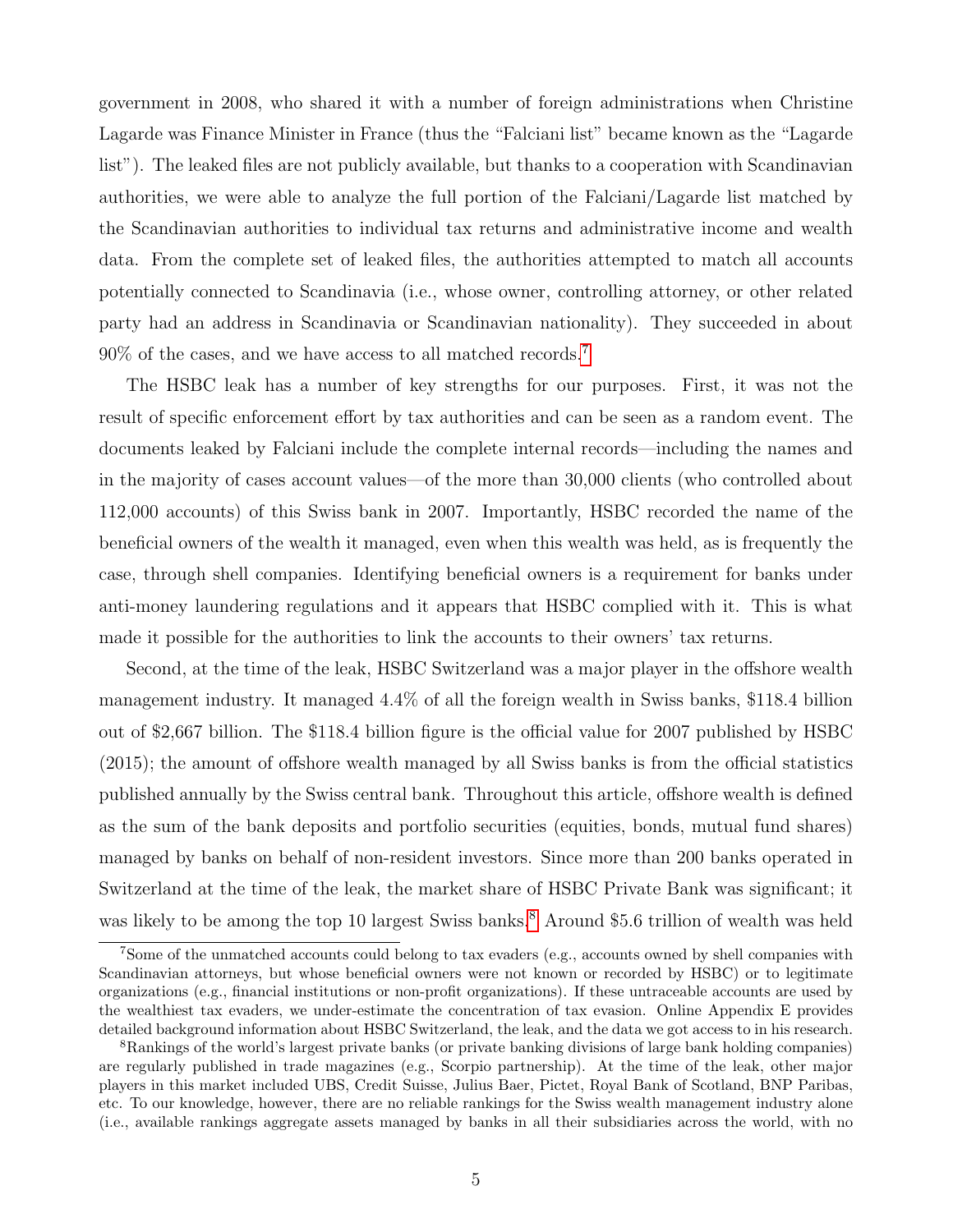in tax havens globally at the time of the Falciani leak; HSBC Switzerland alone accounted for  $2.1\%$  of that total.<sup>[9](#page-6-0)</sup>

Third, the available evidence suggests that HSBC was representative of the Swiss banking industry. Importantly, there is no evidence that it was the "go-to" place for Scandinavians to park their wealth. A country-by-country breakdown of the wealth managed by HSBC Switzerland in 2007 is published by the International Consortium of Investigative Journalists (ICIJ), who obtained a copy of the complete set of files leaked by Falciani. An annual country-by-country breakdown of the amount of offshore wealth in all Swiss banks is published by the Swiss central bank. Figure [1](#page-32-0) compares the two distributions; they look similar. Scandinavian residents, in particular, own in total about 1% of the wealth held at HSBC and 1% of all the wealth held in all Swiss banks.[10](#page-6-1) Moreover, we have not found evidence that HSBC was catering to very wealthy clients more than its peers. In the years before the leak it was in fact advertising its wealth management services in most of the world's airports, so it is possible that its clientele was actually less wealthy than that of its more discrete competitors.

A last strength of the HSBC leak is that it provides a clear-cut way to assess whether tax evasion is involved. All developed countries tax residents on their worldwide income. Owning offshore accounts is legal, as long as any interest, dividend, or capital gain earned is duly declared by the account's owner on his individual income tax return. Moreover, offshore accounts must typically be reported to tax authorities (in the United States, using the electronic Foreign Bank and Financial Account form if the account value is \$10,000 or more). In Denmark and Norway, the tax authorities, after detailed investigations, found that 90% to 95% of all HSBC accountholders had failed to report the income earned on their account (and the wealth held there in the case of Norway, where a wealth tax exists) and were thus evading taxes.<sup>[11](#page-6-2)</sup> This result

country-by-country breakdowns).

<span id="page-6-0"></span><sup>9</sup>The \$5.6 trillion estimate for the world's offshore wealth in the middle of 2007 is from Zucman (2013). We return to the computation of the global amount of wealth in tax havens in Section [4](#page-14-0) when we try to estimate the size and distribution of total offshore tax evasion (i.e., at HSBC and other offshore banks).

<span id="page-6-1"></span><sup>&</sup>lt;sup>10</sup>Some countries are slightly over-represented in the HSBC leak, notably Venezuela, the United States, and Brazil. This can be explained as follows. In 1999, HSBC Switzerland merged with the Republic National Bank of New York and Safra Republic Holdings, two private banks with a large customer base in the United States and Brazil respectively. In addition, according to the ICIJ, the biggest account at HSBC Switzerland was a US\$ 11.9 billion account registered in the name of Venezuela's National Treasurer (who started off as a bodyguard for the late Venezuelan President Hugo Chávez).

<span id="page-6-2"></span><sup>&</sup>lt;sup>11</sup>This does not imply that all taxpayers with undeclared HSBC accounts have been convicted of tax evasion. In prosecuting the cases, the tax authorities face constraints. In particular, the nature of the evidence (a leaked file) raises legal issues and is generally insufficient to prove in court the existence of a hidden account. To circumvent this issue, tax authorities can ask for information from the Swiss tax authority and to HSBC. We know that in Denmark, in many instances neither the taxpayers nor the Swiss authorities cooperated, forcing the tax authority to drop cases. Note that it is optimal for the tax authority to focus its resources on prosecuting the largest cases; analyzing the sub-sample of cases that eventually led to conviction would thus introduce a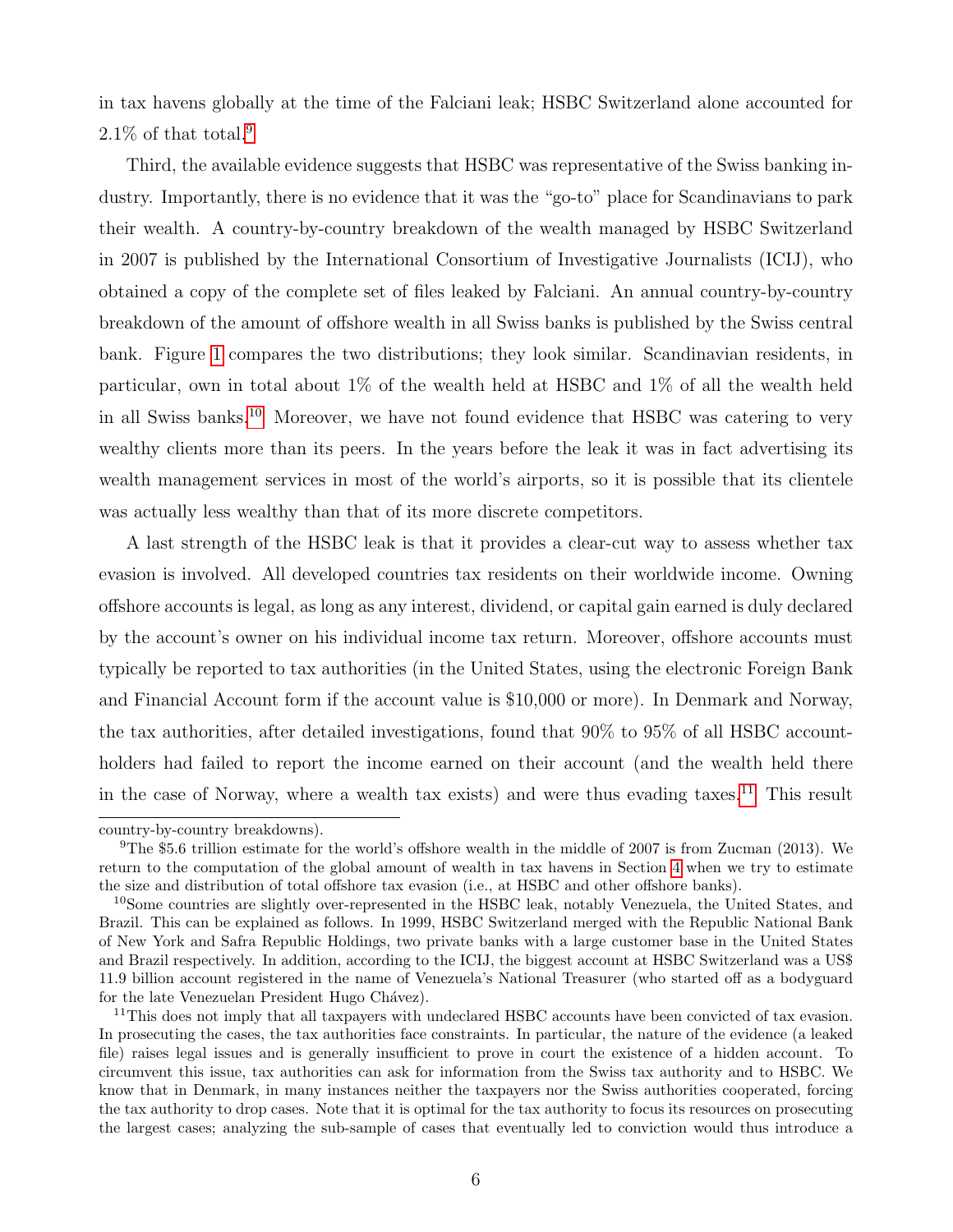is consistent with a body of evidence suggesting that more than 90% of Swiss accounts were undeclared around 2007; this includes two US Senate (2008, 2014) reports finding that 85– 95% of US-owned accounts at UBS and Credit Suisse were undeclared in 2007–2008, Roussille (2015) who estimates that more than 90% of the wealth held by Europeans in Switzerland was undeclared before 2010, and Johannesen and Zucman (2014) who obtain a similar estimate.

We construct our working sample of HSBC tax evaders as follows. Starting with all Scandinavians linked by the tax authorities to an HSBC account, we exclude taxpayers who claimed to be non-residents, hence not taxable in Scandinavia.[12](#page-7-0) Some accounts are linked to several members of a single household; we remove any double-counting by conducting all our analysis at the household level. Last, we exclude the Norwegians who properly declared their accounts (we were not able to remove the few, around 20–30, properly declared Danish and Swedish accounts<sup>[13](#page-7-1)</sup>). This leaves us with a sample of 520 households who owned at least one account at HSBC Switzerland, declared themselves as taxable in Scandinavia in 2006, could be matched to a tax return (and, for the Norwegian portion of the list, did not declare their account).

#### 2.2 Panama Papers Leak

The second leak we use in this research is the Panama Papers. In the Spring of 2016, the ICIJ published the names and addresses of the owners of shell companies created by the Panamanian law firm Mossack Fonseca.<sup>[14](#page-7-2)</sup> The leak provides information on shell corporations that were created over two decades, many of which were still active at the time of the leak in 2015. Just like for HSBC, this leak is valuable as it can be seen as a random event that involves a prominent

selection bias and would lead us to over-estimate the concentration of tax evasion. We therefore do not base our assessment of whether tax evasion occurred on what was the legal outcome of the case, but instead on whether the account and the income it generated were declared on individual income tax returns (and wealth tax returns when a wealth tax exists). This is similar to what is done in random audit studies where non-compliance is estimated based on an examiner's assessment—not a court decision.

<span id="page-7-0"></span> $12$ Note that some of them might in fact be taxable in Scandinavia: claiming to be non-resident is a form of tax evasion sometimes practiced by wealthy individuals, which we cannot detect with the data at our disposal. If true, we would under-estimate tax evasion at the top.

<span id="page-7-1"></span><sup>&</sup>lt;sup>13</sup>This is unlikely to bias our findings significantly, since we know that close to 95% of the matched Danish and Norwegian accounts were undeclared. If anything, the inclusion of the duly reported Danish and Swedish accounts may lead us to slightly under-estimate the actual concentration of hidden wealth, as the available evidence suggests that declared accounts may belong to less wealthy evaders than hidden accounts. As shown by Appendix Figure E.5, the wealth held by Norwegians at HSBC—which excludes accounts properly declared is more concentrated than than held by Swedish and Danish households—which includes properly declared accounts. The small size of the sample of declared accounts, however, does not give us enough power to reject the hypothesis that duly reported and undeclared accounts are distributed similarly. To simplify the exposition, in the rest of the analysis we consider that all matched Swedish and Danish households evade taxes.

<span id="page-7-2"></span><sup>&</sup>lt;sup>14</sup>Online Appendix F provides background information about the Panama Papers and analyzes the data made public by the ICIJ. In contrast to the HSBC leak, all the names and corporate structures appearing in the Mossack Fonseca files have been disclosed by the ICIJ.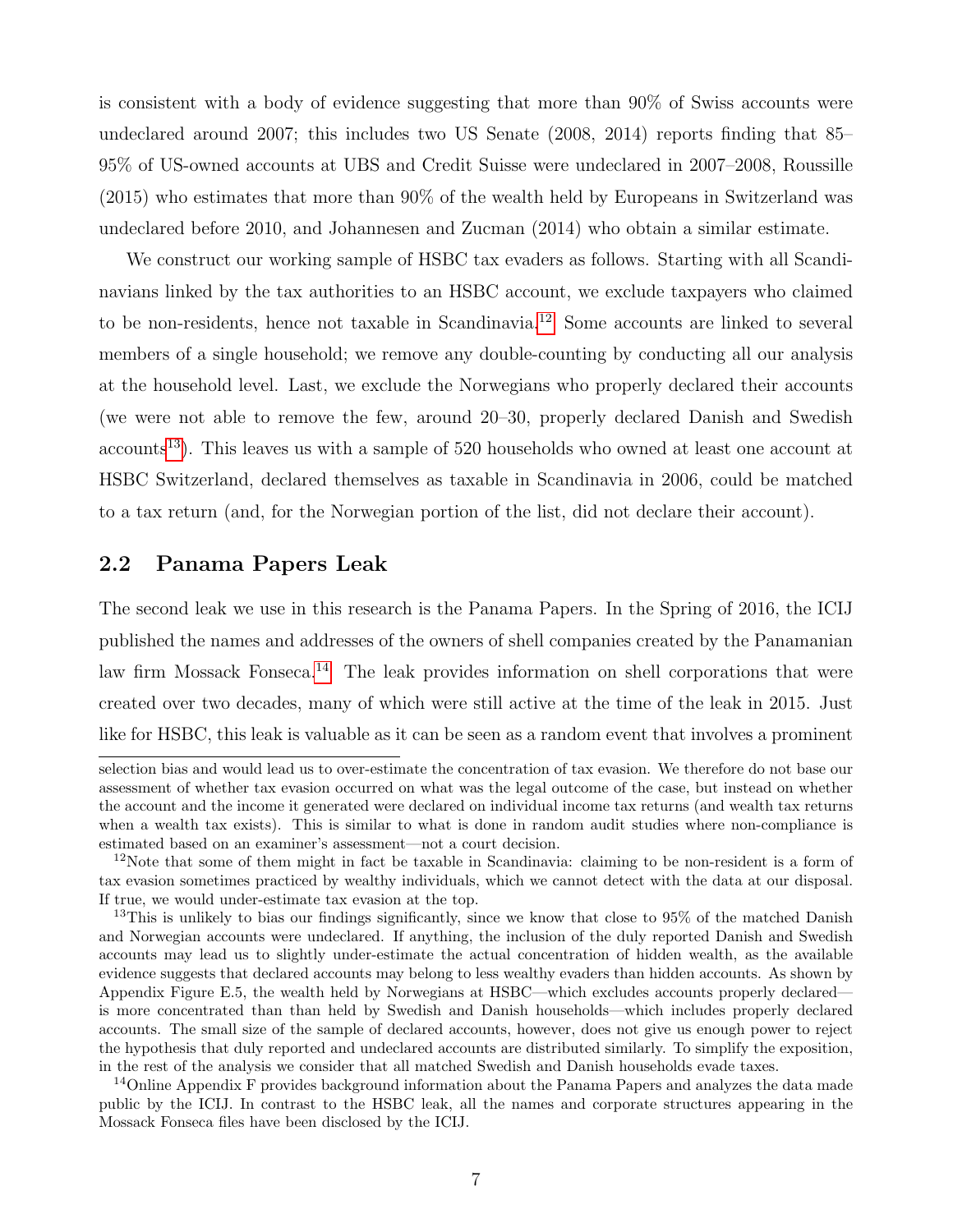provider of offshore financial services.

We matched the names of the shareholders of these shell companies to individual wealth data in Norway and Sweden (but were not able to do so in Denmark). Although Mossack Fonseca is a major provider of offshore services, our working sample is smaller than for the HSBC leak (165 vs. 520). Beyond the exclusion of Denmark, one other factor contributes to the smaller sample size: a number of shell companies cannot be linked to their ultimate owner. A company created by Mossack Fonseca can be owned by another shell created by another incorporation agent, in which case ultimate owners remain untraceable—while they are usually identifiable at HSBC. Another limitation of the Panama Papers is that we do not know whether the Scandinavian individuals appearing in the leak evaded taxes. There are legal uses of shell companies, and the investigations conducted by the tax authorities are still ongoing. Despite these limitations, the Panama Papers provide valuable corroborating information on the extensive use of tax havens at the top of the distribution, as we shall see.

#### 2.3 Tax Amnesty Participants

Our third micro-dataset is a large sample of individuals who voluntarily declared previously hidden assets in the context of tax amnesties. In recent years, governments have encouraged tax evaders to declare hidden wealth in exchange for reduced penalties. In the United States for example, beginning in 2009 the IRS has established a series of voluntary disclosure programs under which cooperating tax evaders pay reduced penalties and can avoid criminal sanctions (Johannesen et al., 2018). In Norway and Sweden we have access to all the voluntary disclosures made since 2006.[15](#page-8-0) The number of amnesty participants picked up significantly in 2009, when G20 countries compelled tax havens to exchange bank information upon request with foreign authorities (Johannesen and Zucman, 2014); it was negligible before.

A key advantage of the amnesty dataset is the large sample size: 1,422 households in Norway and  $6,811$  in Sweden.<sup>[16](#page-8-1)</sup> Another strength is that we know that tax evasion is, by definition, involved. This data source suffers from one limitation, however: there may be selection into the

<span id="page-8-0"></span><sup>15</sup>Appendix G discusses the specifics of the Norwegian and Swedish amnesties. In Norway we can observe the amounts disclosed, but in Sweden we cannot (that is, we can only see who used the amnesty, but not the amount of wealth these participants disclosed). Moreover, in Norway we have access to details on the origin and composition of the wealth disclosed. About half of it was held in Switzerland and most of the rest in other tax havens such as Luxembourg. More than 95% of the wealth disclosed was financial wealth (equities, bonds, mutual fund shares, bank deposits) and less than 5% housing. Anderrson, Schroyen and Torsvik (2018) analyze the characteristics of Norwegian amnesty participants.

<span id="page-8-1"></span><sup>&</sup>lt;sup>16</sup>In Appendix Table A.4, we report the number of observations in each of our micro-datasets of offshore evaders by bins of wealth and by country.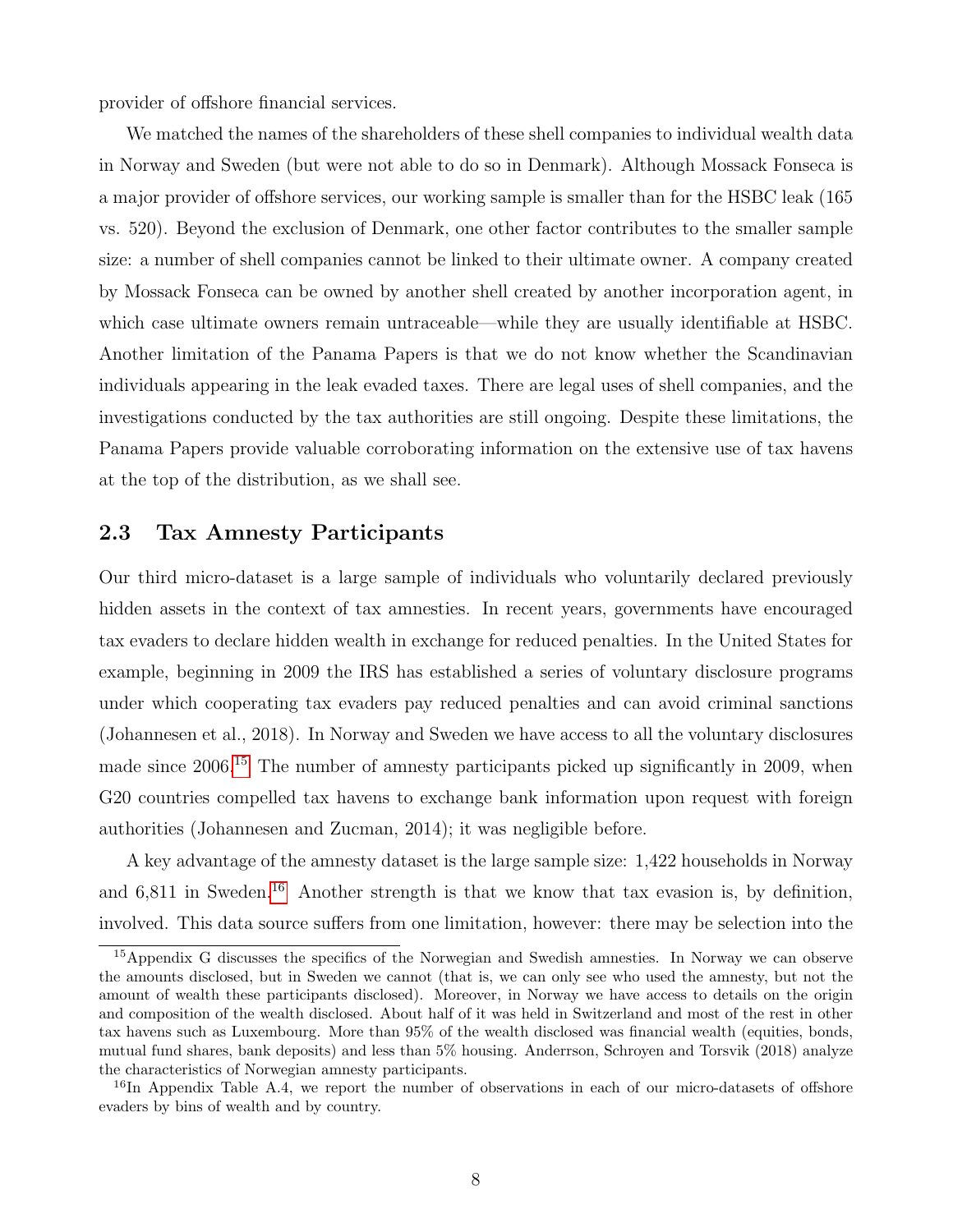amnesty based on wealth. According to the canonical Allingham and Sandmo (1972) model of tax evasion (and assuming risk neutrality for simplicity), tax evaders should continue evading as long as  $\tau$ , the marginal tax rate they face, is greater than  $p \times \theta$ , the probability to be detected times the penalty if detected.<sup>[17](#page-9-1)</sup> In 2009, when the number of households participating in amnesties starts rising, the only parameters that changes is the perceived probability to get caught, which increases. The increase may depend on wealth—and the effect could go either way. Only unsophisticated, moderately rich individuals with inherited offshore accounts might have perceived an increase in  $p$  in 2009, while very rich evaders may have considered they would always be able to conceal their wealth by using sophisticated combinations of shell companies and trusts. Conversely, the richest evaders might have feared that governments would strengthen their monitoring of the wealthy in the aftermath of the financial crisis; or liquidity constraints may have prevented less wealthy individuals from using tax amnesties that require them to pay back taxes. In the end, whether richer evaders self-select into amnesties is an empirical issue. By contrasting the amnesty and random leak data we have access to, we can directly test for such self-selection. The results discussed below suggest it is quantitatively small; if anything, wealthier tax evaders seem to be slightly less likely to participate in an amnesty.

### <span id="page-9-0"></span>3 Patterns of Tax Evasion in Leaked and Amnesty Data

In this Section we study how the probability to have a hidden HSBC account, to own a shell company created by Mossack Fonseca, or to disclose hidden assets in a tax amnesty, varies with wealth. Because our three samples differ in size, these probabilities do not have the same absolute level, but in all cases they rise sharply with wealth. We start by describing how we rank households in the wealth distribution, before discussing the results.

#### 3.1 How We Rank Tax Evaders in the Wealth Distribution

We construct the full distribution of household wealth in Norway, Denmark, and Sweden following a common methodology. All wealth series, computations, and results are described in a detailed manner in Online Appendix A (for Scandinavia as whole), B (for computations and issues specific to Norway), C (Sweden), and D (Denmark); here we discuss the main methodological principles and data sources.

We compute wealth at the micro level for the entire population by distributing 100% of the macroeconomic amount of household wealth at market value recorded in the national accounts,

<span id="page-9-1"></span><sup>&</sup>lt;sup>17</sup>See Baer and Le Borge  $(2008)$  for an analysis of a theoretical and empirical analysis of tax amnesties.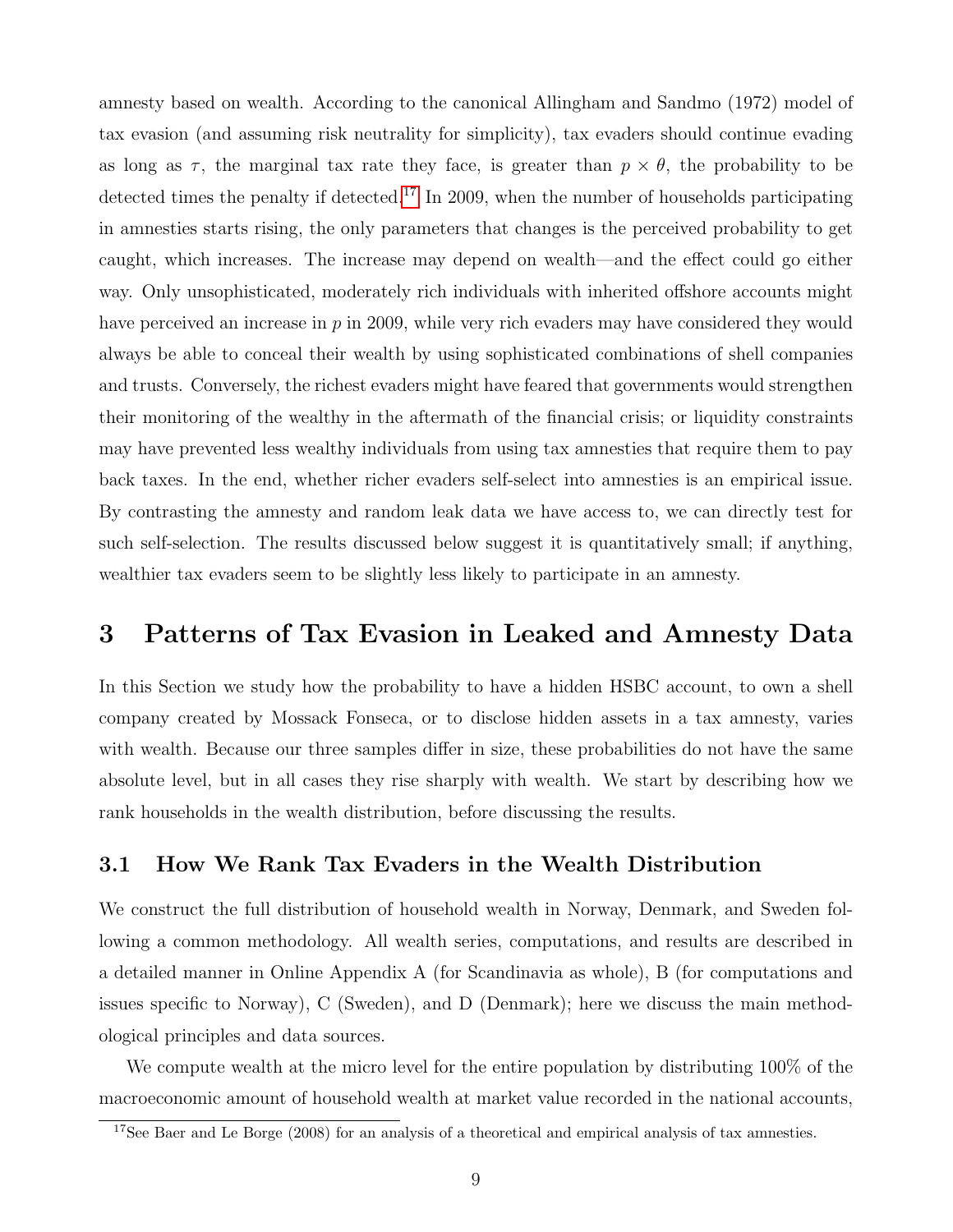following international guidelines codified in Alvaredo et al. (2016). Although the national accounts are unlikely to be perfectly accurate, this method enables us to estimate wealth levels and shares for each Scandinavian country that are directly comparable, and comparable to those estimated in the United States by Saez and Zucman (2016) and in a growing number of countries where a similar methodology is applied.[18](#page-10-0)

One advantage of the Scandinavian context is that it is possible there to compute a particularly reliable estimate of the wealth distribution, for one simple reason. While in most countries one has to rely on indirect methods to estimate wealth inequality, in Scandinavia we directly observe the market value of most wealth components for the entire population. Scandinavian administrations collect individual-level wealth data from a large number of third parties—banks, mutual funds, central securities depositories, insurance companies, etc.—which report on the end-of-year market value of the wealth they manage on behalf of their clients. Non-financial assets are recorded using land and real estate registries. These data have been successfully used in various research contexts, for instance by Fagereng et al. (2018) to study how rates of return vary across the wealth distribution in Norway and by Jakobsen et al. (2018) to study how wealth taxation affects wealth accumulation in Denmark.

To ensure comparability across the three Scandinavian countries (and with other countries), we make a number of adjustments, closely following the literature (e.g., Jakobsen et al., 2018). We summarize these adjustments in Appendix Table A.3. First, whenever appraisal values for housing are below market values, we upgrade the recorded values using the ratio of observed market prices to appraisal values. Second, we account for funded pension wealth, which was not reported at the micro-level in 2007.<sup>[19](#page-10-1)</sup> Last, we impute non-corporate business assets and unlisted equities by capitalizing business income and dividends respectively.

One might be concerned that these imputations introduce noise correlated with being a tax evader, which could bias some of our estimates. We have tested this by recomputing key results using the raw wealth data (without adjustments), and found negligible differences.<sup>[20](#page-10-2)</sup> This result is not too surprising, since the largest form of wealth missed by the administrative data is pension wealth (and housing wealth in Norway, which is recorded for only a fraction of

<span id="page-10-1"></span><span id="page-10-0"></span><sup>18</sup>See the series published on the World Inequality Database at <http://WID.world> (Alvaredo et al., 2018).

<sup>19</sup>Pension wealth has been reported at the individual level in Denmark data since 2012; see Jakobsen et al. (2018). In 2012 we observe that about 40% of Danish pension wealth belongs to wage-earners and 60% to retirees. We assume a similar breakdown in the other Scandinavian countries; we then allocate the pension wealth of workers proportionally to wage income (winsorized at the 99th percentile) and the pension wealth of retirees proportionally to the pension benefits paid out of pension funds. Saez and Zucman (2016) use the same imputation procedure in the United States.

<span id="page-10-2"></span><sup>&</sup>lt;sup>20</sup>See Appendix Figure G.6 which shows that in the case of Norway, the probability to hide assets by wealth bin is virtually unchanged whether one ranks households by their taxable net wealth or our measure of wealth.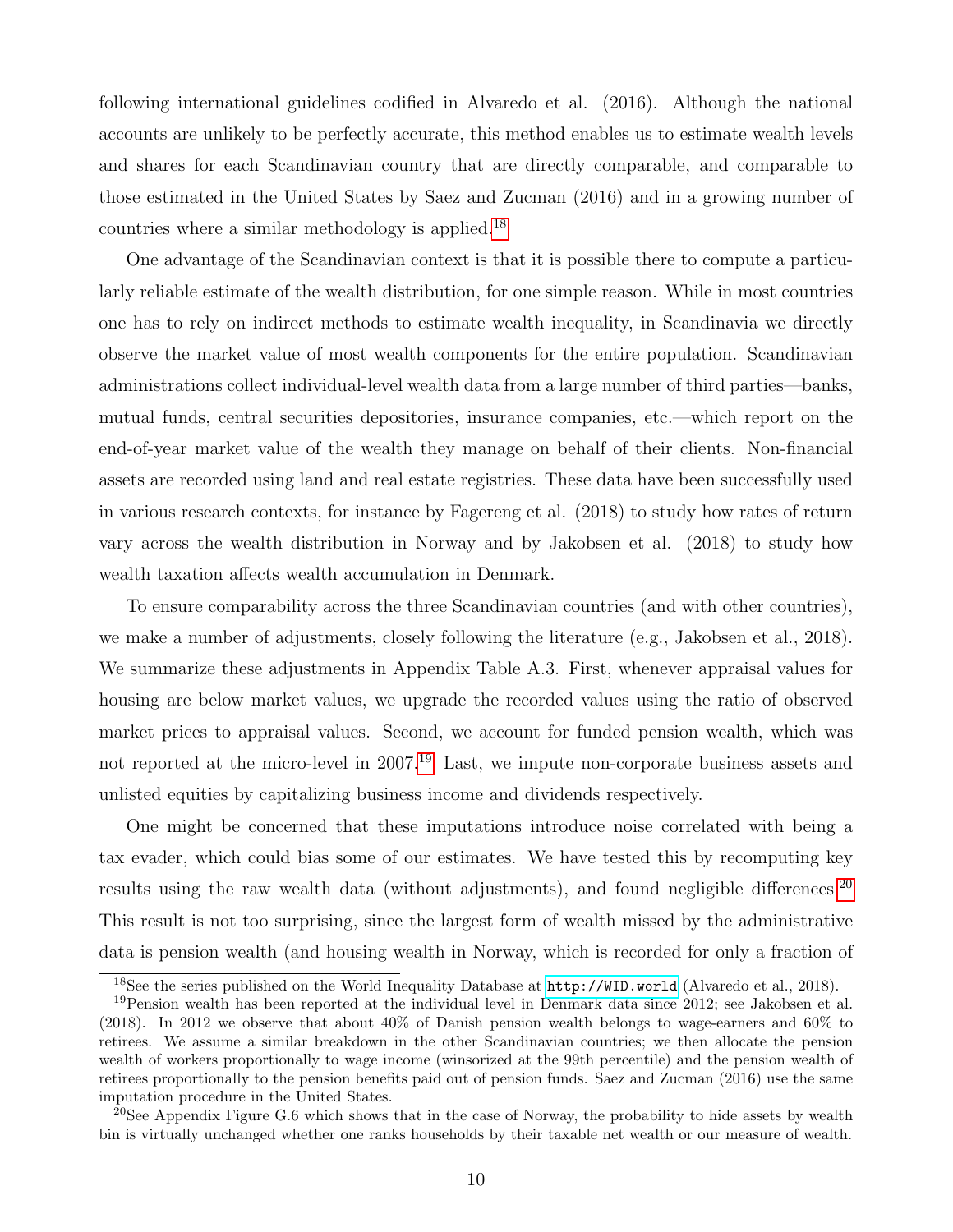its market value), forms of wealth which only account for a small fraction of total wealth at the top of the distribution—the main focus of our analysis.

As shown by Appendix Figure A.16, wealth is similarly distributed in Norway, Sweden, and Denmark. The top 1% owns about 20% of total non-hidden wealth, the top 0.1% around 9%, and the top 0.01% around 4-5%. These estimates are the best we can form on the basis of the information available to the tax and statistical authorities; they disregard hidden assets. Taxable income is also similarly distributed, and the 3 countries share many macro features (in terms of average income and wealth, wealth composition, etc.; see Appendix Figure A.1 to A.17 for extensive comparisons). Thus for our main analysis, we combine Denmark, Norway, and Sweden into a single Scandinavian "country" as follows. We collapse each country's populationwide data into small bins (of as few as 10 tax units at the top), compute average, minimum, and maximum wealth in each bin, using current market exchange rates to convert local currencies into US\$,[21](#page-11-0) and interpolate the distribution of wealth within each bin using generalized Pareto interpolation methods (Blanchet et al., 2017). This makes it possible to study the distribution of wealth and tax evasion in Scandinavia as a whole, in a dataset virtually identical to the one that would exist if the population-wide files of the three countries could be appended (which is not currently possible). Admittedly, Norway, Sweden, and Denmark differ in some dimensions; e.g., Norway has less private wealth (maybe because it has more public wealth). But the gradients in the probability to hide assets are similar within each country; pooling them together simply allows us to reduce standard errors.

#### 3.2 Tax Evasion in Leaks

The HSBC leak, the Panama Papers, and the amnesty data all paint the same picture: the probability of hiding assets offshore appears to rise sharply, continuously, and significantly with wealth, including within the very top groups of the wealth distribution.

Starting with HSBC, the top panel of Figure [2](#page-33-0) shows that the fraction of Scandinavians who hide asset in that Swiss bank is negligible up to the top 1% threshold, and then rises to almost 1% for the 0.01% richest households, who own more than \$44.5 million in net wealth at the

<span id="page-11-0"></span> $^{21}$ In the context of our study that focuses on top-end wealth, using market exchange rates seems preferable to using PPP exchange rates, because rich Scandinavians all have access to the same basket of goods and global assets. In Appendix A, we report detailed results on Scandinavian income and wealth using both market and PPP-adjusted exchange rates. PPP-adjusted rates slightly reduce the weight of Norway (where the price level is relatively high) in the Scandinavian aggregate but does not significantly affect any of the main results of the paper. All dollar figures given in this paper are at current-year prices and using current-year market exchange rates (for instance, \$44.5 million is the threshold to be part of the top 0.01% of the Scandinavian wealth distribution in 2006, using 2006 prices and exchange rates to convert Scandinavian currencies into US\$).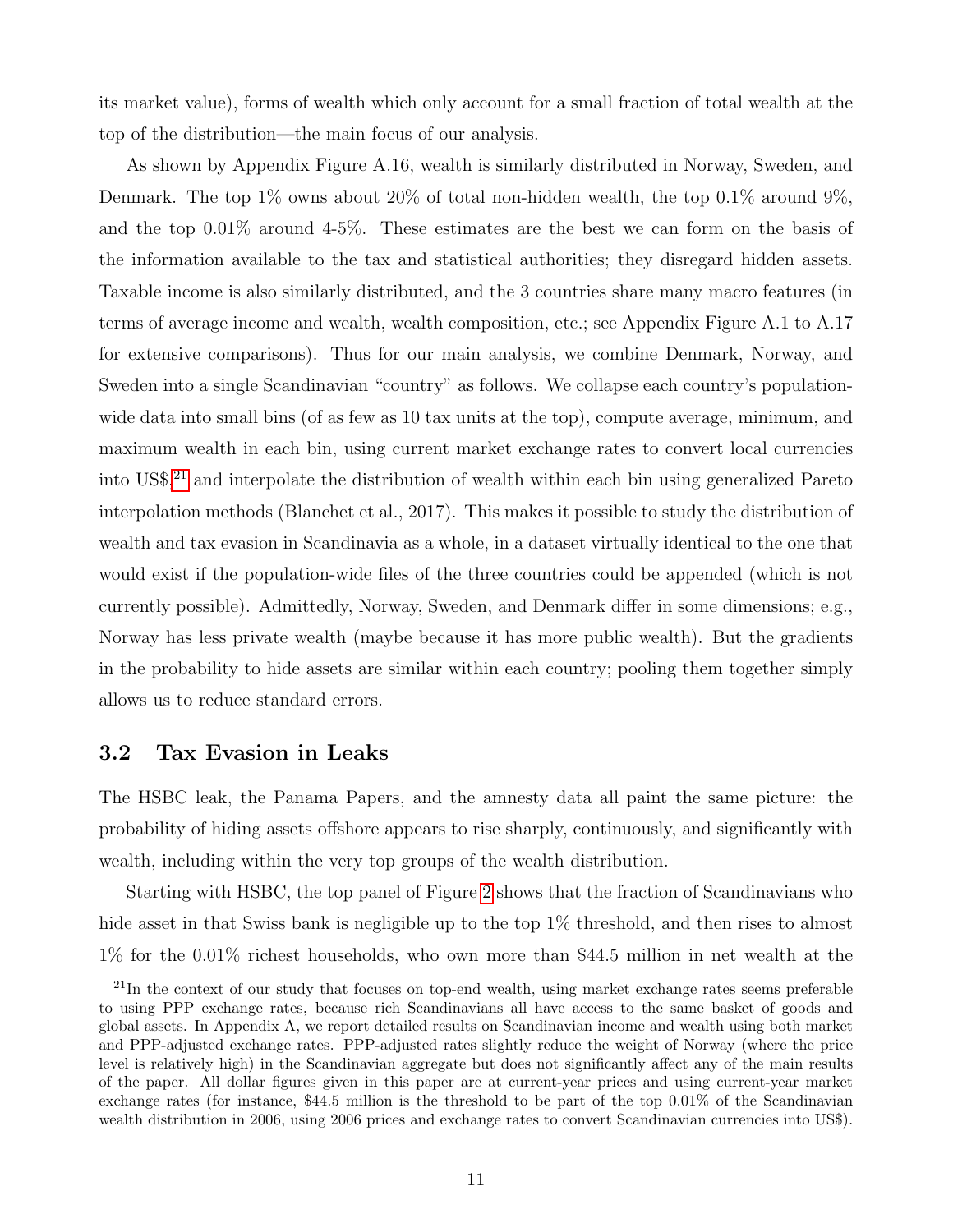end of 2006. Remember that HSBC Switzerland is just one bank in one tax haven, a bank that managed around 2% of the wealth held offshore globally at the time of the leak, so the high absolute level of the probabilities is notable. The gradient is notable too: households in the top 0.01% are 13 times more likely to hide assets at HSBC than households in the bottom half of the top 1%, i.e., in between percentile 99 (\$2 million in net wealth) and 99.5 (\$3 million). The differences in the probabilities across wealth group are statistically significant. The first column of Table [1](#page-30-0) reports bootstrapped standard errors for these probabilities and the second column shows pairwise comparisons across wealth bins. The probabilities to hide assets at HSBC differ from each other at the  $5\%$  level.<sup>[22](#page-12-0)</sup> As shown by Appendix Figures E.4 and E.4b, the gradients look the same in the three Scandinavian countries separately.

A remark is in order here. For the purpose of ranking HSBC customers in the wealth distribution, we added the hidden HSBC wealth to non-hidden wealth.<sup>[23](#page-12-1)</sup> This mechanically moves HSBC evaders up the wealth ladder. However, this re-ranking does not drive the gradient reported in the top panel of Figure [2.](#page-33-0) In Appendix Figure E.2, we re-produce this figure, but ranking households by their wealth *excluding* that held at HSBC; the patterns are similar.<sup>[24](#page-12-2)</sup>

Households who evaded taxes through HSBC hid a strikingly large fraction of their total wealth in that Swiss bank. The bottom panel of Figure [2](#page-33-0) shows the ratio of the wealth held at HSBC over total observable wealth in the sample of HSBC account-holders with available account values—the intensive margin of evasion, in contrast to the extensive margin studied in

<span id="page-12-2"></span><sup>24</sup>Including hidden wealth when ranking households seems preferable, because doing so delivers the best estimate of the amount of wealth the HBSC evaders actually own given observable data. Johns and Slemrod (2010) follow a similar procedure in the United States. Note that if HSBC account-holders hide assets in other banks too, then we under-estimate their true wealth. In the extreme case where all offshore wealth belongs to the HSBC sample (i.e., these are the same households who have unreported accounts at HSBC, UBS, Credit Suisse, etc.), then many HSBC account-holders ranked below the top 0.01% actually belong to the top 0.01% and the gradient in the probability to hide assets abroad would be even steeper than implied by the HSBC data shown on Figure [2.](#page-33-0) Conversely, if all the non-HSBC offshore wealth belongs to other tax evaders (i.e., HSBC account holders do not hide assets elsewhere), then we over-estimate the rank of HSBC account-holders in the true Scandinavian wealth distribution. Our computations that add observable hidden wealth to non-hidden assets to rank households attempt to reach a middle ground between these two polar cases. With the data at our disposal, we cannot tell whether tax evaders tend to have accounts in multiple or just one bank.

<span id="page-12-0"></span> $22$  The only exception is for the very top bin—the top 0.01%—where the small sample size does not allow us to reject the null hypothesis that the probability to evade taxes is the same as in the rest of the top 0.1%. Appendix Table E.7 reports a version of Table [1](#page-30-0) where the top 0.01% is lumped together with the next 0.04%, i.e., the top 0.1% is split in two equal-size groups, P99.9–99.95 (tax units with between \$9.1 million and \$14.6 million in net wealth) and P99.95–100 (tax units with more than \$14.6 million). The probabilities to own an HSBC account are statistically different in these two groups at the 10% level.

<span id="page-12-1"></span><sup>&</sup>lt;sup>23</sup>The amount hidden at HSBC is observable for 300 households out of 520. As discussed in Appendix E, the main explanation for the gap is that a number of accounts initially held by households directly in their own name were over time transferred to shell corporations, following which the identity of the beneficial owner remains observable in the files leaked by Falciani, but not the account details. As shown in Appendix Figure E.1, excluding accounts with no known values does not change the gradient reported in the top panel of Figure [2.](#page-33-0)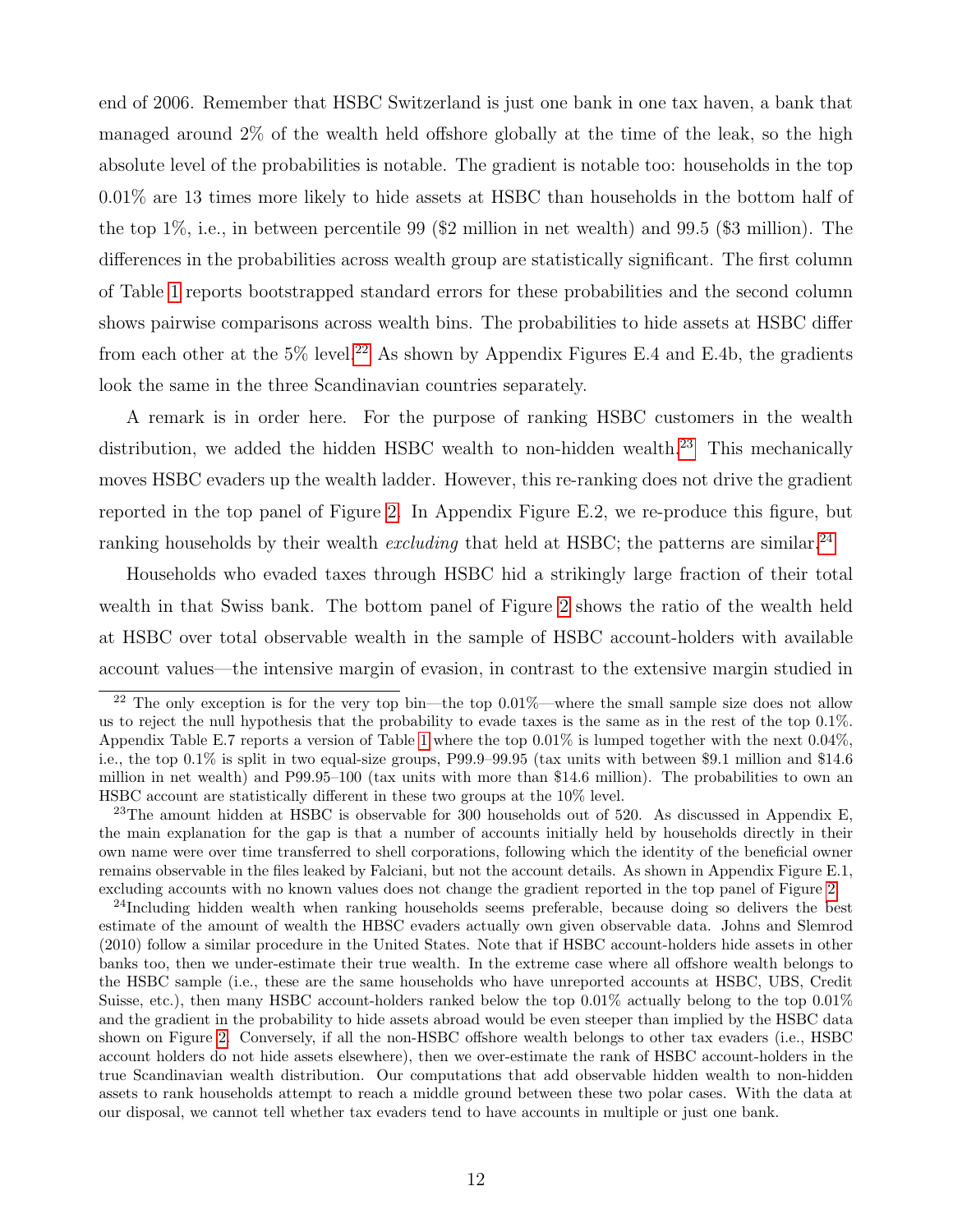the top panel. HSBC customers owned around 40% of their wealth there, with no trend across the wealth distribution.

The Panama Papers confirm that the use of offshore financial institutions steeply rises with wealth. As shown in the top panel of Figure [3,](#page-34-0) the probability to own a Mossack Fonseca offshore shell company reaches 1.2% in the top 0.01% of the (Norwegian plus Swedish) wealth distribution, against less than 0.2% for all groups below the top 0.01%. The difference between the top  $0.01\%$  and all other groups is highly significant (Table [1,](#page-30-0) col. 5). The use of tax havens appears more concentrated in the Panama Papers than in the HSBC leak: in both Norway and Sweden, as shown by Appendix Figure F.1, one finds very few households who own Mossack Fonseca shell companies in the bottom 99.9% of the wealth distribution. One interpretation of this finding is that wealth concealment using shell corporations is a more sophisticated form of tax avoidance than owning offshore bank accounts. The two techniques are often combined, but the wealthiest tax evaders might be more likely to combine offshore accounts with shell companies, while less wealthy tax evaders may be relatively more likely to own offshore accounts in their own names.

#### 3.3 Tax Evasion Among Amnesty Participants

Turning to amnesty participants, the bottom panel of Figure [3](#page-34-0) shows that the probability to disclose previously hidden offshore wealth also rises sharply with wealth. There are three additional findings. First, and most importantly, the amnesty data reveal widespread evasion among the rich. Strikingly, 14% of all top 0.01% Norwegian and Swedish households have disclosed assets in a tax amnesty between 2009 and 2015. Thus, we know that at least 14% of Scandinavians' richest households were evading taxes on the eve of the financial crisis of 2008-09.

Second, by contrasting the probabilities to appear in the HSBC leak to the probability to voluntarily disclose hidden assets, we can study whether self-selection into amnesties correlates with wealth. We find that the poorest evaders are slightly more likely to participate in an amnesty. Households between the  $95<sup>th</sup>$  and the  $99.5<sup>th</sup>$  percentile—i.e., with net wealth between about \$1 and \$3 million—are relatively over-represented in the amnesty sample. For that group, the odds of using the amnesty are 32.8 higher than the odds of evading taxes at HSBC. For the top 0.1%, the odds ratio drops to 20.4. Overall, however, the self-selection is not massive. As can be seen by comparing the top panel of Figure [2](#page-33-0) to the bottom panel of Figure [3,](#page-34-0) the gradients in the probability to hide assets at HSBC vs. report hidden wealth in an amnesty are remarkably similar. As a result, our key estimates would be almost unchanged should we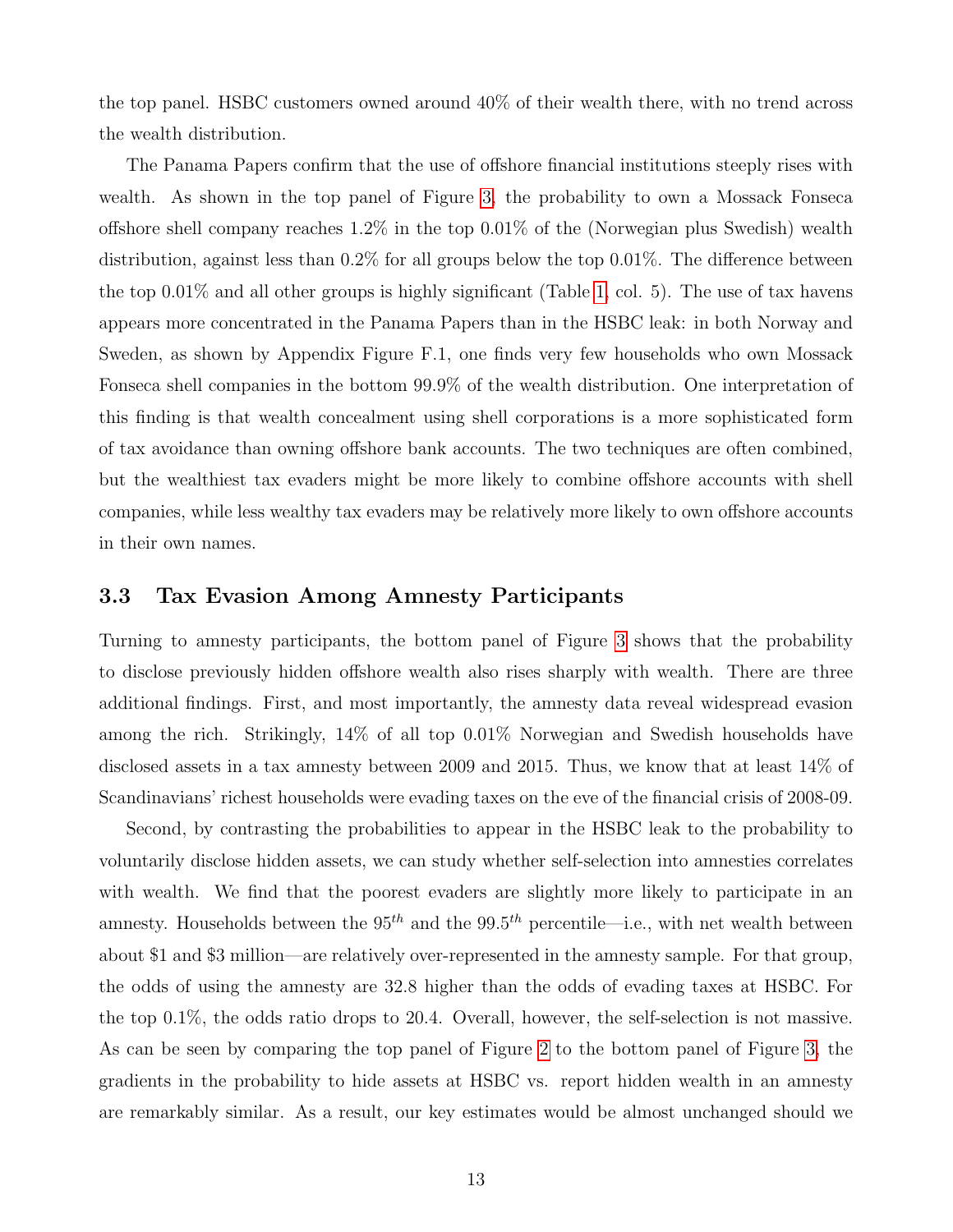only use the amnesty data and disregard the leaked data altogether. This finding suggests that amnesty data—that are available to many tax authorities throughout the world—could be leveraged to study tax evasion and its distribution more extensively than they have so far.<sup>[25](#page-14-1)</sup>

Third, as reported in cols. 9 and 10 of Table [1,](#page-30-0) we find that amnesty participants used to hide close to a third of their wealth on average, with no trend across the distribution. The fraction of wealth hidden is lower than in the HSBC sample (where it reaches 40%), consistent with the notion that the most aggressive tax evaders are less likely to self-select into amnesties. Finally, we pool HSBC evaders and amnesty participants, excluding the small overlap between the two samples. As reported in cols. 11 and 12 of Table [1,](#page-30-0) 14.8% of the top 0.01% richest Norwegians and Swedish households revealed hiding wealth or were caught in the HSBC leak, a probability statistically greater than that of the the next 0.04% (11.8%), which is itself greater than than of the next 0.05%, and so on.

## <span id="page-14-0"></span>4 The Size and Distribution of Offshore Tax Evasion

The samples analyzed above are drawn from the universe of individuals who use tax havens. In this Section we combine these samples with macro statistics on the stock of wealth held in tax havens to estimate how much tax is evaded offshore by each group of the wealth distribution. We proceed in five steps:

- 1. Using central bank macro data, we estimate the total amount of wealth held by Scandinavians in tax havens.
- 2. We make an assumption about what fraction of this wealth is hidden vs. properly declared.
- 3. We assume that hidden wealth is distributed in the same was as in our micro samples.
- 4. We apply a rate of return to the wealth hidden.
- 5. Using a tax simulator, we estimate the amount of evaded tax on hidden wealth in each bin of the wealth distribution.

We discuss each of these steps in turn, before presenting robustness tests based on changing one, several, or all of these assumptions at the same time.

#### 4.1 The Macro Stock of Offshore Wealth

First, the available evidence suggests that Scandinavians held in total around 1.6% of their wealth (the equivalent of 4.2% of their GDP) in tax havens in 2007. This estimate includes

<span id="page-14-1"></span><sup>25</sup>Data from U.S. state amnesties were analyzed by Mikesell (1986), Fisher et al. (1989), and Crane and Nourzad (1990). These studies did not address the effect of tax evasion on U.S. income or wealth inequality.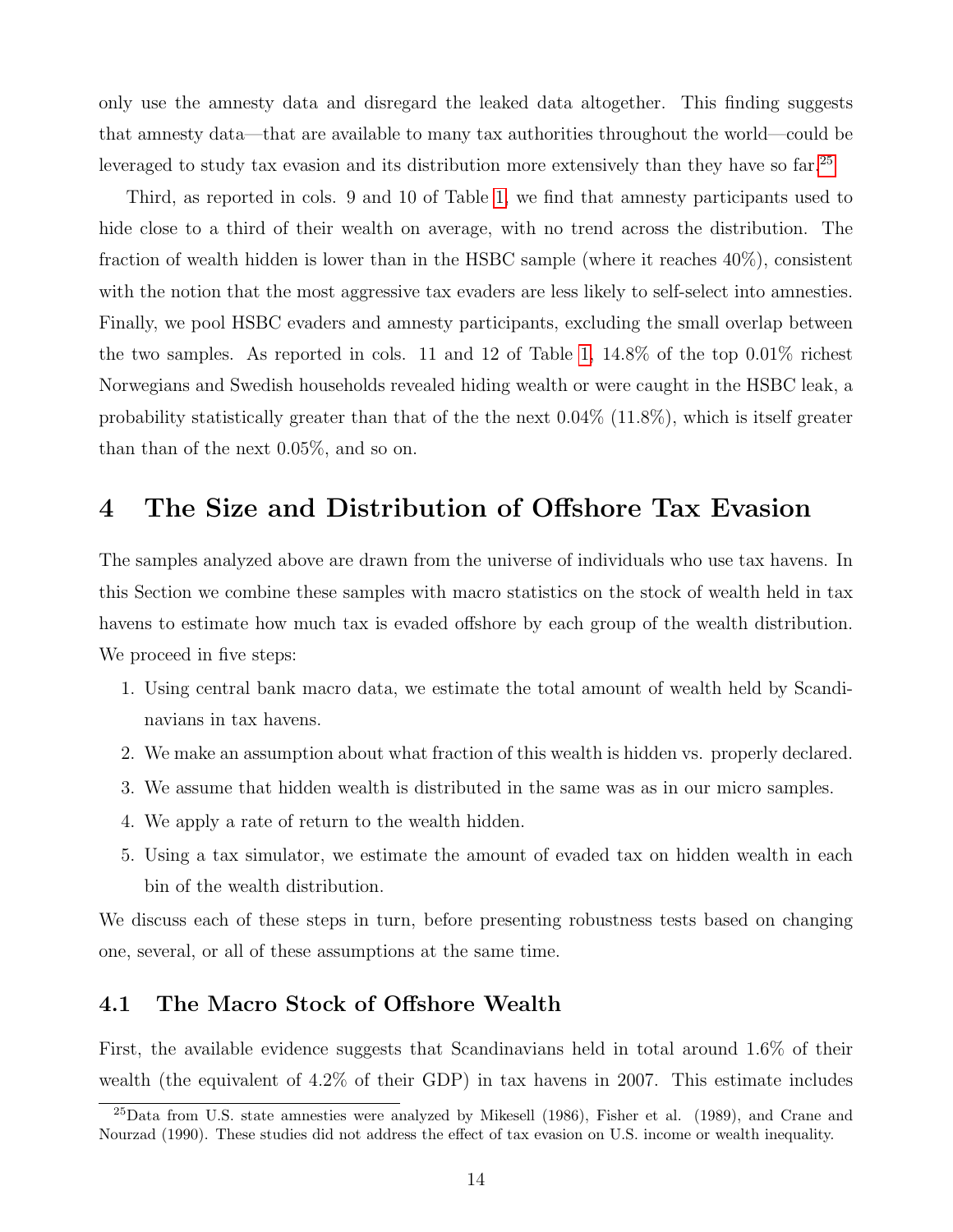household wealth only, whether hidden or duly reported to tax authorities; it disregards corporate assets, such as assets owned by mutual funds operating in Luxembourg.

The methodology used to arrive at this figure is the following. We start with Zucman's (2013) estimate—based on a systematic investigation of the international statistics—that households held \$5.6 trillion in tax havens globally in 2007. We then allocate this total across countries by using statistics recently disclosed by tax havens on who owns deposits in their banks. The Swiss central bank has published a breakdown of the bank deposits owned in Switzerland by country of the owner since the 1970s; a number of prominent tax havens—including Luxembourg, the Channel Islands, and Hong Kong—have started publishing similar, retrospective information through the Bank for International Settlements in 2016. Using these new statistics, Alstadsæter, Johannesen and Zucman (2018) allocate the global amount of offshore wealth to each country and thoroughly discuss the data and methodology involved. We take their estimate for Scandinavian countries, which we report in the third line of Table [2,](#page-31-0) with no modification whatsoever.

Although quantifying the macro stock of wealth held offshore by Scandinavians involves a margin of error, our result is likely to be robust. We obtain a similar estimate with a simple "bottom-up" approach (reported in the fourth line of Table [2\)](#page-31-0) that scales up the wealth held by Scandinavians at HSBC Switzerland by the ratio between the global stock of offshore wealth  $(\$5.6 trillion)$  and the offshore wealth managed in that Swiss bank  $(\$118.4).^{26}$  $(\$118.4).^{26}$  $(\$118.4).^{26}$  The amnesty data also clearly show that the wealth hidden at HSBC was only a small fraction of that concealed in total by Scandinavians. Among the 8,233 Norwegian and Swedish households who disclosed previously hidden assets in a tax amnesty over the 2007–2015 period, only about 50 disclosed an HSBC Switzerland account. More than 99% of amnesty participants hid assets in other offshore banks.[27](#page-15-1) If anything, our estimate of Scandinavians' offshore wealth is likely to be

<span id="page-15-0"></span> $^{26}$ The ratio equals 47.5 (i.e., HSBC Switzerland managed a bit more than  $2\%$  of the world's offshore wealth in 2007). Applying this 47.5 multiplicative factor to the amount of wealth owned at HSBC by customers who were taxable in Scandinavia, could be matched to a tax return, and for whom we are able to observe account values (i.e., \$1,013 million) delivers an estimated amount of total offshore wealth belonging to Scandinavians equal to \$48 billion, or 1.5% of Scandinavia's wealth—very close to our benchmark estimate of 1.6%. This similarity is not so surprising in light of our earlier finding, shown in Figure [1,](#page-32-0) that country shares from HSBC and the full Swiss banking sector line up along a 45 degrees line.

<span id="page-15-1"></span><sup>&</sup>lt;sup>27</sup>Because the wealth disclosed by amnesty participants tends to be smaller than that held by tax evaders at HSBC, in terms of amounts, HSBC accounts for a bit more than 1% of the total assets disclosed during the amnesty (about  $1.2\%$ ). Note that  $1.2\%$  is less than what we estimate was the share of Scandinavians' offshore wealth held at HSBC (2.0%). This suggests that we may under-estimate the total offshore wealth of Scandinavians. Another interpretation is that HSBC customers were less likely to self-select into the amnesty. Nothing, however, prevented them from using it, since Scandinavian tax authorities only received the HSBC list in 2015, following the "Swiss leaks" scandal—hence before 2015, HSBC evaders had not been prosecuted for hiding assets in that bank and were free to use the amnesty.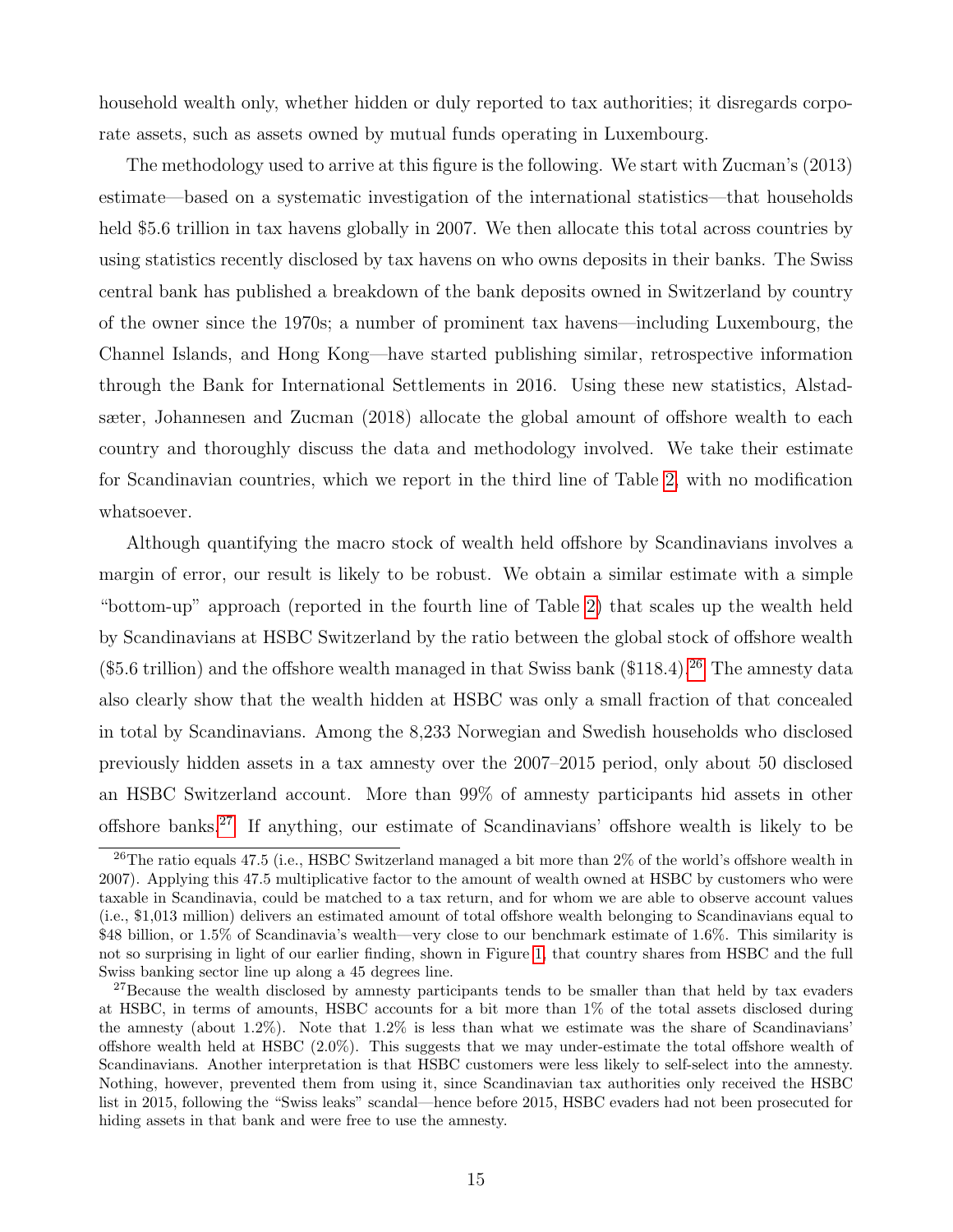conservative. Both our bottom-up and top-down approaches rely on Zucman's (2013) estimate that \$5.6 trillion was held by households in tax havens globally in 2007, which is at the low-end of the scale of available estimates.[28](#page-16-0)

In the second step of our estimation procedure, we take into account that not all offshore wealth evades taxes. Consistent with the evidence from the HSBC leak and several other concurring sources (US Senate, 2008, 2014; Roussille, 2015; Johannesen and Zucman, 2014), we assume that 10% of the macro stock of Scandinavians' offshore wealth was duly declared to tax authorities in 2006, and 90% hidden.

#### 4.2 The Distribution of Offshore Wealth

In a third step, we distribute the macro amount of offshore wealth owned by Scandinavians across wealth groups. To do this allocation, we assume that Scandinavia's offshore wealth is distributed like in the HSBC and the amnesty samples. That is, we assume that 77% of it belongs to the top 0.1% richest households, 52% belongs to the 0.01%, etc., which are the fractions observed in these two micro datasets (top panel of Figure [4\)](#page-35-0).

It is striking to note that offshore wealth is very similarly distributed in the HSBC and amnesty samples. All available evidence suggests that in 2007, the offshore wealth of Scandinavians was extremely concentrated. Admittedly, Swiss banks had hundreds of thousands of customers at the time of the Falciani leak, but the wealth held by bottom 99.9% evaders does not account for much compared to that owned by the top 0.1%. While the top 0.01% owns only about 5% of all non-hidden wealth, it owns about half of all hidden wealth. Consistent with our finding that self-selection into amnesties is slightly negatively correlated with wealth, the concentration of offshore wealth appears slightly lower in the amnesty sample. The differences, however, are small and not statistically significant. To allocate Scandinavia's macro stock of offshore wealth, we thus simply take the arithmetic average of the HSBC and amnesty distributions (e.g., we assume that 51.6% of Scandinavia's offshore wealth belongs to the top 0.01%, which is the arithmetic average of 55.3%—observed in the HSBC sample—and 47.8%—observed in the amnesty sample; see Appendix Table J.1).

<span id="page-16-0"></span><sup>&</sup>lt;sup>28</sup>The OECD calculates that households owned a total of \$5 to \$7 trillion offshore in 2007 (Owens, 2007); based on interviews with wealth managers, the Boston Consulting Group (2008) finds \$7.3 trillion that same year; Cap Gemini and Merrill Lynch (2002) have a \$8.5 trillion estimate for 2002; Palan, Murphy, and Chavagneux (2010) write that "the global rich held in 2007 approximately \$12 trillion of their wealth in tax havens;" and Henry (2012) finds \$21 to \$32 trillion as of 2010. One limitation of Zucman's (2013) methodology is that it only captures financial wealth, disregarding valuables, works of art, real estate, and other non-financial assets.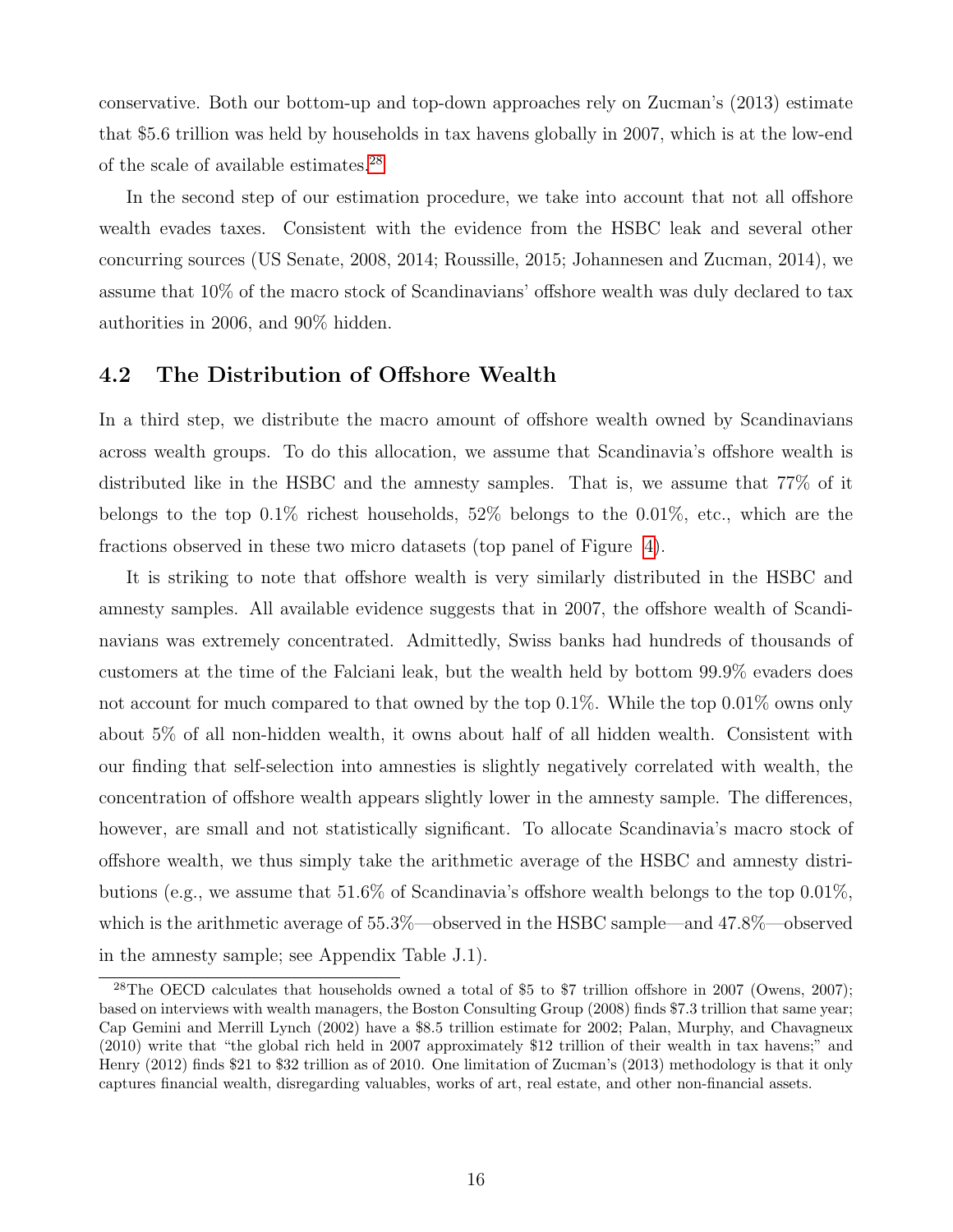#### 4.3 Taxes Evaded on Offshore Assets

Fourth, we apply a rate of return to the wealth hidden. Based on the observed composition of offshore wealth and the returns on global securities markets and deposits in 2006, we apply a  $4.5\%$  taxable rate of return to the wealth hidden.<sup>[29](#page-17-0)</sup>

The last step involves computing how much tax each group of the wealth distribution evades offshore. Using a detailed tax simulator that allows us to estimate the average marginal tax on capital income and wealth by wealth group in Norway, Sweden, and Denmark, we compute the amount of taxes evaded on the hidden wealth itself (when a wealth tax exists, which was the case in Norway and Sweden in 2006) and the dividends, interest, and capital gains it generates. We apply these empirical marginal tax rates to the amounts of income and wealth hidden by each wealth group. This procedure is reliable, because there is very little heterogeneity in the marginal tax rates on financial capital faced by individual taxpayers at the top of the distribution, as marginal tax rates in Sweden and Norway are the same for interest, dividends, and capital gains.[30](#page-17-1) For instance, we find that the average marginal tax rate on capital income for the top 0.01% richest Scandinavians was 49% in 2006 (taking into account both income taxes and wealth taxes expressed as a fraction of taxable capital income). This is the rate that we apply to the hidden income of the top  $0.01\%$  (i.e., to 4.5% of their estimated hidden wealth). We do not attempt to take into account any tax evasion that might have occurred on the principal—some of the wealth held offshore is probably accumulated out of untaxed earnings, but we are not able to quantify that form of evasion with the data at our disposal. We also disregard tax evasion on inter-generational transmissions of hidden assets.

#### 4.4 How Offshore Tax Evasion Varies With Wealth

The bottom panel of Figure [4](#page-35-0) reports our estimates of how much tax each group of the wealth distribution evades offshore, as a fraction of their true tax liability. We find large rates of evasion at the top of the wealth distribution: in our benchmark scenario, the top 0.01% evades 25% of its true tax liability through tax havens.

What drives the high evasion rates we estimate at the top? It is not the macro stock of

<span id="page-17-0"></span><sup>29</sup>The average interest rate paid by Swiss banks on their term deposits was 4.3% in 2006; the US Federal fund rate was in range of 4.3% to 5.25%; the total nominal return (dividends reinvested) was 13.4% for the the S&P500 and 20.65% for the MSCI world (see Appendix Table J.4). Contrary to a widespread view, most of the wealth held offshore if invested in global financial markets, so returns on offshore accounts are no lower than returns earned in domestic financial institutions. As shown in Zucman (2013), about 75% of the world's offshore wealth was invested in global securities (equities, bonds, and mutual funds) before the financial crisis; the rest was held in bank deposits.

<span id="page-17-1"></span> $30\text{In Denmark}$ , share income is taxed at a lower rate,  $42\%$  vs.  $48\%$  for interest at the top.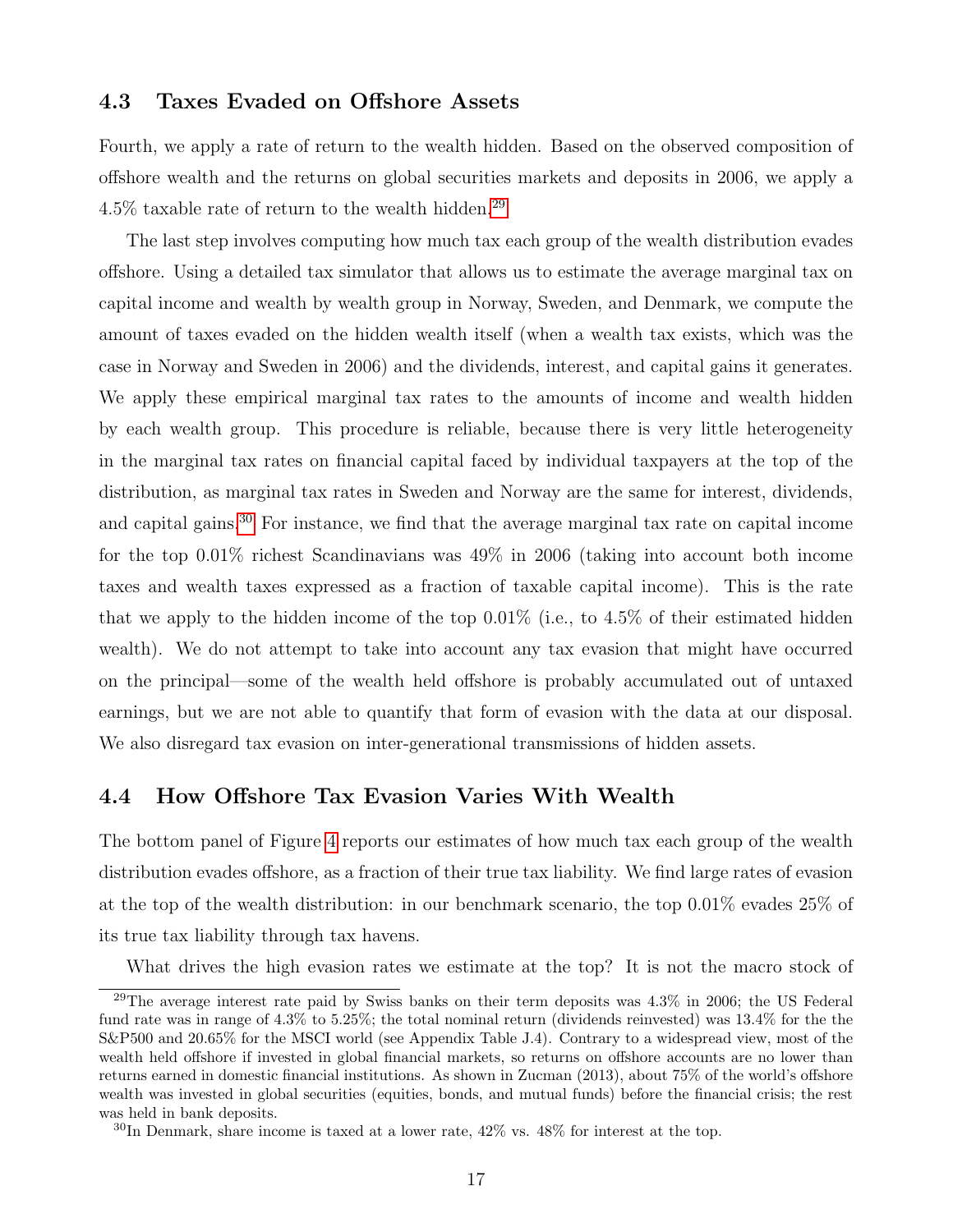wealth hidden by Scandinavians offshore—a mere 1.4% of total household wealth (90% of 1.6%), significantly less than what is found for Continental European countries, the United States, let alone Latin American or African countries. It is the concentration of offshore wealth revealed by the leaked and amnesty data. As we saw in Section [3,](#page-9-0) top 0.01% households are much more likely to hide assets, and, conditional on doing so, hide a lot (about 40% of their total wealth in the HSBC sample). This explains why offshore tax evasion is orders of magnitude higher in the top  $0.01\%$  (25% of taxes owed) than in the overall population (a mere  $0.6\%$ ). A second factor drives the sharp gradient displayed in the bottom panel of Figure [4:](#page-35-0) at the very top, the vast majority of income derives from wealth. So when a top 0.01% taxpayer hides 40% of her wealth, she hides close to 40% of her income (or even more, if the taxable return on hidden assets is higher than on domestic wealth) and evades close to (possibly more than) 40% of her taxes.<sup>[31](#page-18-0)</sup> For a less wealthy evader who hides  $40\%$  of his assets, the taxes evaded offshore will account for a smaller fraction of his tax bill, because a large fraction of taxes owed arise from labor income.<sup>[32](#page-18-1)</sup>

One might wonder how the presence of a wealth tax in Sweden and Norway affects our results. In an accounting sense, it does not: when computing the ratio of taxes evaded to taxes owed, wealth taxes enter both the numerator and denominator; absent such taxes, rich Scandinavians would still evade a similarly high fraction of their tax liability (albeit a smaller amount in absolute terms). From an economic perspective, however, wealth taxes might have a causal effect on tax evasion. To analyze this issue, it is useful to consider the overall tax rate on capital income in Scandinavia. With a 4.5% rate of return, a wealth tax of 1.2% (as in Sweden) is equivalent to a tax on capital income at a rate of 27%, a wealth tax of 0.9% (as in Norway) to

<span id="page-18-0"></span> $31$ The 4.5% return we assume in our benchmark scenario is slightly higher than the realized taxable return observed on non-hidden wealth (about 3.5% for the top 1% richest Scandinavians). The observed return on nonhidden wealth is a lower bound for the return on offshore assets, for two reasons. First, the portfolio composition differs: the non-hidden wealth of top 1% Scandinavians includes a large fraction (around 50%) of closely-held equities, which tend to have lower taxable returns than listed securities. Second, there are incentives to realize low returns on non-hidden wealth so as to avoid taxes, for instance by investing in non-dividend paying equities or by retaining earnings within closely-held firms. A case in point is Norway, where following the introduction of a new tax, dividend distributions collapsed in 2006 and retained earnings surged, leading to low realized rates of return (Alstadsæter et al., 2016). There are no such incentives to avoid taxes for offshore investments that evade taxes altogether.

<span id="page-18-1"></span><sup>&</sup>lt;sup>32</sup>To reconcile the estimates of the rates of evasion shown in the bottom panel of Figure [4](#page-35-0) with the patterns of evasion in the micro-data studied in Section [3,](#page-9-0) consider the following simplified computation. As reported in Figure [2,](#page-33-0) about 1% of top 0.01% richest Scandinavians hid assets at HSBC Switzerland, and they held there about 40% of their wealth. Assuming that HSBC Switzerland accounts for 2% of all offshore tax evasion (and that HSBC customers do not hide assets in other offshore banks, and vice versa), this implies that 50% of top 0.01% Scandinavians hid assets abroad and that the top 0.01% concealed 20% of its total wealth offshore. The fraction of taxes eschewed is slightly larger than 20% in our benchmark scenario, because the return we assume on hidden wealth is slightly higher than on non-hidden wealth.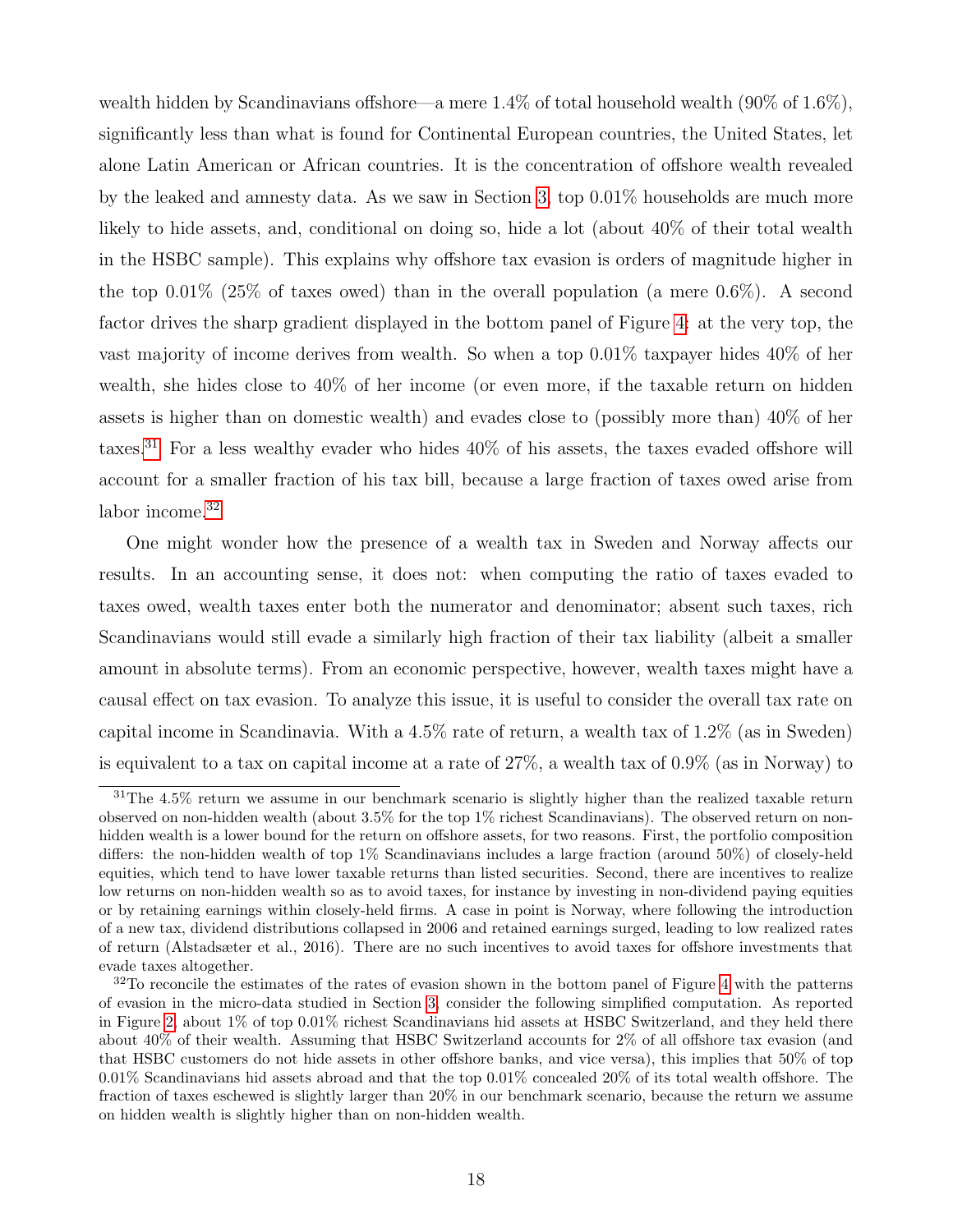a tax on capital income of 20%.[33](#page-19-0) All included, the marginal tax rate on capital income reaches 57% in Sweden and 48% in Norway, slightly higher than Denmark (42% on share income) where no wealth tax applies. These marginal rates are high, but not extraordinarily so. For instance, a wealthy New York City resident faces a 56% marginal tax rate on interest income and 36% on dividends and capital gains in 2016. In effect, Norway and Sweden offset part of their wealth taxes with flat rates on investment incomes, while other rich countries usually tax at least part of capital income progressively.[34](#page-19-1)

The skewed distribution of offshore wealth also implies that top wealth shares increase substantially when accounting for unreported assets. As reported in Appendix Figure B.3, including offshore wealth increases the top 0.1% Norwegian wealth share significantly: from 8.4% to 9.8% on average over the 2000–2009 period. For the top 0.01%—a group that includes about 300 Norwegian households in 2010—reported wealth increases by about 25% (Appendix Figure B.4). That is, these households own about 20% of their wealth in tax havens. These results highlight the need to move beyond tax records to capture income and wealth at the very top, even in countries where tax compliance is generally high.<sup>[35](#page-19-2)</sup>

#### 4.5 Robustness Tests and Sensitivity Analysis

Because our estimates of offshore tax evasion are obtained by transparently combining macro stocks of hidden assets with observed distributions and assumed taxable rates of returns, it is straightforward to asses how changing one, several, or all of our assumptions at the same time affects the results. We consider a large number of robustness tests in the Online Appendix, based on varying the macro stock of Scandinavians' offshore wealth (variants a, b, c, d, e in Appendix Tables J.1, J.2, J.3), the fraction of offshore wealth that is hidden from the tax authorities

<span id="page-19-0"></span><sup>33</sup>More precisely, in Sweden the marginal wealth tax rate was 1.5%, and in Norway 1.1.% but in both cases it applied to only a fraction of wealth (e.g., 80% for equities in both countries). So the marginal tax rate on listed equity wealth was 1.2% in Sweden and 0.88% in Norway; see Appendix Table J.7b for detailed computations. The Swedish wealth tax was abolished in 2007.

<span id="page-19-1"></span><sup>34</sup>The evidence reported in Table [2](#page-31-0) shows that Denmark—where wealth taxation was abolished in 1997 and the overall marginal tax rate on capital is slightly lower—seems to hide a smaller fraction of its wealth than Norway and Sweden. However, given the uncertainties involved, we caution against drawing strong conclusions from this difference. In our view, tax evasion is better analyzed at the level of Scandinavia as a whole; at the micro level, small sample sizes do not allow us to detect any statistically significant differences across countries. We leave to future research the task of investigating the causal effect of wealth taxation on capital flight using micro-data and within-country variation. For cross-country comparisons of marginal and average tax rates in Scandinavia, see Appendix Figures J.1, J.2, and J.3.

<span id="page-19-2"></span><sup>35</sup>in Alstadsæter, Johannesen and Zucman (2018) we investigate the implications of hidden wealth for inequality in ten countries, which account for close to half of world GDP, assuming that offshore wealth is as concentrated in the other countries as in Scandinavia. The results show that inequality increases even more than in Norway (as other countries typically own a higher fraction of their wealth offshore than Norway).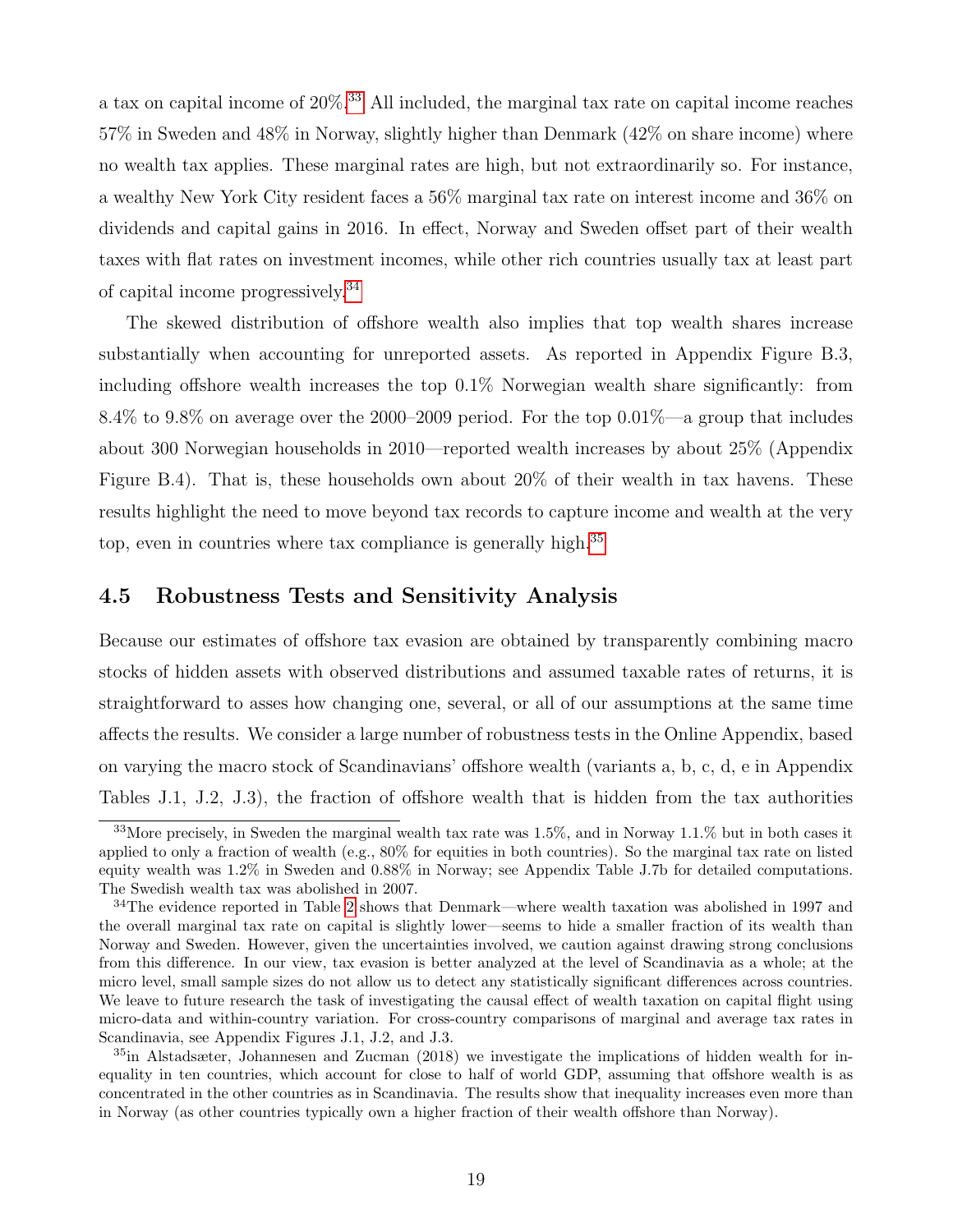(Appendix Table J.1), the distribution of offshore assets (cols. 9, 10, and 11 in Appendix Tables J.1, J.2, J.3), and/or the rate of return on hidden wealth (Appendix J.2 and J.4). In all cases, offshore tax evasion turns out to be large at the top—much larger than the evasion detected in random audits. For all plausible scenarios, it is in a range of 20% to 30%.

In the bottom panel of Figure [4,](#page-35-0) we consider two extreme scenarios. In the low-end scenario, we assume that Scandinavians own no offshore assets outside of Switzerland. The Swiss central bank publishes direct, official data on the stock of wealth owned by foreigners in its banks, with a country-by-country breakdown.<sup>[36](#page-20-1)</sup> We only include these directly observable assets, and exclude any wealth held by Scandinavians in Luxembourg, Singapore, or any other tax haven, which is less directly observable. This reduces the offshore wealth of Scandinavians by about half. The top 0.01%, however, still evades 12% of its tax bill, which is—as we shall see below three times higher than the amount of evasion detected at the top in random audits. Note that we know as a fact that Scandinavians hid a sizable amount of wealth in Luxembourg, Jersey, and similar havens in 2006—if only because around half of the wealth disclosed in the Norwegian tax amnesty was held outside of Switzerland. So our low-end scenario is maybe better interpreted as reflecting a world where about half of Scandinavians' global offshore wealth is duly declared to tax authorities. Conversely, we report a high-end scenario, where we assume that Scandinavians own the same fraction of their wealth offshore as the world as a whole. This scenario is informative of how offshore evasion might look like in Continental European countries, where macro stocks of offshore assets are larger than in Scandinavia. Offshore tax evasion for the top 0.01% then rises to 40% of taxes owed.

### <span id="page-20-0"></span>5 Beyond Offshore Tax Evasion: Distributional Tax Gaps

Offshore evasion is just one form of evasion, and it is not too surprising that it is concentrated among the rich. In this Section, we contrast and combine offshore tax evasion with the evasion detected in random audits. The interesting and non-obvious result of our research is that at the top, offshore tax evasion (25% of taxes owed) is much larger than the forms of tax evasion detected in random audits, the current gold standard in the literature. This suggests that to have a good measure of tax evasion, combining different data sources is critical.

<span id="page-20-1"></span><sup>&</sup>lt;sup>36</sup>See Zucman (2013, Section III; 2015, chapter 1) for a detailed analysis of this unique, high-quality dataset.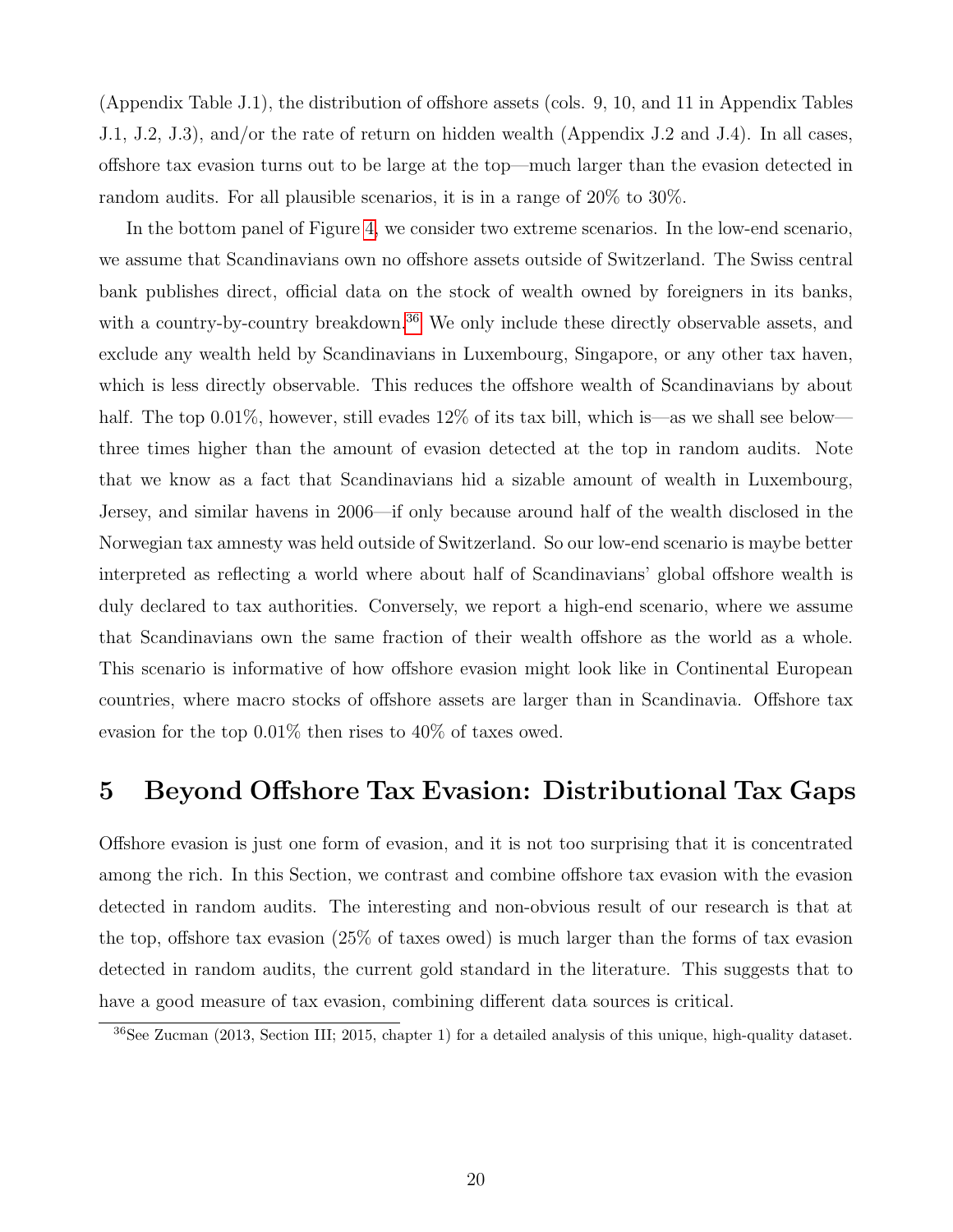#### 5.1 Random Audit Data

The random audit data we use come from the stratified random audits conducted by the Danish Tax Authority (SKAT). The first wave of this program, for the tax year 2006, was studied by Kleven et al. (2011). Here we analyze the three subsequent waves, which were conducted for the tax years 2008, 2010, and 2012. In each wave, SKAT randomly selects a sample of self-employed individuals and a sample of individuals who are not self-employed—mostly wage-earners and retirees. The sampling rate is higher for the self-employed, who are relatively more numerous at the top of the distribution and more likely to evade taxes; in both groups taxpayers with complex tax returns are over-sampled. Our final sample pools tax years 2008, 2010, and 2012 and includes 18,985 randomly audited taxpayers (of which 6,223 are self-employed and the remaining 12,762 are not).<sup>[37](#page-21-0)</sup> Detailed summary statistics are presented in Appendix H.

The Danish random audits are widely considered to be of high quality, because the tax authority can draw on a particularly comprehensive set of information: returns provided by employers, banks, credit card companies, and other financial institutions; supporting documentation requested from the taxpayers themselves; and detailed wealth data. This enables SKAT to detect a wide range of errors, from mistakes in the claiming of deductions (e.g., for alimony or commuting expenses) to mis-reporting of income that is not declared by a third party (e.g., taxable fringe benefits) and unreported labor market activity (which SKAT can infer by comparing reported income to the change in wealth). Every line item on the tax return is examined.

By construction, the rates of evasion measured in the random audits exclude offshore evasion, for the following reason. Examiners are not well equipped to detect evasion through offshore intermediaries in the context of random audits. In the rare cases when an examiner might suspect such type of evasion, the case is transferred to a specialized unit within SKAT with the skills to conduct a specific investigation. Whatever is found at the end of this long process is not included in the result of the random audit study, as this would delay the publication of the results for too long. Moreover, despite the richness of the information available to SKAT, the random audits are likely to miss some forms of evasion throughout the distribution, especially when no information trail exists.

<span id="page-21-0"></span><sup>&</sup>lt;sup>37</sup>Overall, 0.15% of the entire adult Danish population is randomly audited each year in the context of this program. The empirical sampling rate is 3.5 times higher for taxpayers in the top  $1\%$  of the distribution  $(0.53\%);$ our sample includes 663 taxpayers in the top 1% of the wealth distribution. See Appendix Table H.2.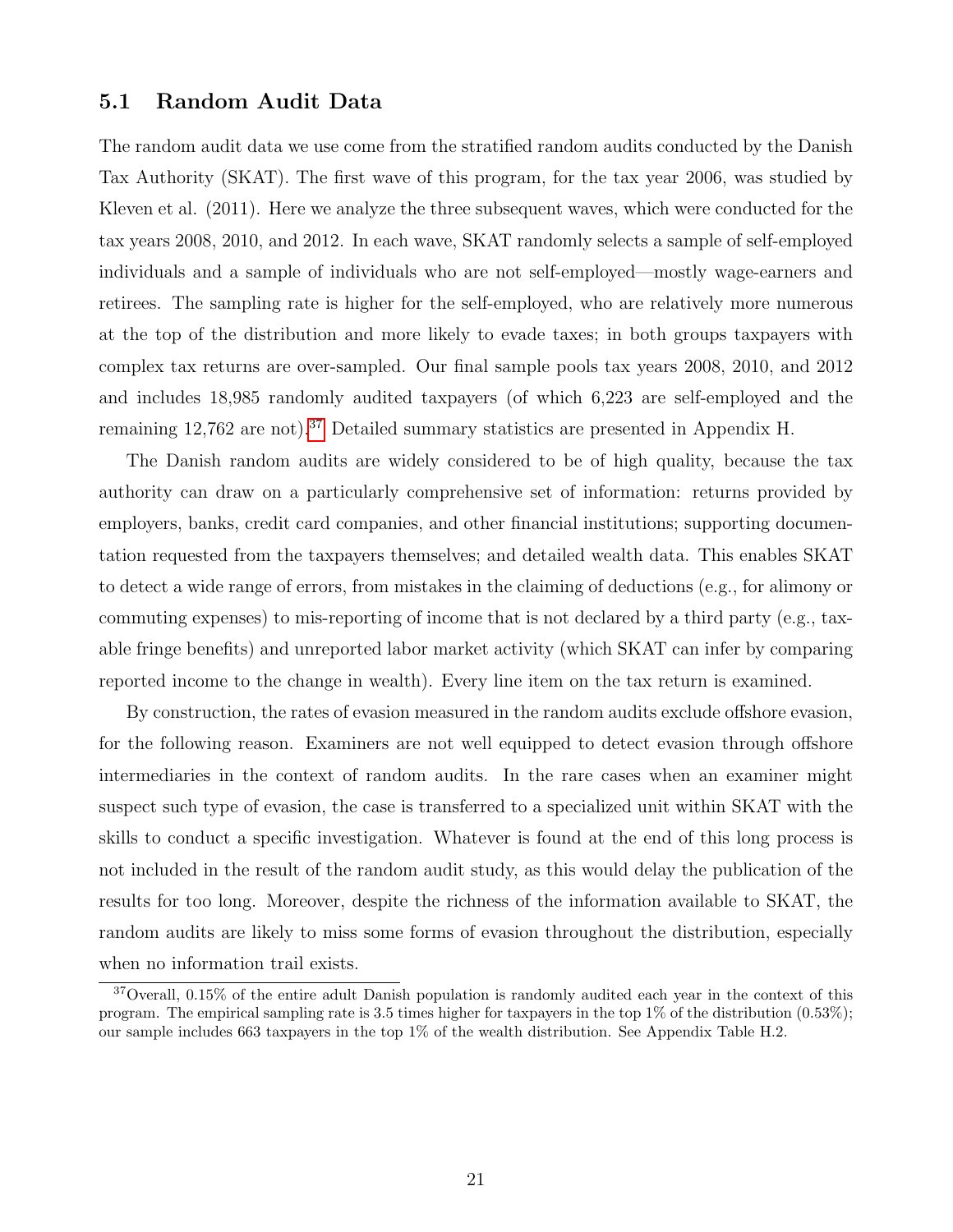#### 5.2 Patterns of Tax Evasion in Random Audits

Random audits find modest rates of tax evasion, albeit with a lot of heterogeneity across income sources. In total, 11.5% of all taxpayers are found making mistakes. As shown by Figure [5,](#page-36-0) this probability rises sharply with wealth, to more than 35% for the 0.5% richest households. This trend reflects the facts that the probability to earn self-employment income rises a lot with wealth (to close to 50% in the top 0.5%), and that the error rate is much higher among the self-employed (around 60%, with no trend across the wealth distribution) than among wageearners and retirees (around 10%, with no trend either); see Appendix Figure H.4. Conditional on evading, around 10–20% of income is misreported, with a declining trend across wealth bins. These fractions are modest, and hence the overall tax gap is small: 2.2% of personal taxes owed are found to be dodged in total. This number rises a little bit from the  $90^{th}$  to the  $99^{th}$ percentile, but in no wealth group does evaded tax exceeds  $5\%$  of taxes owed.  $^{38}$  $^{38}$  $^{38}$ 

In the United States, the IRS estimates that a larger fraction of taxes is evaded, about 11% (Johns and Slemrod, 2001).<sup>[39](#page-22-1)</sup> There are two reasons for this difference. First, the IRS blows up the tax evasion its random audits uncover by a factor of about three, contrary to SKAT which does not correct the results found in its random audit program. The multiplication done by the IRS rests on weak foundations. Second, the self-employment sector—where the bulk of detected tax evasion takes place—accounts for roughly twice as much of total economic activity in the United States than in Denmark, 11% of factor-cost GDP vs. 6%. As shown by Appendix Figure H.10, Denmark is not unusual in having a low share of self-employment: the other Scandinavian countries have similarly low shares, as do most of the world's high-income countries, e.g., Japan (4%) and France (6%). In countries such as Greece and Italy, the self-employed generate a higher fraction of output (about 20%-25%); tax evasion is likely to be much higher there than in Denmark. Looking forward, Scandinavia is likely to be more representative of the overall rich world than a country like Greece, since self-employment typically falls as countries develop.

The key lesson from random audit studies is that in developed economies, total tax evasion is limited, because the majority of the population is not able to evade. Most individuals earn only three forms of income in their lifetime—wages, pensions, and investment income in domestic

<span id="page-22-0"></span><sup>&</sup>lt;sup>38</sup>These figures include all mistakes found during the audit, whether deemed voluntary or not. In Appendix H, we report similar statistics where we exclude the errors that examiners deem non-deliberate. The fraction of households found evading taxes is reduced by a factor of 10 (1.28% of audited taxpayers are found deliberately evading taxes, a fraction rising to 5.4% in the top 1%; see Appendix Figure H.5), but the average amount of income misreported increases by a factor of 5 (Appendix Figure H.6), so that taxes deliberately evaded account for about half of all unpaid taxes. The distributional patterns are similar (Appendix Figure H.7).

<span id="page-22-1"></span><sup>39</sup>As shown by Appendix Figure H.3, although the level of evasion is different, its distribution across wealth (or income in the case of the United States) groups is similar, with an increase in the top 10%.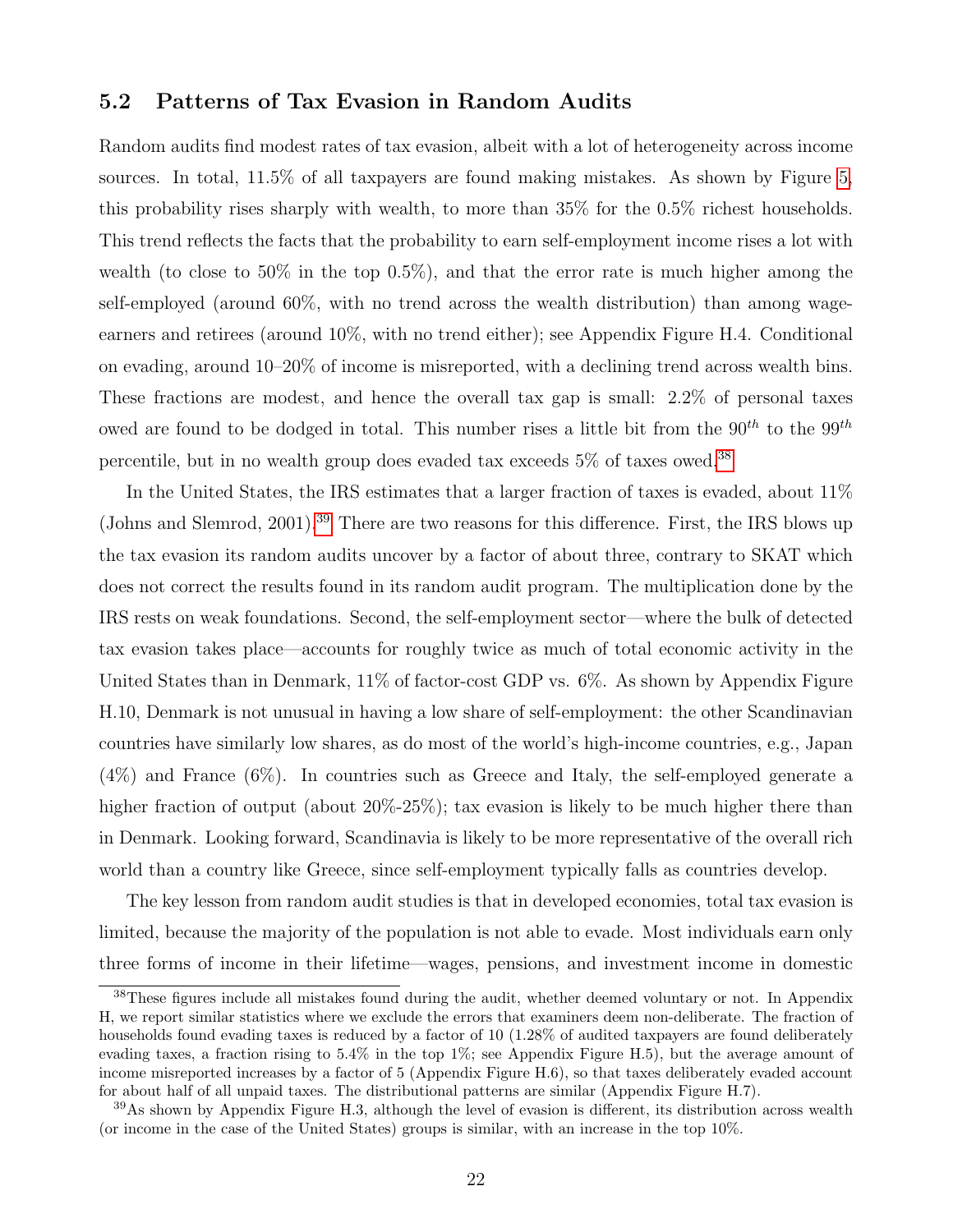financial institutions—which, due to third-party reporting, are difficult to hide (Kleven et al., 2011). Whenever tax evasion is possible, however, it tends to be high.

#### 5.3 Combining Offshore Evasion with Random Audits

Figure [6](#page-37-0) contrasts our estimates of offshore tax evasion with the tax evasion detected in random audits. For most of the population—up to the  $99.5<sup>th</sup>$  percentile—only detected evasion matters and estimated evaded taxes are small. But at the very top, offshore tax evasion swamps all forms of evasion detected in random audits; wealth concealment seems widespread and total evasion becomes large. Adding both forms of evasion, we find that 2.8% of total taxes go unpaid and that tax evasion appears to rise sharply with wealth (Appendix Table J.5). We stress, however, that because random audits are unlikely to uncover all forms of tax evasion, there is uncertainty in the slope of the evasion gradient. Our main finding is that at the top, offshore evasion is large compared to the evasion detected in audits. Combining random audits, leaks, amnesties, and macroeconomic statistics makes it possible to obtain a more comprehensive picture of tax evasion than was available until now. But more research is needed to improve the measurement of tax evasion in all segments of the distribution.[40](#page-23-1)

One implication of our results is that the personal tax rate effectively paid by the wealthiest Scandinavians is substantially lower than implied by the tax law. Appendix Figure J.4 computes effective tax rates across the wealth distribution, taking into account payroll taxes, individual income taxes, and wealth taxes (when they exist), at all levels of government. Absent tax evasion, the top 0.1% richest Scandinavians would pay about 45% of their income in taxes. In practice, the rate effectively paid reaches 35% for the top 0.01%. This rate remains a bit higher than the rate paid by the bottom 95%. But tax evasion erodes the progressivity of the tax system, and, accordingly to our estimates, makes it regressive at the top.

## <span id="page-23-0"></span>6 Explaining Tax Evasion Among the Rich

How can we explain the high rates of evasion we find at the top? The canonical Allingham and Sandmo (1972) model predicts that the very rich should evade little, because they are likely to be (non-randomly) audited by the tax authority. Yet our results show the opposite: in all our leaked and amnesty micro samples, tax evasion rises with wealth at the top; top  $0.01\%$ 

<span id="page-23-1"></span><sup>40</sup>Moreover, Figure [5](#page-36-0) only includes evasion on payroll, personal income, and net wealth taxes. It excludes evasion on the VAT, the corporate tax, real estate taxes, and excise duties. These forms of tax evasion are significant (see Skatteverket, 2014, for Sweden), but are harder to allocate across the wealth distribution—a task we leave to future research.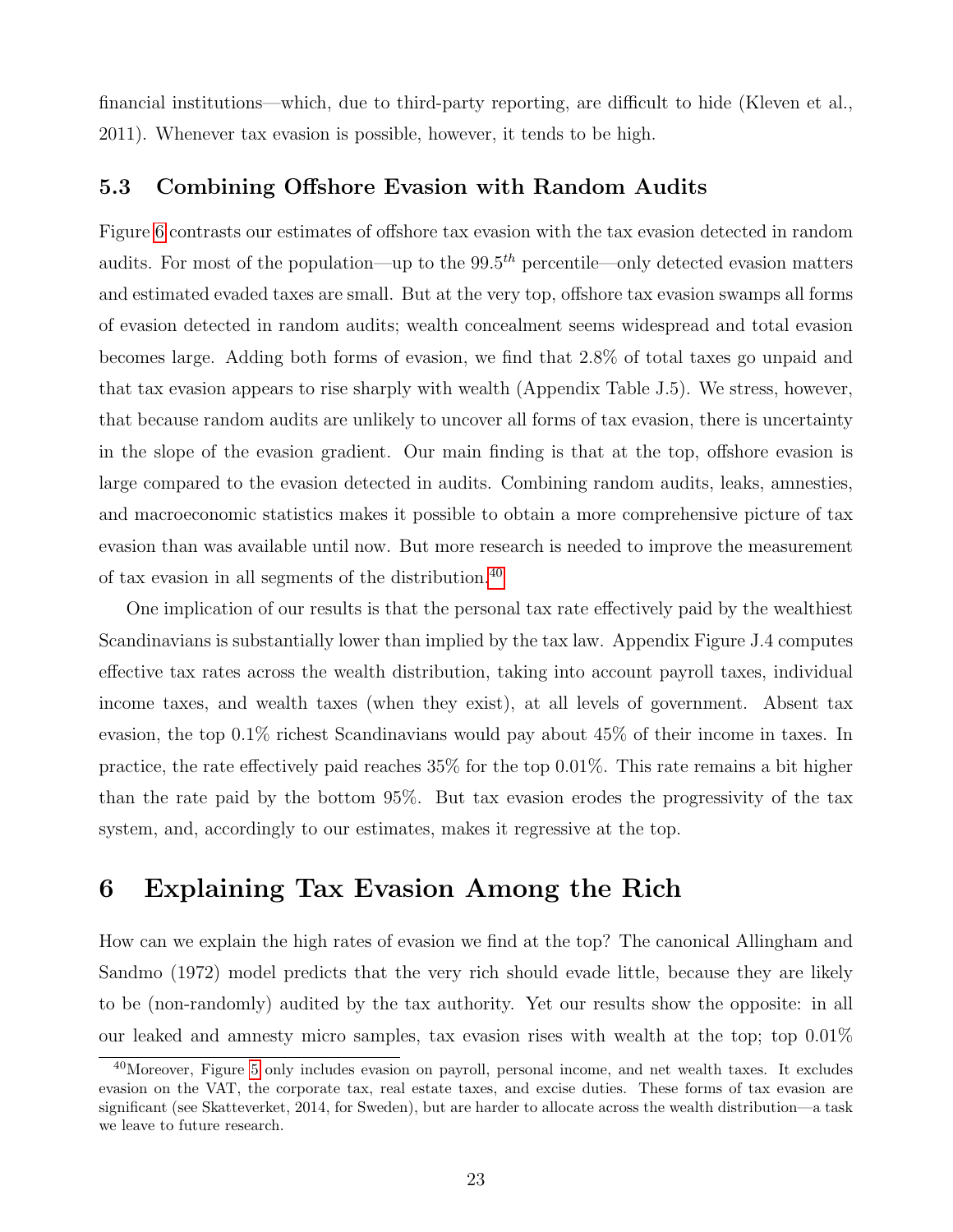households are much more likely to hide assets abroad than households in the bottom of the top 1%. A simple model with a fixed cost of hiding wealth cannot realistically generate this pattern, because it only costs a few hundred dollars to create a shell company (see Findley, Nielson, and Sharman,  $2012$ ), and even less to open an offshore bank account.<sup>[41](#page-24-0)</sup>

To explain our findings, it is important to consider the supply of tax evasion services instead of its demand only as in the literature so far. There is an industry that sells wealth concealment services, and this industry primarily targets very wealthy customers. Think of a representative Swiss bank.<sup>[42](#page-24-1)</sup> It derives revenue by levying fees on the wealth it helps concealing and faces penalties in case it is caught helping tax evaders. The more clients the bank serves the more revenue it makes, but the higher the probability it is caught breaking the law (e.g., because the probability that a leak occurs rises). Internalizing this cost, a rational bank will target very wealthy individuals, who are few in number but own a large fraction of world wealth (because of the multiplicative and cumulative processes that govern wealth accumulation). In practice, private wealth management banks typically select customers by requiring them to have a minimum amount of assets (e.g., \$10 million, or \$20 million), in effect setting an infinite price for less wealthy individuals, while advertising their services to potential high-net-worth clients through by-invitation only events (see, e.g., Harrington, 2016). In the Appendix, we provide a model along these lines that can rationalize why tax evasion is sizable at the top in equilibrium, as observed in our data. The model yields a number of additional insights.

The most important insight is that government policies have a critical role to play to reduce tax evasion. Increasing penalties for tax evaders has not proved to be a very practical way to curb tax cheating so far. There are limits to the penalties that can be applied to persons conducting such crimes; and if the penalties set by law are too high, judges might require a stronger burden of proof from prosecutors, potentially leading to fewer convictions. Large sanctions against the suppliers of tax evasion services (instead of tax evaders themselves) could

<span id="page-24-0"></span><sup>41</sup>Purely informational explanations cannot fully account for our results either. At the time of the HSBC leak, there was almost no information exchange between offshore banks and foreign tax authorities, making tax evasion easy. This lack of third-party reporting is probably an important explanation for the high rates of tax evasion we obtain at the top of the distribution. However, it was as easy to hide assets for households with \$2 million in net wealth as for households with \$50 million, yet households with \$50 million were much more likely to do so. Although both types of households could have felt very confident in the evasion strategy used (i.e., could have felt they had a low probability of being caught), only the very wealthy evaded. The lack of third-party reporting thus does not seem enough to explain the gradient we obtain.

<span id="page-24-1"></span><sup>&</sup>lt;sup>42</sup>Swiss banks supplied the vast majority of cross-border wealth management services until the 1980s, before financial liberalization in the U.K. and the emergence of new offshore centers. They historically had a cartel agreement, the Convention IV of the Swiss Bankers Association, which strictly regulated fees; see Zucman (2015, chapter 1). In the Appendix, we also consider a model with competition in the market for wealth concealment; the key intuitions of the model with a single provider of tax evasion services carry over.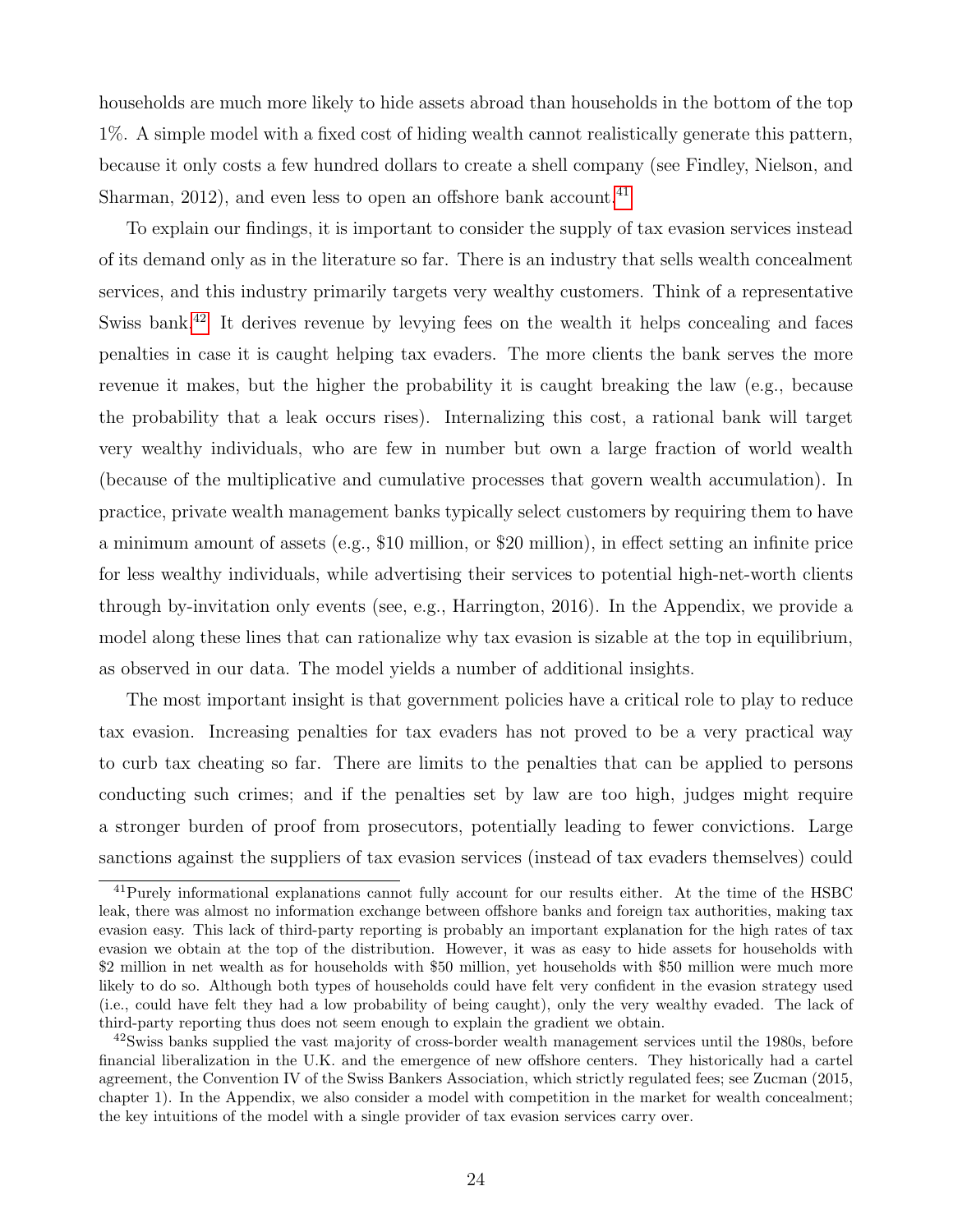help overcome this problem. If policy-makers were willing to systematically put out of business the financial institutions found facilitating evasion, then the supply of evasion services would shrink, and tax evasion at the top could be reduced dramatically. In turn, a lower equilibrium level of tax evasion would make it possible, everything else equal, to increase effective tax rates on the rich and hence ultimately may contribute to reducing inequality.<sup>[43](#page-25-0)</sup> While there is a view that taxing the rich is not possible in a globalized world (e.g., Landier and Plantin, 2017), with proper enforcement, progressive taxation might be more sustainable than previously thought.

This insight also shows that tax enforcement and financial regulation policies are intertwined. It is easier to close small financial institutions than systematically important ones. Since 2009, 80 Swiss banks have admitted helping U.S. persons to evade taxes; 16 others have been under criminal investigation by the Department of Justice. But the U.S. government has been able to shut down only three relatively small institutions (Wegelin, Neue Zürcher Bank, and Bank Frey). By contrast, in 2014, Credit Suisse was able too keep its U.S. banking licence despite pleading guilty of a criminal conspiracy to defraud the IRS; in 2012, U.S. authorities similarly decided against indicting HSBC despite evidence that the bank had enabled Mexican drug cartels to move money through its American subsidiaries. If financial regulation ensures no bank is so big that it cannot be shut down, then tax evasion could be curbed significantly.<sup>[44](#page-25-1)</sup>

Our model can also explain some of the key observed trends in top-end evasion. In our model, the size and distribution of tax evasion are endogenous to the wealth distribution. The higher inequality, the lower the number of people who evade. The intuition for that result is simple: when inequality is high, relatively few individuals own the bulk of wealth; they generate a lot of revenue for the bank and are unlikely to be detected. Moving down the distribution would mean reaching a big mass of the population that would generate only relatively little additional revenue but would increase the risk of detection a lot; it is not worth it.

This inequality effect could explain why on top of ultra-rich households, we also observe a number of moderately wealthy, old evaders in the HSBC leak and the amnesty data. In the

<span id="page-25-0"></span><sup>43</sup>Of course, should government be successful at reducing tax evasion, other behavioral margins might be affected. For instance, because they have access to many opportunities for legal avoidance, the rich may simply start avoiding more whenever they are compelled to evade less. In Alstadsæter, Johannesen and Zucman (2018b), we study how the participants in the Norwegian tax amnesty changed their avoidance decisions after disclosing their previously hidden assets. We find no substitution between illegal tax evasion and legal tax avoidance: the taxes paid by amnesty participants rise 30% at the time of disclosure; the rise is sustained over time; and the use of the key avoidance techniques documented in the Norwegian context does not seem to increase.

<span id="page-25-1"></span><sup>&</sup>lt;sup>44</sup>In recent years, governments have compelled tax haven financial institutions to provide bank information to foreign countries' tax authorities (Johannesen and Zucman, 2014; Zucman, 2015; Johannesen et al., 2018). Information reporting coupled with large sanctions for the providers of tax evasion services could prove effective in reducing top-end evasion in the years ahead. But our analysis suggests that information reporting alone is unlikely to be enough if offshore financial institutions have insufficient incentives to report truthfully.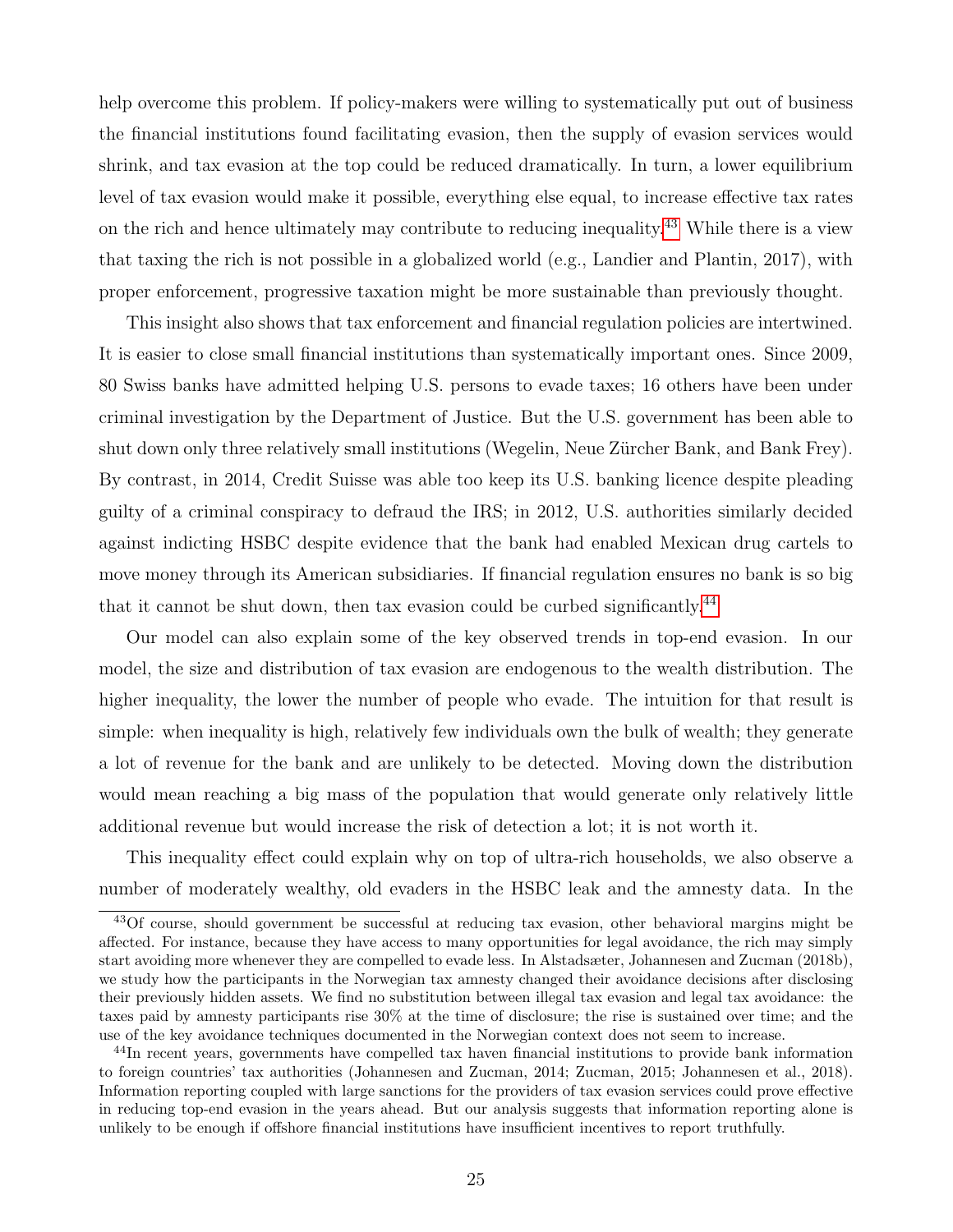1950s and 1960s, following the destructions of World War II, nationalizations in Europe, and a number of other anti-capital policies, wealth inequality was at a historically low level. Swiss banks may have chosen to serve a broader segment of the population back then. Conversely, the number of clients of Swiss banks seems to have declined over the last ten years; as shown by Appendix Figure E.6, it has been divided by 3 at HSBC Switzerland over the 2006–2014 period.[45](#page-26-0) Part of the fall probably owes to improvement in the information available to the tax authorities, to technological change making leaks easier, and to increases in the rewards offered to whistleblowers (see Johannesen and Stolper, 2017). But one other contributing factor might be the rise in global wealth concentration (Alvaredo et al., 2018b). Indeed, while the number of HSBC clients fell, the average account value increased 80%, from \$3.7 million in 2006 to \$6.6 million in 2014; the offshore wealth managed by Swiss banks has also increased significantly since 2000 (Zucman, 2015). As the world becomes more unequal, offshore banks might choose to serve fewer but wealthier clients—making tax evasion even more concentrated at the top. Looking forward, we hope to study this issue using data from new leaks and tax amnesties throughout the world.

<span id="page-26-0"></span><sup>45</sup>In the specific case of HSBC, part of this fall probably owes to the Falciani leak.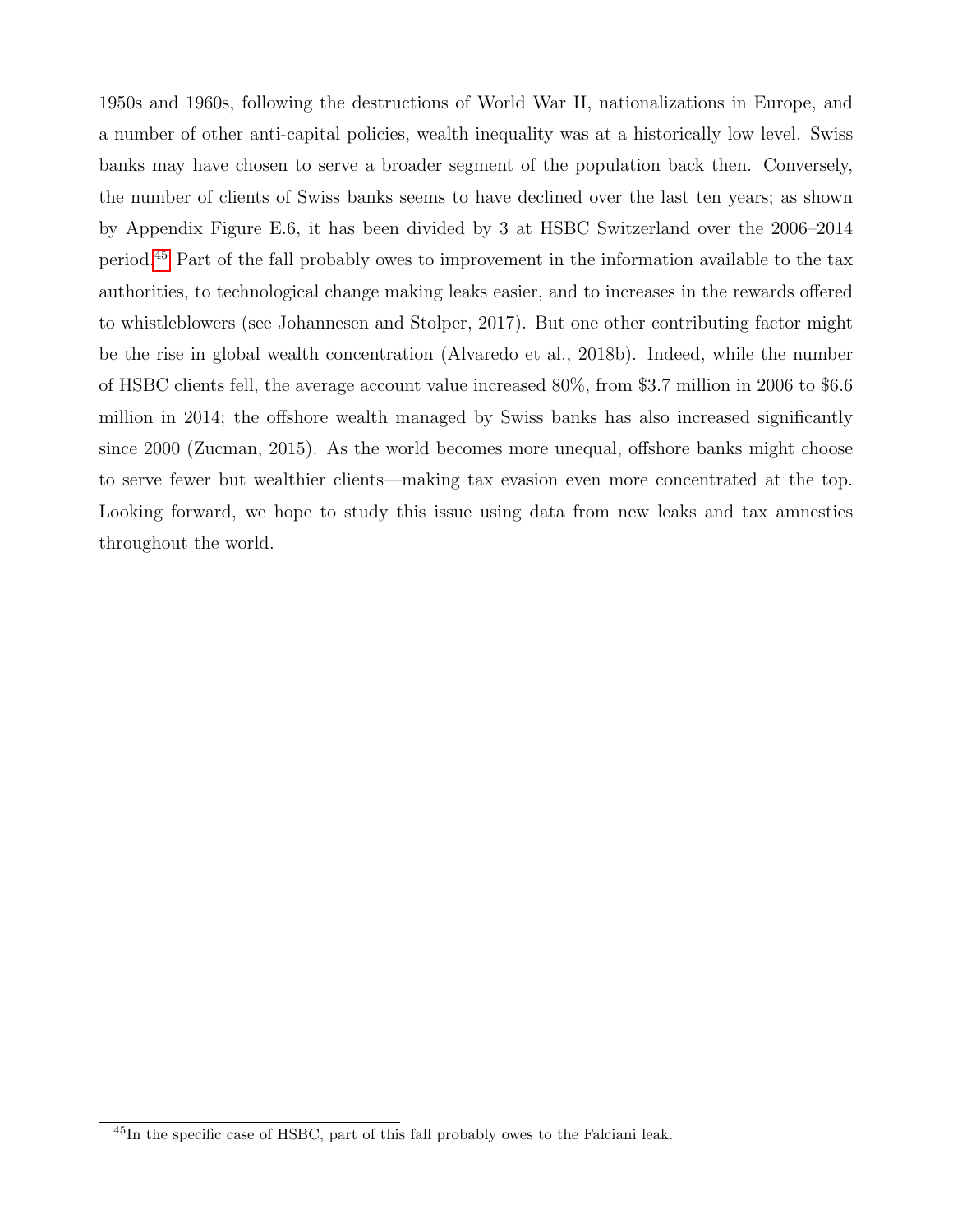## References

Allingham, Michael G., and Agnar Sandmo. 1972. "Income Tax Evasion: A Theoretical Analysis," *Journal of Public Economics*, 1(3–4), 323–338.

Alstadsæter, Annette, Martin Jacob, Wojciech Kopczuk, and Kjetil Telle. 2016. "Accounting for Business Income in Measuring Top Income Shares: Integrated Accrual Approach Using Individual and Firm Data from Norway". NBER Working Paper No. 22888

Alstadsæter, Annette, Niels Johannesen, and Gabriel Zucman. 2018. "Who Owns the Wealth in Tax Havens? Macro Evidence and Implications for Global Inequality," Journal of Public Economics, 162, 89–100.

Alstadsæter, Annette, Niels Johannesen, and Gabriel Zucman. 2018b. "Tax Evasion and Tax Avoidance," working paper.

Alvaredo, Facundo, Lucas Chancel, Thomas Piketty, Emmanuel Saez, and Gabriel Zucman. 2018. The World Inequality Database, <http://WID.world>.

Alvaredo, Facundo, Lucas Chancel, Thomas Piketty, Emmanuel Saez, and Gabriel Zucman. 2018b. The World Inequality Report 2018, Harvard University Press, [http://](http://wir2018.wid.world) [wir2018.wid.world](http://wir2018.wid.world).

Andersson, Jonas, Fred Schroyen, and Gauten Torsvik. 2018. "The impact of international tax information exchange agreements on the use of tax amnesty: evidence from Norway," working paper.

Artavanis, Nikolaos, Adair Morse, and Margarita Tsoutsoura. 2016. "Measuring Income Tax Evasion Using Bank Credit: Evidence from Greece," Quarterly Journal of Economics, 131(2), 739–798.

Atkinson, Anthony, Thomas Piketty, and Emmanuel Saez. 2011. "Top Incomes in the Long-Run of History," Journal of Economic Literature, 49(1), 3–71.

Baer Katherine and Eric Le Borgne. 2008. Tax Amnesties: Theory, Trends, and Some Alternatives, Washington, D.C.: International Monetary Fund.

Bishop, John A., John P. Formby, and Peter Lambert. 2000. "Redistribution Through the Income Tax: The Vertical and Horizontal Effects of Noncompliance and Tax Evasion," Public Finance Review, 28(4), 335–350.

Blanchet, Thomas, Juliette Fournier, and Thomas Piketty. 2017. "Generalized Pareto Curves: Theory and Applications", WID.world Working Paper 2017/03.

Boston Consulting Group 2008. "Global Wealth Report: A Wealth of Opportunities in Turbulent Times," September 2008.

Cap Gemini and Merrill Lynch. 2002. "World Wealth Report".

Crane, Steven E. and Farrokh Nourzad 1990. "Tax Rates and Tax Evasion: Evidence from California Amnesty Data," National Tax Journal, 43(2) pp. 189–199.

Fagereng, Andreas, Luigi Guiso, Davide Malacrino, and Luigi Pistaferri. 2018. "Heterogeneity and Persistence in Returns to Wealth," Working Paper.

Feldman, Naomi and Joel Slemrod. 2007. "Estimating Tax Noncompliance with Evidence from Unaudited Tax Returns," Economic Journal, 117(518), 327–352.

Fisher, Ronald C., John H. Goddeeris, and James C. Young. 1989. "Participation in Tax Amnesties: The Individual Income Tax," National Tax Journal, 42(1) pp. 15–27.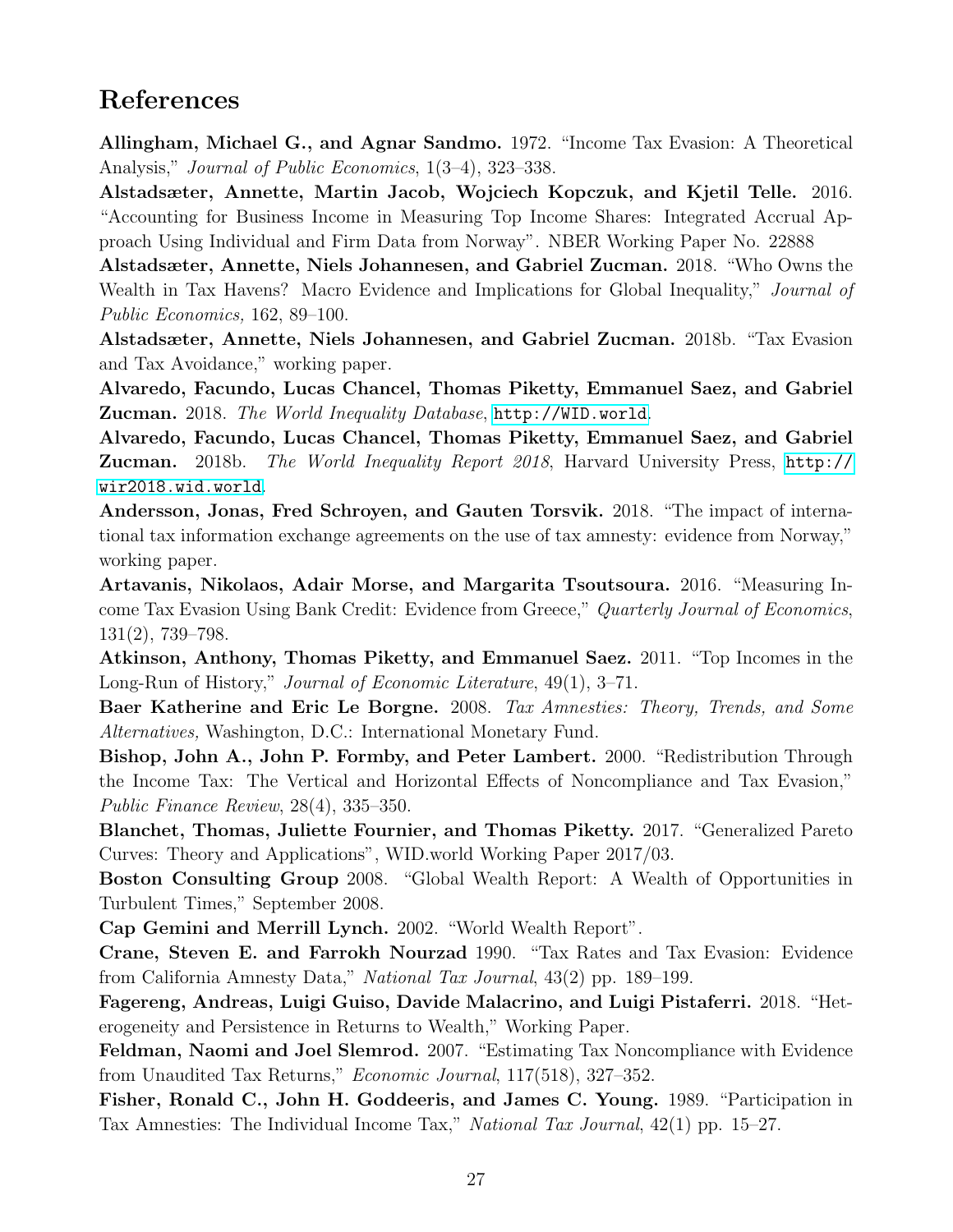Gobel, Maria Nyrud and Thea Hestdal. 2015. "Formuesskatt på unoterte aksjer: en analyse av ulikheter i verdsettelsesgrunnlaget til børsnoterte og unoterte aksjer," mimeo.

Harrington, Brooke. 2016. Capital Without Borders, Cambridge: Harvard University Press. Henry, James S. 2012."The Price of Offshore Revisited: New Estimates for Missing Global Private Wealth, Income, Inequality, and Lost Taxes", Tax Justice Network working paper.

HSBC. 2015. "HSBC's Swiss Private Bank—Progress Update", available online at [http:](http://tinyurl.com/ycucct3d) [//tinyurl.com/ycucct3d](http://tinyurl.com/ycucct3d).

Internal Revenue Service. 2016. "Tax Gap Estimates for Tax Years 2008–2010," April 2016 Jakobsen, Katrine, Kristian Jakobsen, Henrik Kleven, and Gabriel Zucman. 2018. "Wealth Taxation and Wealth Accumulation: Theory and Evidence from Denmark," working paper.

Johannesen, Niels, Patrick Langetieg, Daniel Reck, Max Risch, and Joel Slemrod. 2018. "Taxing Hidden Wealth: The Consequences of U.S. Enforcement Initiatives for Evasive Foreign Accounts," working paper.

Johannesen, Niels, and Gabriel Zucman. 2014. "The End of Bank Secrecy? An Evaluation of the G20 Tax Haven Crackdown," American Economic Journal: Economic Policy, 6(1), 65–91. Johns, Andrew and Joel Slemrod. 2010. "The Distribution of Income Tax Noncompliance," National Tax Journal, 63(3), 397–418.

Kauffmann, Daniel and Art Kraay 2017. "The Worldwide Governance Indicators", available online at <http://info.worldbank.org/governance/wgi/#home>.

Kleven, Henrik Jacobsen. 2014. "How Can Scandinavians Tax So Much?," Journal of Economic Perspectives, 28(4), 77–98.

Kleven, Henrik Jacobsen, Martin B. Knudsen, Claus Thustrup Kreiner, Søren Pedersen, and Emmanuel Saez. 2011. "Unwilling or Unable to Cheat? Evidence from a Tax Audit Experiment in Denmark," Econometrica, 79(3), 651–692.

Landier, Augustin and Guillaume Plantin. 2017. "Taxing the Rich," Review of Economic Studies, 84 pp. 1186–1209.

Luttmer, Erzo F.P. and Monica Singhal. 2014. "Tax Morale," Journal of Economic Perspectives, 28(4) pp. 149–168.

Mikesell, John L. 1986. "Amnesties for State Tax Evaders: The Nature of and Response to Recent Programs," National Tax Journal, 39(4) pp. 507–25.

Owens, Jeffrey. 2007. "Offshore Tax Evasion: The Role of Exchange of Information," written testimony before the Senate Finance Committee on Offshore Tax evasion, May 3, 2007.

Palan, Ronen, Richard Murphy, and Christian Chavagneux. 2010. Tax Havens: How Globalization Really Works, Cornell Studies in Money, Ithaca, NY: Cornell University Press.

Pellegrini, Valeria, Alessandra Sanelli, and Enrico Tosti . 2016."What do External Statistics tell us About Undeclared Assets held Abroad and Tax Evasion?," Bank of Italy Occasional Paper 367.

Piketty, Thomas. 2014. Capital in the 21st Century. Cambridge: Harvard University Press. Piketty, Thomas, and Emmanuel Saez. 2003. "Income Inequality in the United States, 1913–1998," Quarterly Journal of Economics, 118(1), 1-39.

Piketty, Thomas, Emmanuel Saez, and Gabriel Zucman. 2018. "Distributional National Accounts: Methods and Estimates for the United States," Quarterly Journal of Economics,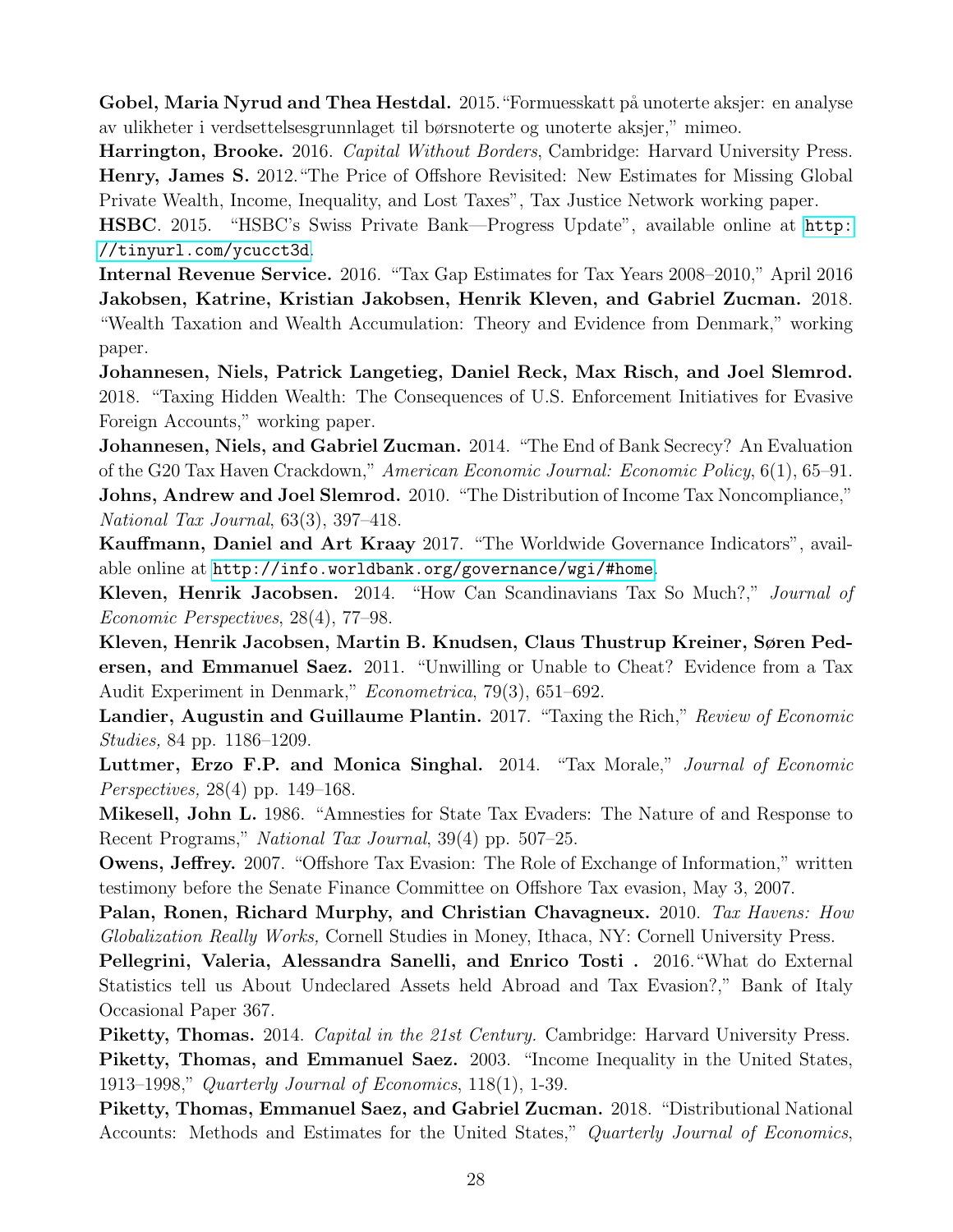133(2): 553–609.

Pissarides, Christopher A. and Guglielmo Weber. 1989. "An Expenditure-Based Estimate of Britain's Black Economy," Journal of Public Economics, 39, 17–32.

Roine, Jesper, and Daniel Waldenström. 2008. "The evolution of top incomes in an egalitarian society: Sweden, 1903–2004." Journal of Public Economics, 92, 366–387.

Roine, Jesper, and Daniel Waldenström. 2009. "Wealth Concentration over the Path of Development: Sweden, 1873?2006." Scandinavian Journal of Economics, 111(1), 151–187.

Roine, Jesper, and Daniel Waldenström. 2015. "Long-run Trends in the Distribution of Income and Wealth." In Handbook of Income Distribution. Vol. 2, ed. Anthony B. Atkinson and Francois Bourguignon, Chapter 7, 469–592. Elsevier/North Holland.

Roussille, Nina. 2015. "Tax Evasion and the 'Swiss Cheese' Regulation," mimeo.

Saez, Emmanuel and Gabriel Zucman. 2016. "Wealth Inequality in the United States since 1913: Evidence from Capitalized Income Tax Data," Quarterly Journal of Economics, 131(2), 519–578.

Skatteverket. 2014. "The development of the tax gap in Sweden 2007–12.," technical report. Slemrod, Joel. 2007. "The Economics of Tax Evasion," Journal of Economic Perspectives,  $21(1), 25-48.$ 

Slemrod, Joel. 2017. "Tax Compliance and Enforcement," working paper.

Slemrod, Joel, and Caroline Weber. 2012. "Evidence of the invisible: toward a credibility revolution in the empirical analysis of tax evasion and the informal economy," *International* Tax and Public Finance, 19(1), 25–53.

U.S. Senate. 2008. "Tax Haven Banks and U.S. Tax compliance." Staff Report of the Permanent Subcommittee on investigations.

U.S. Senate. 2014. "Offshore Tax Evasion: The Effort to Collect Unpaid Taxes on Billions in Hidden Offshore Accounts." Staff Report of the Permanent Subcommittee on investigations.

Zucman, Gabriel. 2013. "The Missing Wealth of Nations: Are Europe and the US net Debtors or net Creditors?" Quarterly Journal of Economics, 128(3), 1321–1364.

Zucman, Gabriel. 2014. "Taxing across borders: tracking personal wealth and corporate profits," Journal of Economic Perspectives, 28(4), 121–148.

**Zucman, Gabriel.** 2015. The Hidden Wealth of Nations: The Scourge of Tax Havens, Chicago: University of Chicago Press.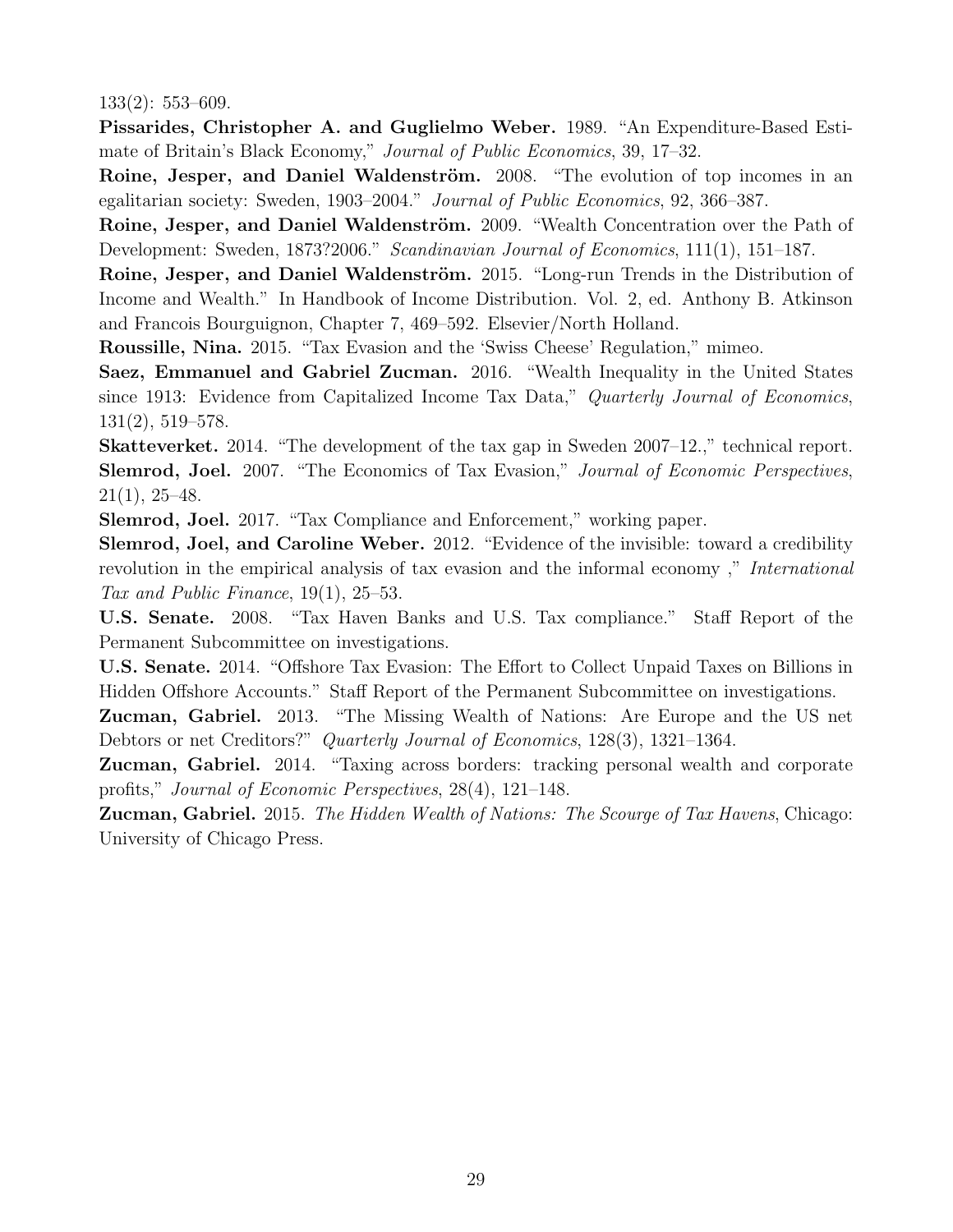|                       | <b>HSBC</b>            |       |                         | <b>Panama Papers</b> |                        | <b>Amnesty</b> |                        |      |                         | HSBC+<br><b>Amnesty</b> |                        |        |
|-----------------------|------------------------|-------|-------------------------|----------------------|------------------------|----------------|------------------------|------|-------------------------|-------------------------|------------------------|--------|
|                       | $[1]$                  | $[2]$ | $[3]$                   | $[4]$                | $[5]$                  | [6]            | $[7]$                  | [8]  | [9]                     | $[10]$                  | [11]                   | $[12]$ |
|                       | Extensive margin       |       | Intensive margin        |                      | Extensive margin       |                | Extensive margin       |      | Intensive margin        |                         | Extensive margin       |        |
| Wealth group          | % of all<br>households | Test  | % of evaders'<br>wealth | Test                 | % of all<br>households | Test           | % of all<br>households | Test | % of evaders'<br>wealth | <b>Test</b>             | % of all<br>households | Test   |
| P0-90                 | 0.00                   |       | 35.08                   | A                    | 0.00                   |                | 0.03                   |      | 36.52                   | $\mathsf C$             | 0.03                   |        |
|                       | (0.00)                 |       | (9.21)                  |                      | (0.00)                 |                | (0.00)                 |      | (1.86)                  |                         | (0.00)                 |        |
| P90-95                | 0.01                   |       | 38.27                   | A                    | 0.01                   | A              | 0.25                   |      | 25.32                   | A                       | 0.26                   |        |
|                       | (0.00)                 |       | (4.45)                  |                      | (0.00)                 |                | (0.01)                 |      | (2.06)                  |                         | (0.01)                 |        |
| P95-99                | 0.03                   |       | 39.34                   | A                    | 0.01                   | A              | 0.78                   |      | 27.42                   | AB                      | 0.80                   |        |
|                       | (0.00)                 |       | (3.51)                  |                      | (0.00)                 |                | (0.02)                 |      | (1.26)                  |                         | (0.02)                 |        |
| P99-99.5              | 0.07                   |       | 42.32                   | A                    | 0.04                   | B              | 2.83                   |      | 31.02                   | B                       | 2.89                   |        |
|                       | (0.01)                 |       | (5.91)                  |                      | (0.01)                 |                | (0.09)                 |      | (1.95)                  |                         | (0.09)                 |        |
| P99.5-99.9            | 0.19                   |       | 46.51                   | A                    | 0.04                   | B              | 4.31                   |      | 30.89                   | B                       | 4.49                   |        |
|                       | (0.02)                 |       | (3.77)                  |                      | (0.01)                 |                | (0.12)                 |      | (1.52)                  |                         | (0.12)                 |        |
| P99.9-99.95           | 0.38                   | A     | 36.19                   | A                    | 0.16                   | B              | 8.16                   |      | 31.26                   | <b>ABC</b>              | 8.51                   |        |
|                       | (0.08)                 |       | (5.85)                  |                      | (0.06)                 |                | (0.45)                 |      | (2.79)                  |                         | (0.45)                 |        |
| P99.95-99.99          | 0.66                   | A     | 36.63                   | A                    | 0.17                   | B              | 11.49                  | A    | 32.84                   | BC                      | 11.76                  |        |
|                       | (0.12)                 |       | (9.24)                  |                      | (0.07)                 |                | (0.58)                 |      | (2.92)                  |                         | (0.59)                 |        |
| P99.99-100            | 0.94                   | A     | 38.60                   | A                    | 1.19                   |                | 13.77                  | A    | 26.30                   | AB                      | 14.83                  |        |
|                       | (0.30)                 |       | (9.34)                  |                      | (0.39)                 |                | (1.25)                 |      | (4.51)                  |                         | (1.29)                 |        |
| Number of households  | 10,617,167             |       | 10,617,167              |                      | 7,547,170              |                | 7,547,170              |      | 7,547,170               |                         | 7,547,170              |        |
| Number of tax evaders | 520                    |       | 300                     |                      | 165                    |                | 8,233                  |      | 1,375                   |                         | 8,571                  |        |

Table 1: HSBC evaders, Panama papers individuals, & amnesty participants, by wealth group

<span id="page-30-0"></span>Notes: Cols. 1, 5, 7, and 11 show the fraction of all households who evaded taxes at HSBC Switzerland, who are in the Panama papers, or who used <sup>a</sup> tax amnesty to voluntarilydisclose hidden wealth, by wealth group. For HSBC, our sample pools Norwegian, Swedish, and Danish households; therefore wealth groups are defined relative to Scandinavia as<sup>a</sup> whole (Norway, Sweden, <sup>p</sup>lus Denmark). For the Panama papers, amnesty participants, and HSBC <sup>p</sup>lus amnesty columns, our sample pools Norwegian and Swedish households;therefore wealth groups are defined relative to Norway <sup>p</sup>lus Sweden. Col. <sup>3</sup> shows the wealth hidden at HSBC Switzerland as <sup>a</sup> fraction of each evader's wealth (including that hiddenat HSBC); the sample includes all HSBC evaders for whom HSBC account values are available. Col. <sup>9</sup> shows the same statistic for the sample of Norwegian amnesty participants. Allvalues are expressed in percentage points. Bootstrapped standard errors are reported in parenthesis. Cols. 2, 4, 6, 6, 8, 10, and 12 show the results of pairwise tests for the equality ofthe group means displayed in cols. 1, 3, 5, 7, 9, and 11. Wealth groups sharing a common letter are not significantly different at the 5% level. For example, the letter C in column 10 indicates that P0-90, P99.9-99.95 and P99.95-99.99 are not statistically different from each other.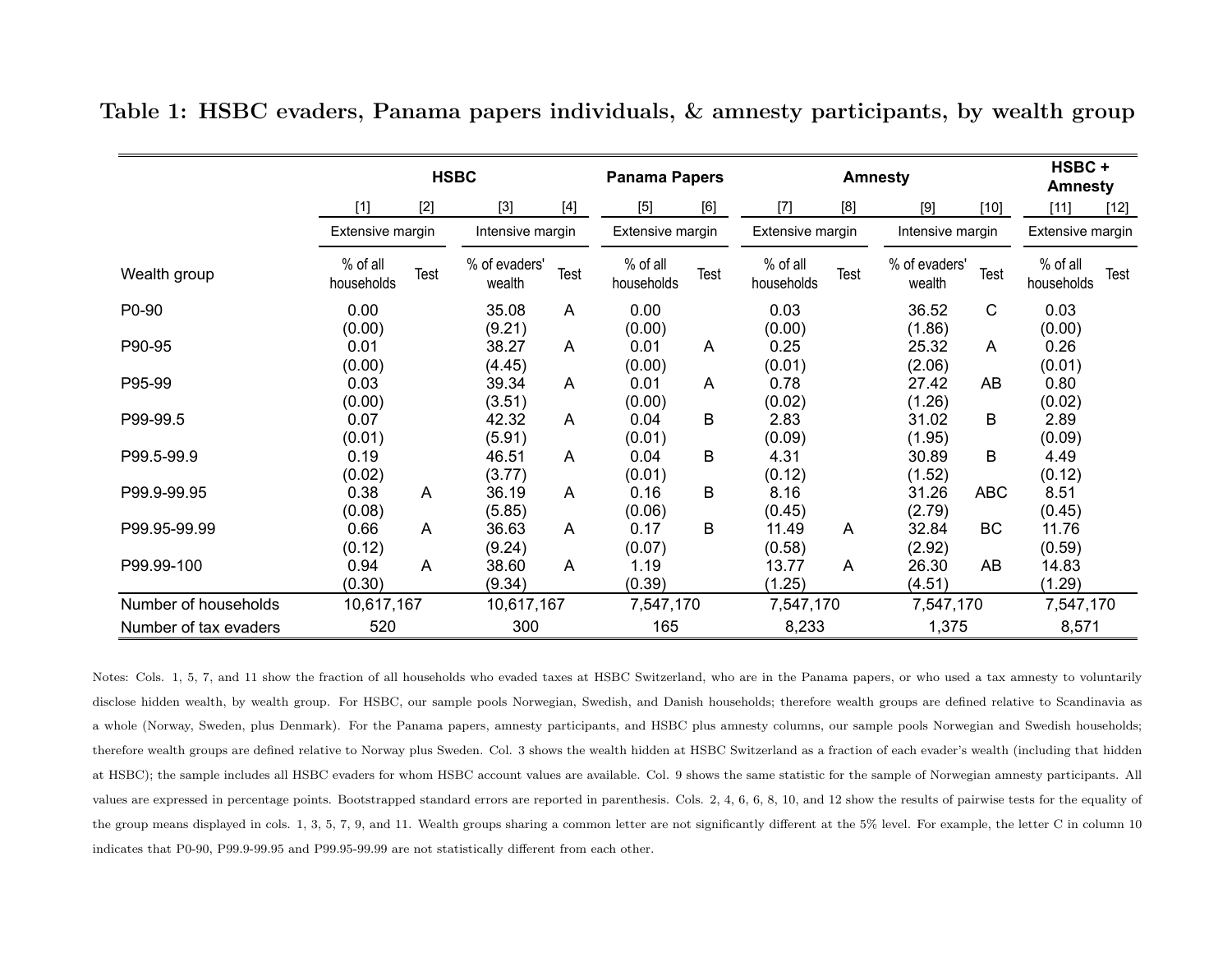|                                                    | World | Scandinavia | Sweden | Norway | Denmark |
|----------------------------------------------------|-------|-------------|--------|--------|---------|
| A. Wealth held offshore (\$ billion)               |       |             |        |        |         |
| At HSBC Switzerland Private Bank                   | 105.0 | 1.01        | 0.49   | 0.32   | 0.20    |
| In all Swiss banks                                 | 2,670 | 21.5        | 12.8   | 4.2    | 4.4     |
| In all the world's tax havens (benchmark estimate) | 5,620 | 51.0        | 28.4   | 14.1   | 8.4     |
| - Bottom-up estimate                               | 5,620 | 54.2        | 26.2   | 17.3   | 10.7    |
| B. Wealth held offshore (% of household wealth)    |       |             |        |        |         |
| In all Swiss banks                                 | 1.5%  | 0.7%        | 0.9%   | 0.6%   | 0.4%    |
| In all the world's tax havens (benchmark estimate) | 3.3%  | 1.6%        | 1.9%   | 1.9%   | 0.8%    |
| - Bottom-up estimate                               | 3.3%  | 1.7%        | 1.8%   | 2.4%   | 1.0%    |

Table 2: Offshore wealth at HSBC, in all Swiss banks, and in all tax havens (2007)

<span id="page-31-0"></span>Notes: This Table reports estimates of (i) the wealth managed by HSBC Private Bank Switzerland, (ii) the offshore wealth managed by all Swiss banks,and (iii) the offshore wealth held in all the world's tax havens. Offshore wealth is defined as bank deposits and portfolio securities managed by domestic banks on behalf of non-resident households. All the data are for the middle of 2007, the time of the Falciani leak. For HSBC, the column "world" is theofficial total published by HSBC (2015); totals for Scandinavia, Sweden, Norway, and Denmark only include the accounts that could be matched to anindividual taxable in Scandinavia; they exclude all unmatched accounts, non-resident account-holders, and remove the double-counting of joint accounts;see Appendix E. The offshore wealth in all Swiss banks is constructed from official statistics published by the Swiss central bank; see Zucman (2013, 2015),and Appendix I. The wealth held in all the world's tax havens is estimated by averaging the end-2006 and end-2007 estimate of Zucman (2013); see textfor <sup>a</sup> description of the benchmark and bottom-up allocation of this total to Scandinavia. Panel B divides the amounts reported in Panel A by householdwealth totals constructed by averaging end-2006 and end-2007 values; see Appendix A.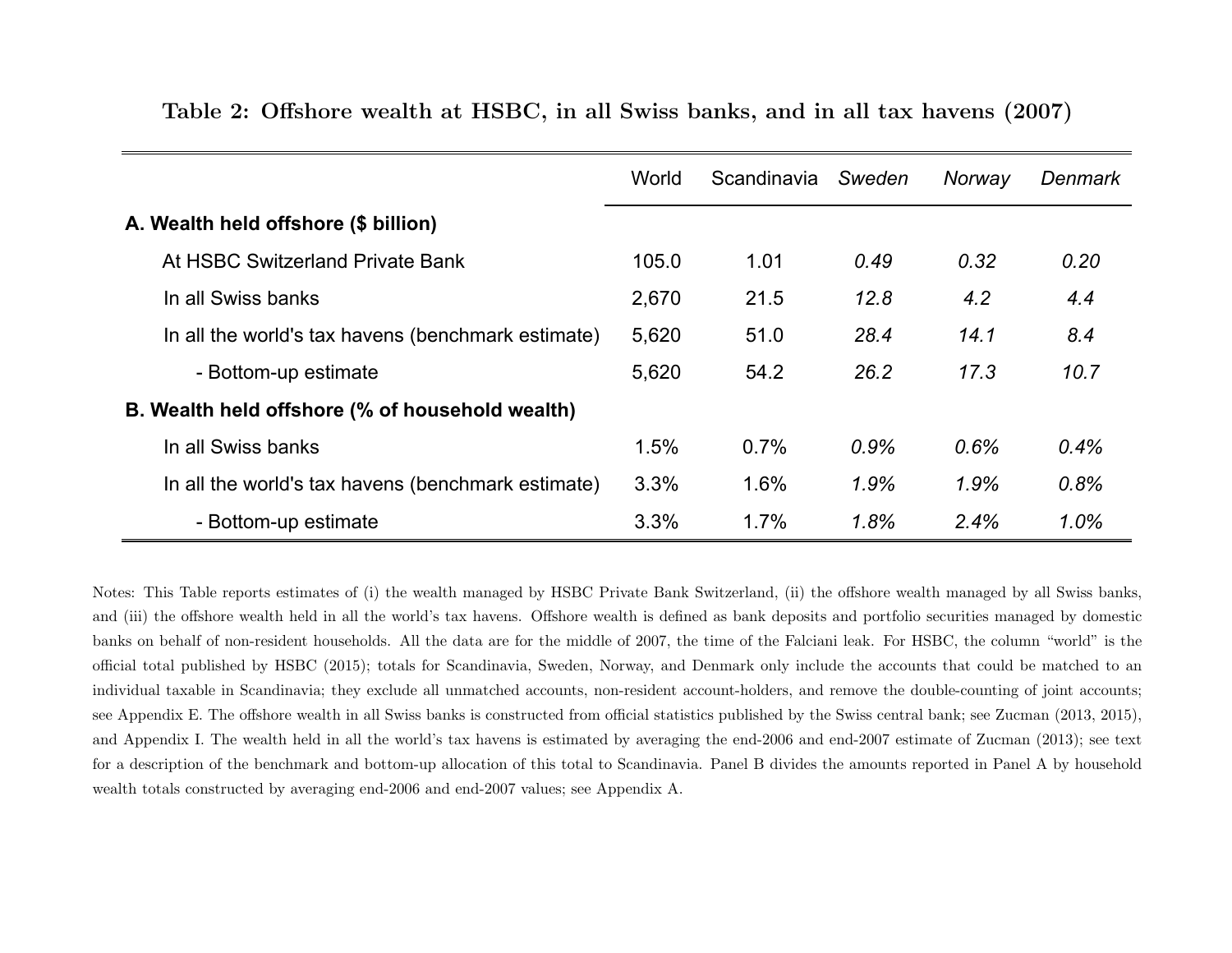

<span id="page-32-0"></span>Notes: This figure shows the country distribution of the wealth managed by HSBC Private Bank Switzerland in 2007 and the country distribution of the foreign wealth managed by all Swiss bank in 2003-2004 (the last years before the introduction of the European Saving Tax Directive which greatly increased the use of shell corporations by European owners of Swiss accounts; see Appendix E.2). The black line is the <sup>45</sup> degree line. In the full sample excludingtax havens (134 countries), a regression of the share of HSBC wealth on the share of Swiss deposits has slope  $b = 0.90$  (se  $= 0.04$ ) and R-square of 0.75. Source: Appendix Table E.8.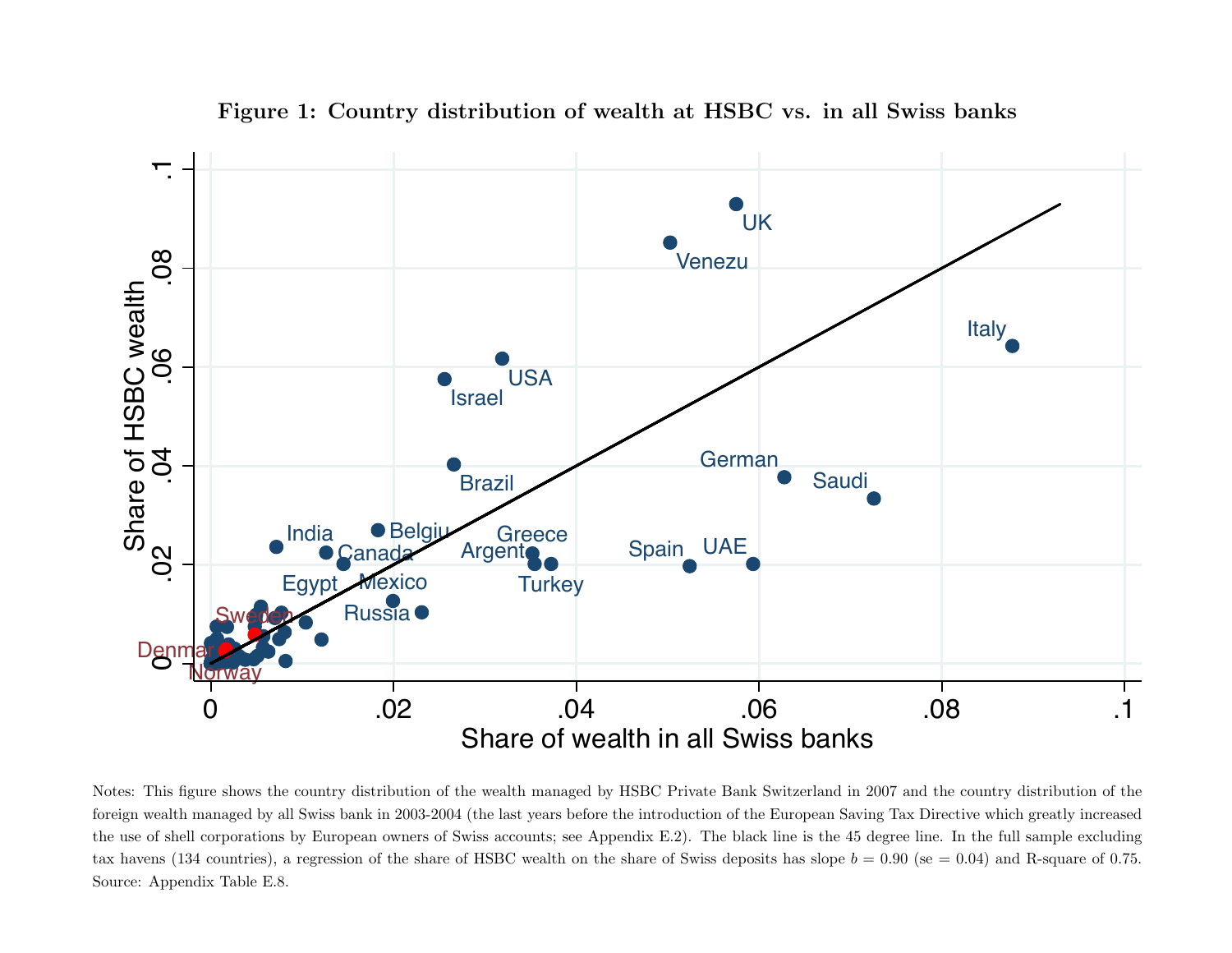

<span id="page-33-0"></span>Figure 2: Tax evasion at HSBC: intensive vs. extensive margin

Notes: The top panel shows the fraction of households in Scandinavia (Norway, Sweden and Denmark) who had an unreported bank account at HSBC Switzerland in 2006, by bins of 2006 Scandinavian wealth. The sample includes 520 Scandinavian households who could be matched to a tax return; see text. The bottom panel shows the ratio of the wealth held at HSBC over total observable wealth, in the sub-sample of 300 matched HSBC account-holders for whom account values are available. Source: Appendix Tables E.2 and E.6.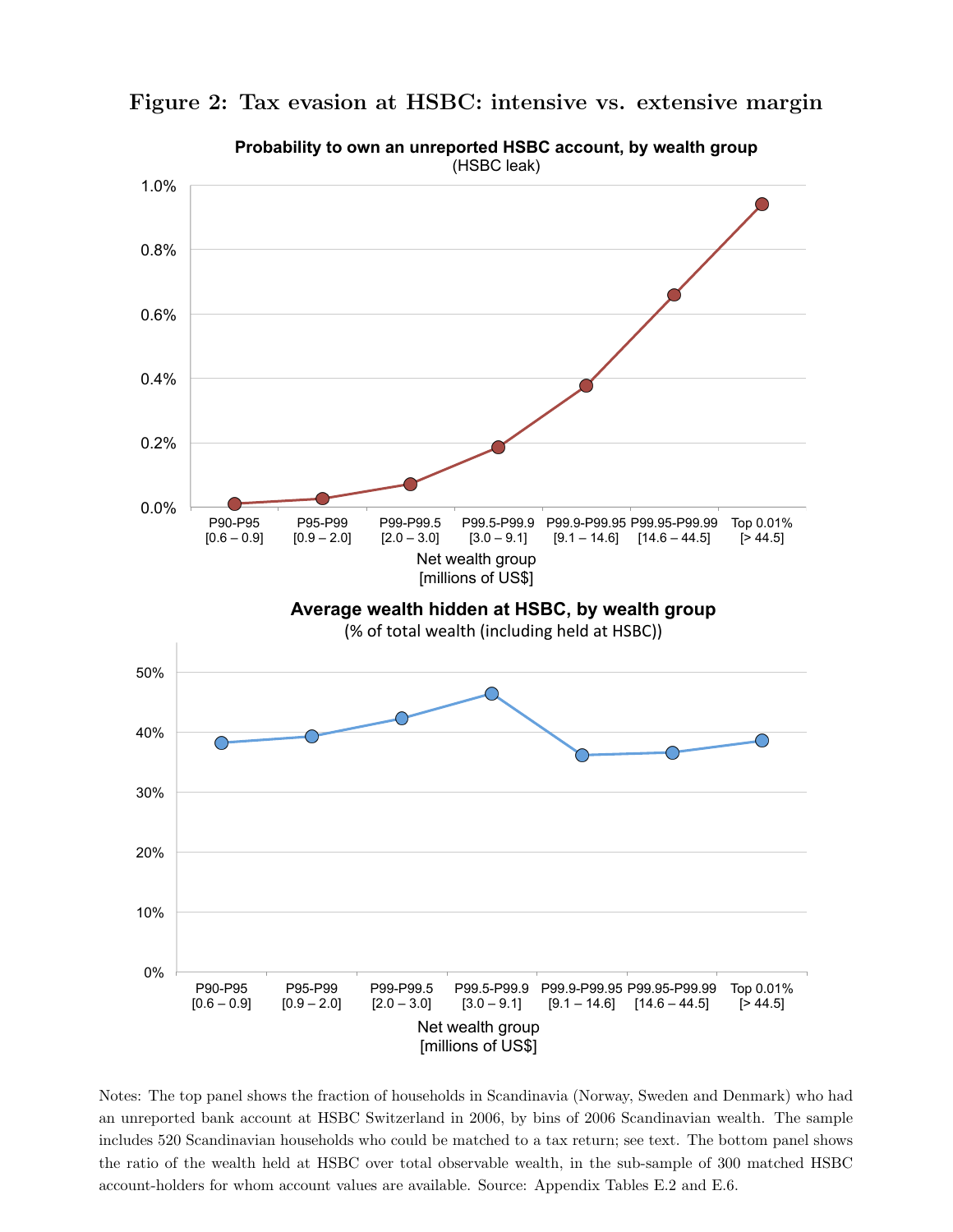

<span id="page-34-0"></span>Figure 3: Probability to be in the Panama Papers or use an amnesty

Notes: The top panel shows the fraction of households in Norway and Sweden who are identified in the Panama Papers as beneficial owners of shell companies created by the Panamanian law firm Mossack Fonseca, by bins of 2006 wealth. The bottom panel shows the fraction of households in Norway and Sweden who declared hidden wealth in a tax amnesty over the period 2007 to 2015, by bins of 2006 wealth. In both cases, the wealth bins are defined relative to the pooled Norwegian plus Swedish population. Source: Appendix Tables G.2. and F.1.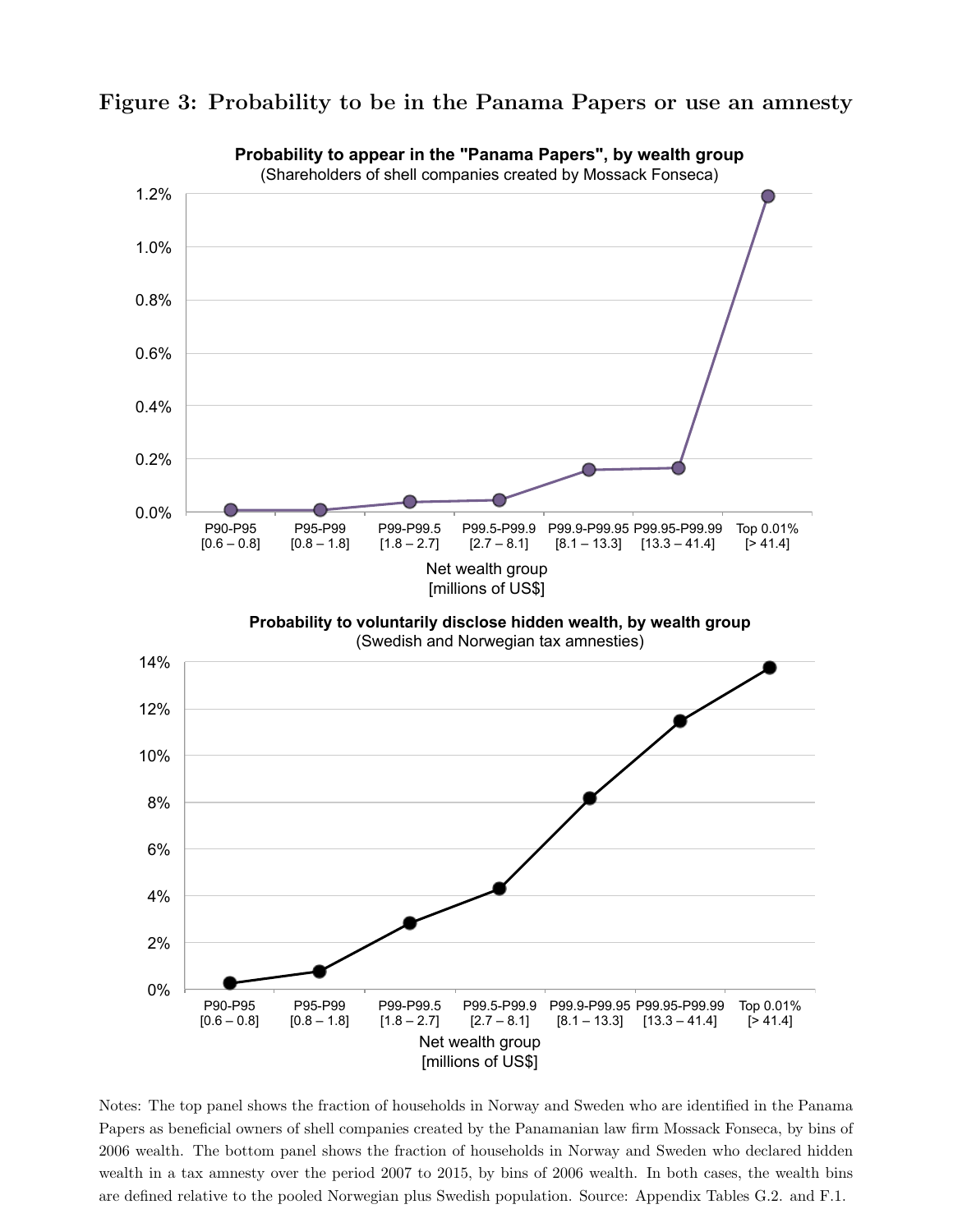<span id="page-35-1"></span>

<span id="page-35-0"></span>Figure 4: The distribution of offshore wealth and offshore tax evasion

Notes: The top panel shows the distribution of wealth in Scandinavia (Norway, Sweden, Denmark) excluding offshore wealth, and the distribution of wealth held at HSBC and disclosed by amnesty participants. The bottom panel distributes the macro stock of offshore across wealth groups and computes the implied amount of taxes evaded. See text for a description of the benchmark, higher, and lower-bound scenarios. 95% confidence intervals based on bootstrapped standard errors. Source: Appendix Tables A.2, J.1, J.3, J.3b and J.3c.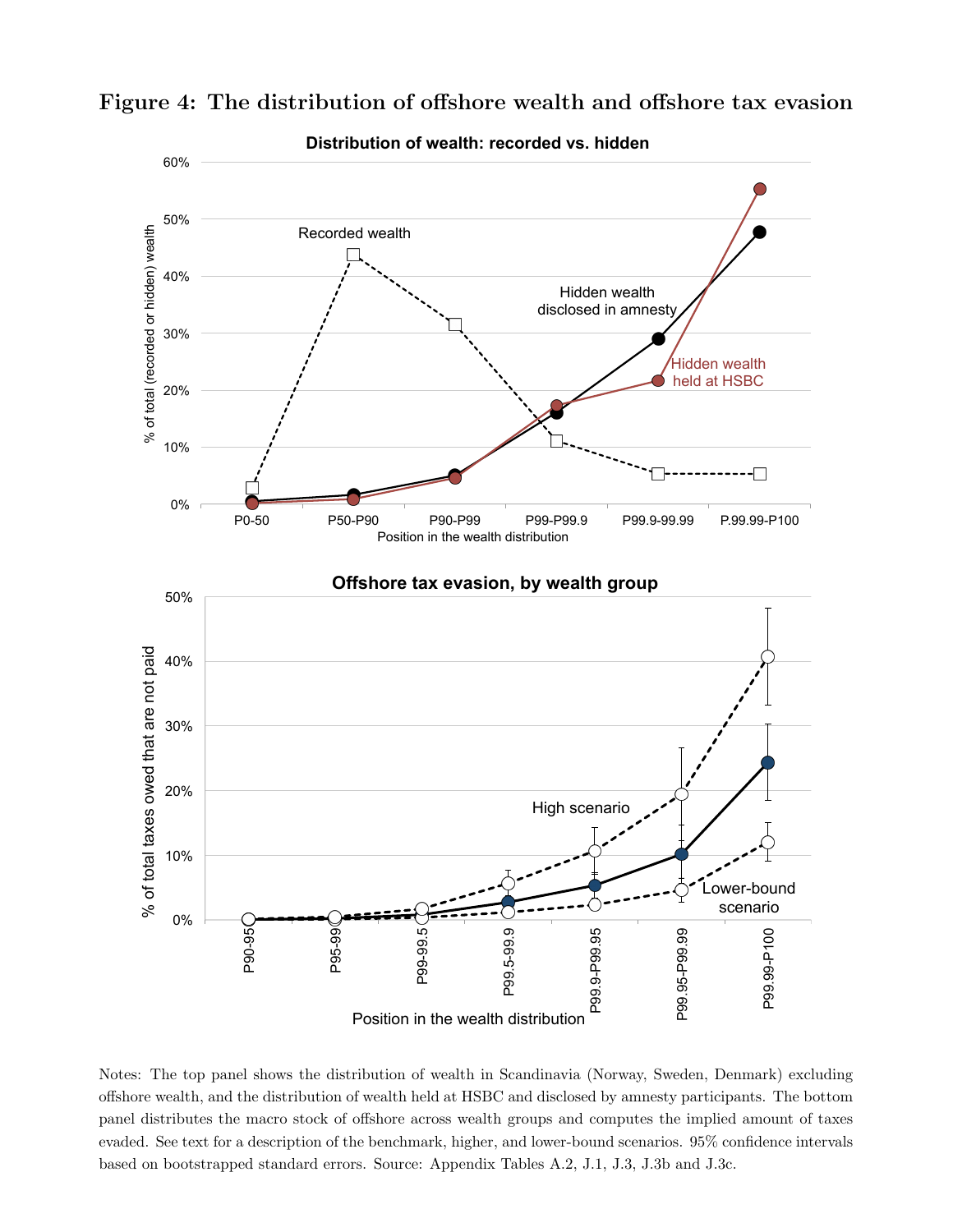

### Figure 5: Tax evasion found in stratified random audits

<span id="page-36-0"></span>Notes: The blue curve shows the probability to be found evading taxes in random audits, by wealth groups. The <sup>p</sup>ink curve shows the ratio of incomeundeclared to true income, conditional on evading taxes. Tax evasion includes all mistakes found by the examiner, whether deemed deliberate or not.Source: Appendix H.3. and H.4.